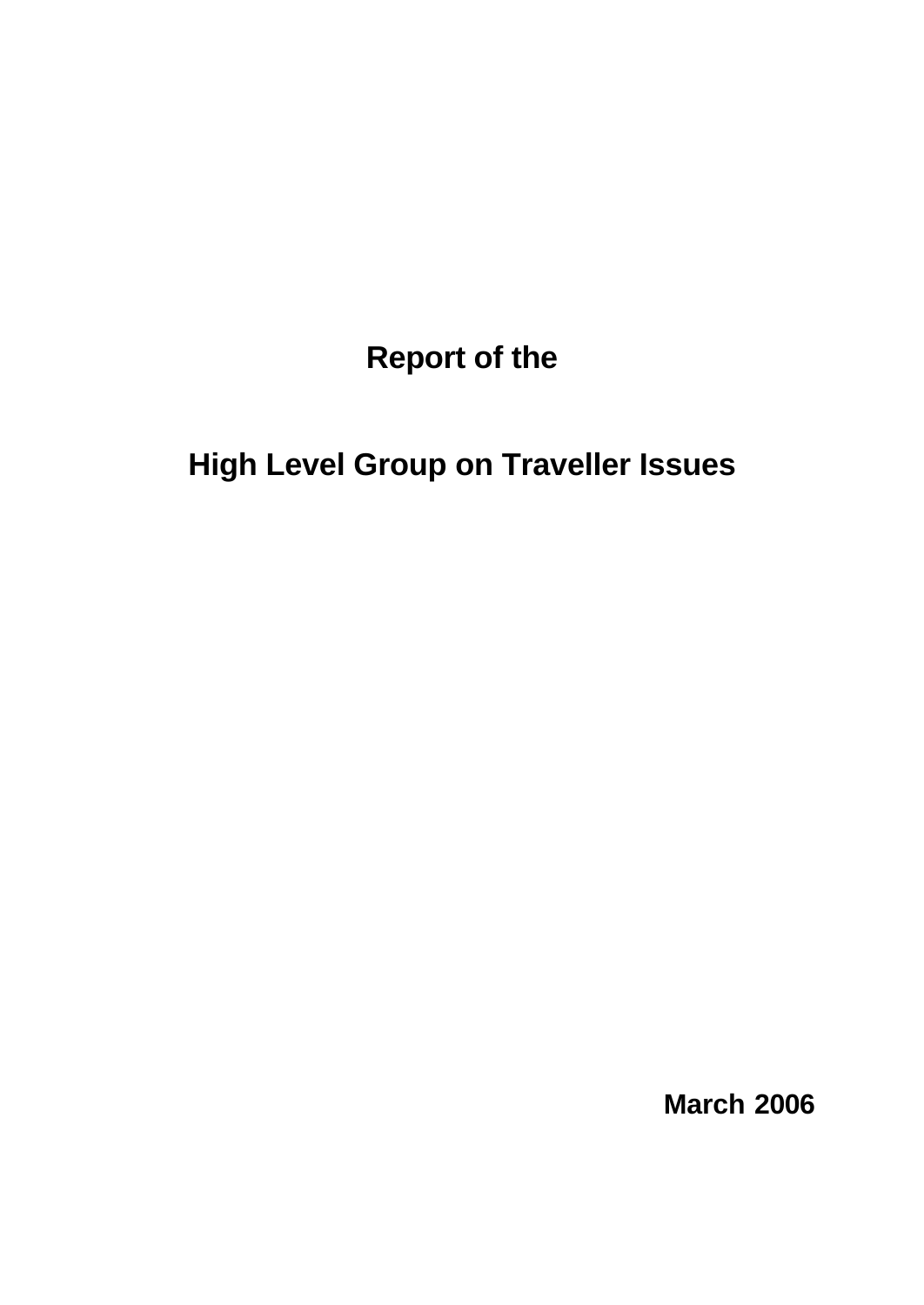# **Contents**

|                                                 | Page No |
|-------------------------------------------------|---------|
| <b>Executive Summary</b>                        | 4       |
| <b>Introduction</b>                             | 12      |
| <b>Part I-Background information</b>            | 17      |
| <b>Part II – Pilot projects</b>                 |         |
| <b>South Dublin County Council</b>              | 20      |
| <b>Clare County Council</b>                     | 25      |
| <b>Conclusions and recommendations</b>          | 27      |
| Part III – Sectoral developments                |         |
| <b>Traveller accommodation</b>                  | 30      |
| <b>Conclusions and recommendations</b>          | 31      |
| <b>Traveller employment</b>                     |         |
| Initiatives to expand employment prospects      | 33      |
| <b>Travellers and Public Service employment</b> | 35      |
| Discrimination in the labour market             | 36      |
| <b>Private Sector employment</b>                | 36      |
| <b>Conclusions and recommendations</b>          | 37      |
| <b>Traveller education</b>                      |         |
| <b>Traveller education strategy</b>             | 39      |
| <b>Primary school level initiatives</b>         | 41      |
| <b>Post-primary school initiatives</b>          | 42      |
| <b>Adult and further education</b>              | 43      |
| <b>Conclusions and recommendations</b>          | 44      |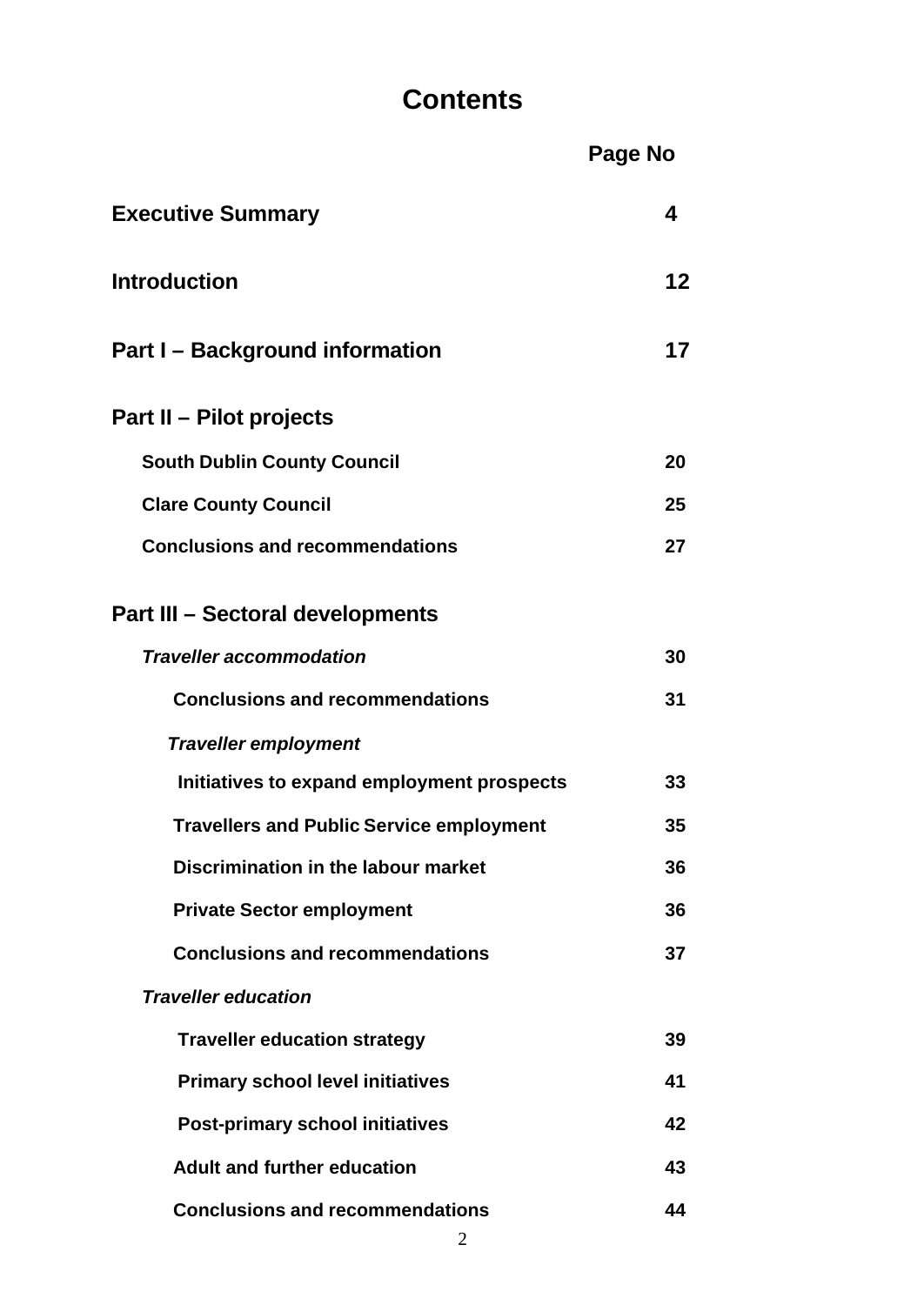# *Traveller health*

| <b>Traveller health strategy</b>            | 45 |
|---------------------------------------------|----|
| <b>Travellers' All-Ireland Health study</b> | 46 |
| <b>Conclusions and recommendations</b>      | 47 |
| Law enforcement                             | 48 |
| Compliance with tax and social welfare law  | 49 |
| <b>Conclusions and recommendations</b>      | 50 |
| <b>Community development</b>                | 51 |
| <b>Conclusions and recommendations</b>      | 52 |

# **Part IV - Data Issues**

| <b>Strategic context</b>                | 54 |
|-----------------------------------------|----|
| <b>Plans for 2006 Census</b>            | 55 |
| Potential use of administrative records | 55 |
| <b>Conclusions and recommendations</b>  |    |

# **Part V - Next steps**

| <b>General conclusions and recommendations</b> | 58 |
|------------------------------------------------|----|
| Appendix I – Recommendations of NTACC          | 60 |
| <b>Appendix II – County Clare Strategy</b>     | 64 |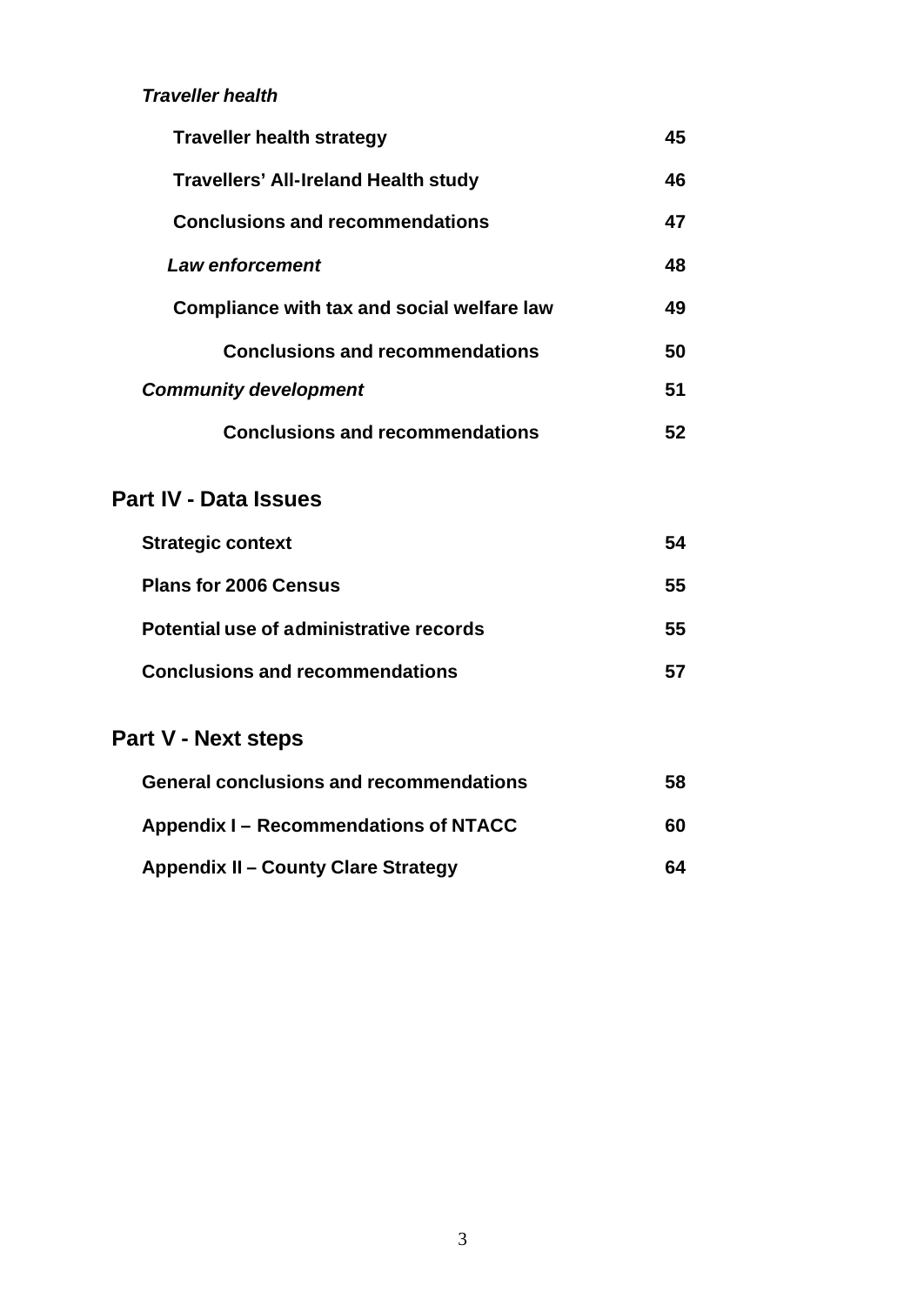# **Executive Summary**

# **Report of the High Level Group on Traveller Issues**

This report summarises the current situation in relation to the provision of services to Travellers in the key areas of accommodation, health, education and employment. This Executive Summary gives the Conclusion and Recommendations of the High Level Group. These include general structural and strategic issues as well as matters specific to particular sectors.

The report examines the extent to which data on Travellers is available. The report also reviews the two local pilot projects operated in South Dublin County Council and Clare County Council. The objective of these projects was to bring all of the agencies working with Travellers together in partnership, to tackle local issues at a local level. It was envisaged that adopting an inter-agency approach would yield more focused results, whilst avoiding duplication of effort and resources. Effective consultation with local Travellers was essential to the success of these projects.

## **Priority Issues**

- **PRT 1** To promote a coordinated interagency approach to the delivery of services and supports for Travellers. Integrated Strategic Plans for service delivery should be drawn up for all cities and counties with Traveller populations, following the recommendations derived from the Pilot Projects described in this Report.
- **PRT 2** To ensure effective consultation between Travellers. Traveller Organisations and statutory bodies to support the development of interagency cooperation and to facilitate improved communications, including conflict resoulution, at national, regional and local level.
- **PRT 3** To ensure that law enforcement is included as part of the proposed integrated approach.

#### **General Conclusion and Recommendations**

**GEN 1** The High Level Group considers that to achieve successful outcomes for Travellers there is a need for institutionalised inter-agency coordination at national and local level. The positive experience of the pilot projects initiated by the Group and managed by Clare County Council and Dublin South County Council serve as a useful template for replication on a wider scale. There is also a need for continuing commitment at senior political and official level. The High Level Group notes that already many of the building blocks for the successful delivery of integrated strategies are now in place. In the area of accommodation, 2005 marks the beginning of the second local authority Traveller accommodation programmes (2005–2008). Annual targets for Traveller accommodation will be set. Preparation of a Traveller Education Strategy is at an advanced stage. The first period of the Traveller Health Strategy ends this year. A sub-committee of the High Level Group, under the leadership of the Department of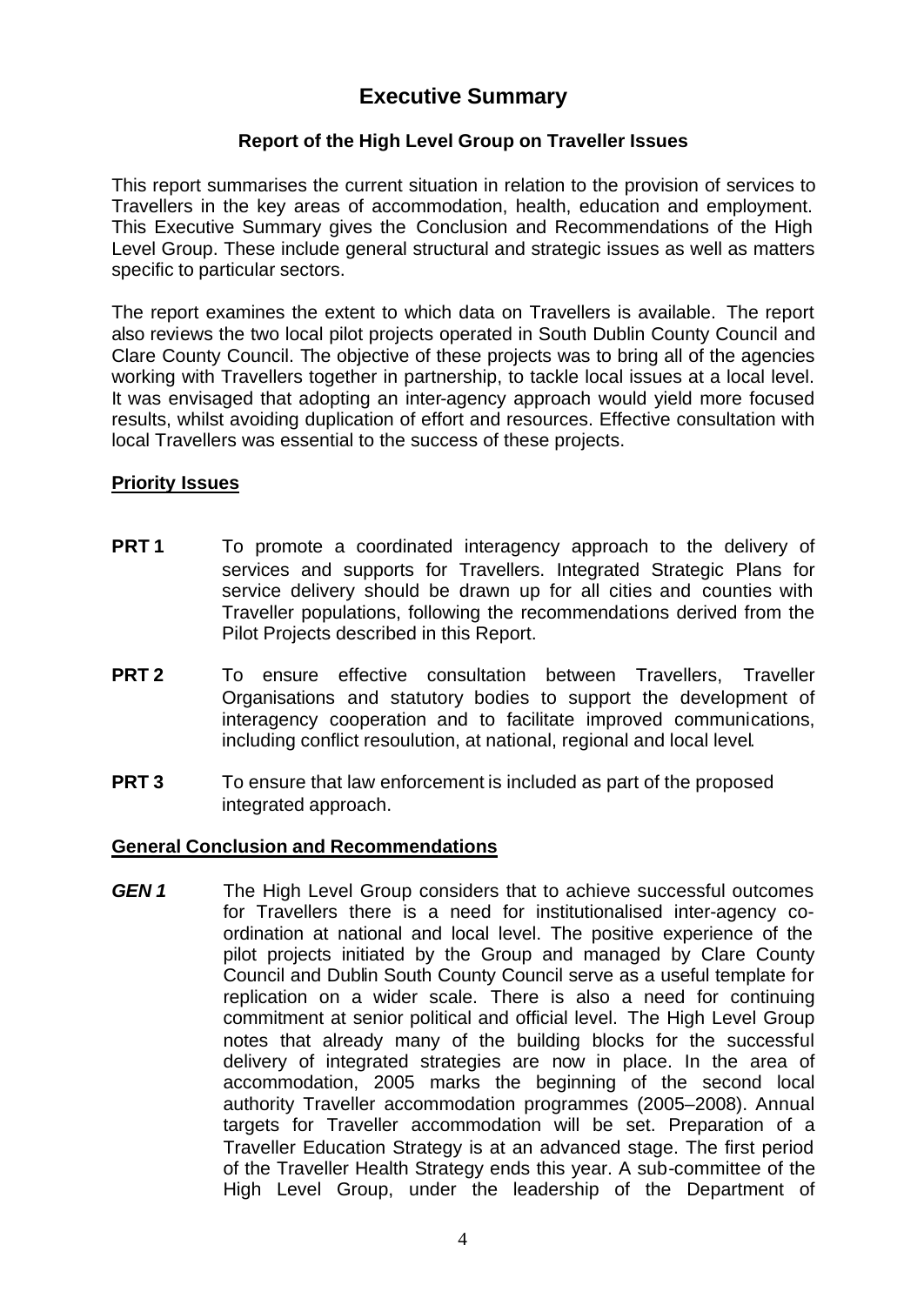Enterprise, Trade and Employment is working towards the preparation of an employment and training plan for Travellers.

- *GEN 2* The High Level Group recommends that a Traveller Data Collection Strategy is needed, to supply policy makers and service providers with the means of assessing need, future planning, bench-marking, targetsetting and quantifying progress. The development of this Strategy should be embarked upon as soon as possible.
- *GEN 3* The High Level Group recommends that the structure of the Cabinet Committee on Social Inclusion, supported by the Senior Officials Group on Social Inclusion be used so that Ministers can monitor the implementation of strategies and plans for Travellers. The High Level Group is a useful forum for policy makers and service providers. It should continue in being as a sub-committee of the Senior Officials Group on Social Inclusion to
	- Drive the implementation of the recommendations in this report across the various sectors at national and local level
	- Monitor progress and seek to resolve any implementation difficulties which arise
	- Report regularly on progress to the Senior Officials Group on Social Inclusion
- *GEN 4* The existing Monitoring Committee on the Implementation of the Recommendations of the Task Force on the Travelling Community, chaired by the Department of Justice, Equality and Law Reform and made up of Government Departments, social partners and Travellers organisations has provided a useful forum for consultation at national level. That Committee is charged with monitoring the implementation of the 1995 Report of the Task Force. However, there is a need to review the effectiveness of this consultation particularly in light of the various sectoral consultative mechanisms (such as the National Traveller Accommodation Consultative Committee) established in the interim. The Monitoring Committee is aware of this situation and a review of it's role and structures is currently under way. The High Level Group will monitor progress on this review.
- **GEN 5** It is recommended that the High Level Group be maintained to oversee the implementation of the integrated strategies proposed in this Report, and to report periodically to the Cabinet Committee on Social Inclusion on progress made.

#### **Pilot Projects**

#### *Conclusions and recommendations of the High Level Group (PLT)*

**PLT1** The High Level Group would first of all like to thank most sincerely the managers and staff of Clare and South Dublin county councils and the leaders and staff of the other agencies for their unstinting commitment to the delivery of better outcomes to Travellers in their areas. It is clear that without absolute commitment, firm leadership, staff and time resources, success in this endeavour cannot be achieved.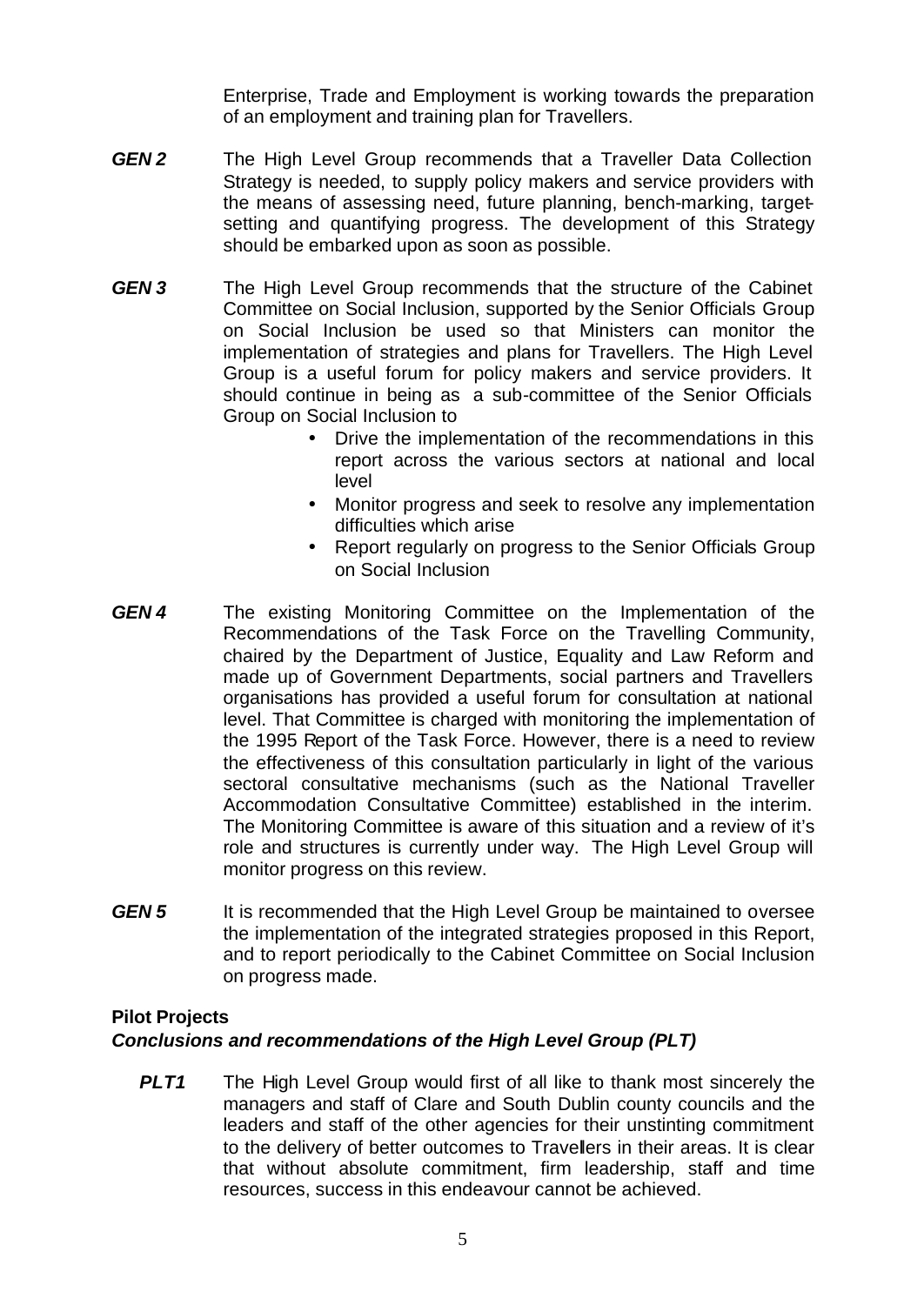- **PLT 2** The High Level Group considers that these two projects in particular have confirmed their belief that the solution to the problem of securing better outcomes for Travellers lies locally. It is only by engaging all the relevant agencies in a focused way on the needs of individual sites, estates and even families, that the multiple disadvantages that many Travellers face can be overcome.
- **PLT 3** The High Level Group conclude that the strategic planning approach adopted in Clare, using the County Development Board structure, and making particular efforts to consult with the local Travellers themselves in a positive way is complementary to the systematic approach undertaken in South Dublin. All counties with a Traveller population should develop an inter-agency plan, in consultation with the local Travellers themselves. The implementation of such plans can profitably follow the site-focused approach piloted in South Dublin. These plans must set targets, costs, deadlines and expected outcomes. Specific responsibility for the implementation of each action under the plan must be assigned to the appropriate agency or agencies.
- *PLT 4* The High Level Group recognises that meeting the accommodation needs of Travellers is essential. It is clear, however, that accommodation provision is not some golden key which when turned will unlock all the barriers to Traveller social integration. Travellers in permanent accommodation, like those in unauthorised sites, can also have very limited education achievements, suffer poor health, and be in long term unemployment.
- **PLT 5** An integrated approach to the provision of services to Travellers occupying greenfield sites has been successfully piloted by South Dublin in the Kiltipper project. In it, the relevant agencies were able to line up services (GP, education etc.) for the Travellers in advance of their arrival. This model ought to be replicated nationwide. In addition, the project showed that the geographical integration of Travellerspecific housing with social and private housing can be achieved.
- **PLT 6** The need to integrate a law enforcement response with other regulatory and remedial responses to sites in difficulty was the main lesson from the Oldcastle Park project. Without tackling lawlessness, remedial expenditure would be in vain. It is clear that the primary victims of illegality and criminality in the Traveller community are Travellers themselves. Travellers have as much right to a safe, clean and lawabiding living environment as everyone else. All agencies need to cooperate in dealing with anti-social behaviour. While An Garda Siochana should continue to work to develop good relations with the Traveller community and support, in a planned way, the responses of other agencies, the law enforcement aspects of the issue cannot be ignored.
- **PLT7** The local authorities, agencies and Government Departments themselves are in many cases ideally placed to provide training and employment opportunities to Travellers. All agencies should create work experience places for Travellers and take positive action to improve Traveller employment prospects. South Dublin County Council have researched best practice in devising selection and recruitment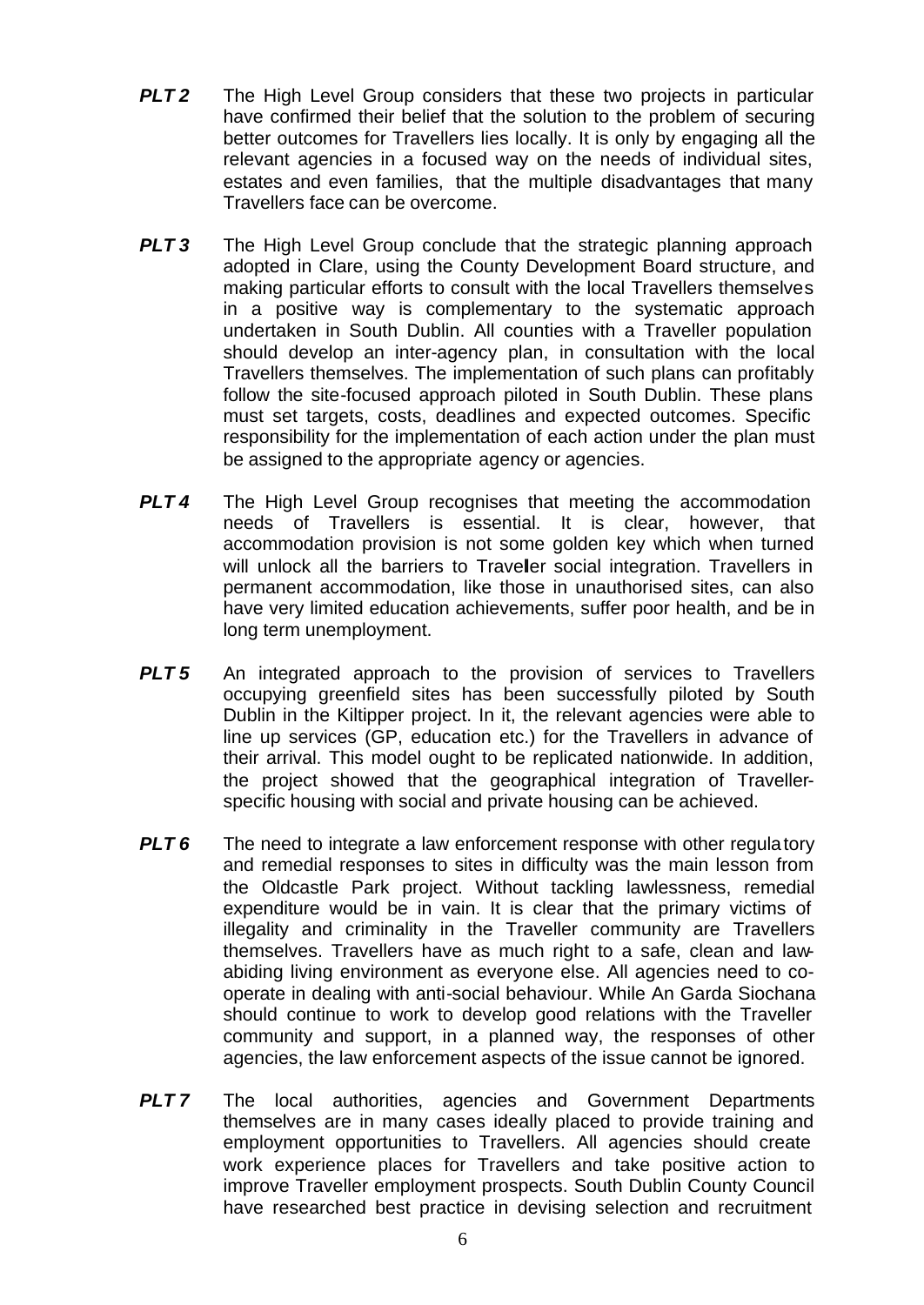procedures which would not be a deterrent to Travellers. These could be copied elsewhere.

- **PLT8** Consultation with Travellers has to be made more effective. It is necessary that Travellers be consulted so that their real needs are identified and addressed. However, consultation processes are not ends in themselves and consultation does not convey a veto over proposals. In both South Dublin and in Clare we have examples of effective consultation. In South Dublin, the design of service pods for the Oldcastle Park upgrading project was modified in the light of consultations with Travellers. In Clare, the use of local agencies supplying services to Travellers as a network for consultation with Travellers is innovative as is the Outreach programme to consult with Travellers in their homes.
- **PLT 9** There is a need to have relevant data to monitor progress in service delivery for Travellers. The two Local Authorities have tried to address the deficiency in data for their own areas. Clare is planning to hold a local census of Travellers, using Travellers as enumerators. However, a national strategy on data in respect of Travellers is necessary if proper monitoring is to be achieved. National standards in terms of definitions, privacy, data protection and the use of administrative records are needed urgently.
- **PLT 10** Integrated strategic plans for service delivery for Travellers should be drawn up in all counties.
- **PLT 11** The County Development Board structure, which has a statutory basis and on which the most relevant agencies are represented, is the most appropriate planning mechanism for this task.
- **PLT 12** The strategies should address needs in the following areas: health, education/training, income/employment/economy, accommodation, culture, law and order. They should also be closely aligned with local Traveller accommodation programmes.
- **PLT 13** All relevant agencies, statutory and voluntary, should be involved. Full meaningful consultation with travellers in the area must be part of the process.
- **PLT 14** The strategies must be based on meeting the identified needs of local **Travellers**
- *PLT 15* Co-ordination and monitoring structures should be established as an integral part of strategic plans.
- **PLT 16** A six month deadline for the drafting of the strategic plans should be set.
- **PLT 17** The Institute of Public Administration could be well placed to assist agencies in this initiative.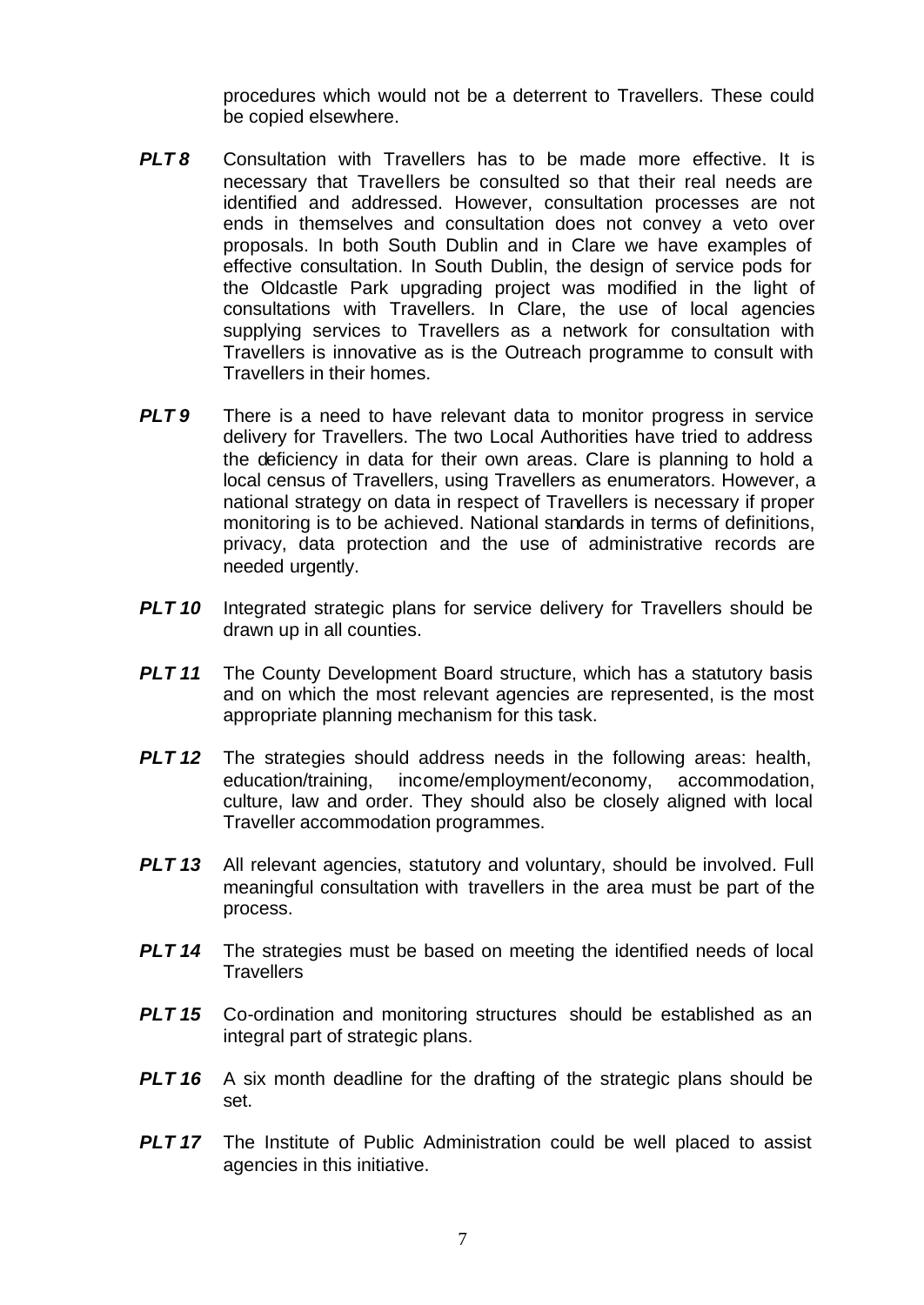**PLT 18** Periodic national seminars for exchanging experience and identifying best practice should be organised under the aegis of the Department of Justice, Equality & Law Reform.

## **Accommodation**

## *Conclusions and Recommendations of the High Level Group (ACC)*

- ACC 1 The High Level Group welcomes the fact that all housing authorities have adopted with minimum difficulty their Traveller Accommodation Programmes for 2005 to 2008. The implementation of these programmes should be geared towards ensuring that the current needs of Travellers are met within the timescale of the programmes and that additional needs arising during the programmes are dealt with as quickly as possible.
- *ACC 2* The High Level Group also notes with satisfaction that the Department of the Environment, Heritage and Local Government requires annual targets for the implementation of these programmes.
- *ACC 3* The High Level Group considers that, in the light of experience with the South Dublin Kiltipper Project, all relevant agencies should assist the housing authority in planning and providing services for Traveller families moving into new accommodation.
- *ACC 4* The High Level Group notes the increasing trend of Travellers accessing private rented accommodation and the significant number of Travellers who meet their own accommodation needs privately.
- *ACC 5* The High Level Group would like to see more use being made of the Voluntary Housing model by Travellers and calls upon local authorities to work closely with the Irish Council for Social Housing and Traveller organisations, with a view to establishing a pilot scheme in this area.
- *ACC 6* The High Level Group notes that improved provision of transient halting sites is a matter of priority and this is being studied by the NTACC

# **Employment**

#### *Conclusions and Recommendations of the High Level Group (EMP)*

- *EMP 1* Departments and State agencies should be directed to make work placement opportunities available for Travellers by the summer of 2006.
- *EMP 2* The Department of Finance should develop within one year, in consultation with Traveller organisations and the Public Appointments Service, initiatives to assist Travellers to obtain public service employment. The public service trade unions should co-operate in facilitating positive action measures to secure public service employment for Travellers. Such initiatives could encompass work experience opportunities, building on the model provided by the Department of Communications, Marine and Natural Resources.
- *EMP 3* Local Authorities, the Office of Public Works and other State employers of manual workers should pursue the possibility of employing Travellers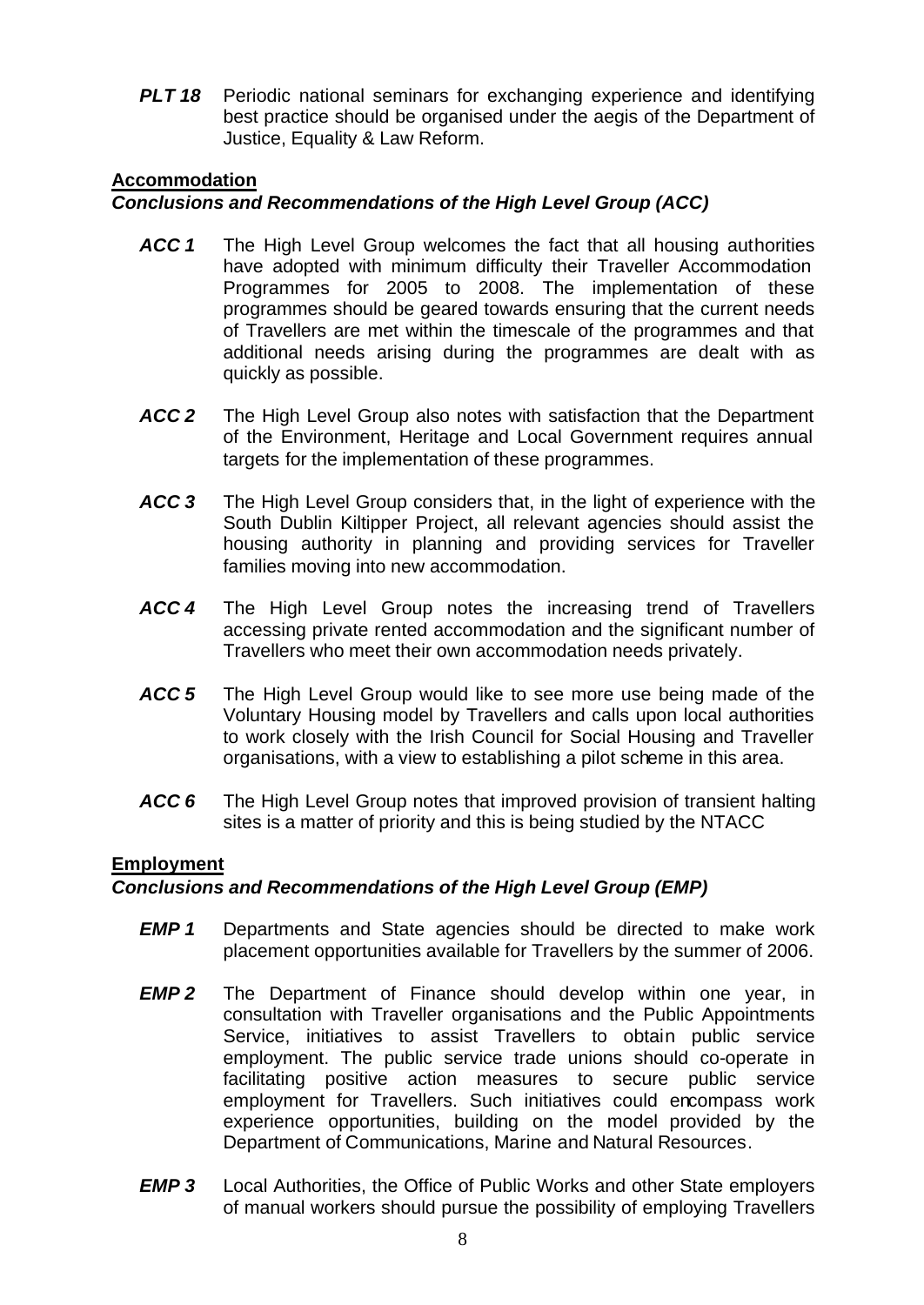and engage with FAS in relation to appropriate training programmes in manual skills. The work of South Dublin County Council would be of particular relevance in this regard.

- *EMP 4* Employer organisations should be approached with a view to developing initiatives for training, work experience and employment for Travellers. This should be done at local and national level. The Department of Enterprise, Trade and Employment and FAS would have an important role in this regard.
- *EMP 5* The work of the Sub-Group of the High Level Group on Employment and Training of Travellers will continue. It should be the focus for the development of interdepartmental co-operation on Traveller employment and training issues.
- *EMP 6* The State, as employer, is capable of making a significant impact on Traveller employment.
- *EMP 7* The Department of Communications, Marine and Natural Resources and South Dublin County Council are to be commended for their initiatives in providing training, work experience and employment opportunities for Travellers.
- *EMP 8* At a time of full employment, there are significant economic sectors with labour shortages, such as construction, transport, tourism, childcare, health services, where Travellers have relevant skills.
- *EMP 9* Travellers have had a traditional preference for self-employment and display entrepreneurial skills. The State agencies ought to develop programmes to enable Travellers to generate income from self employment in a manner compliant with regulations.
- *EMP 10* Travellers are discouraged from seeking mainstream employment by discrimination, hostility and the fear of rejection.
- *EMP 11* Apprehension about seeking employment is reinforced by the lack of personal experience of a wage economy among Travellers.

#### **Education**

#### *Conclusions and Recommendations of the High Level Group (EDN)*

*EDN 1* The High Level Group welcomes the drafting of the Traveller Education Strategy. A number of factors extraneous to the education system can have a positive or a negative impact on educational attainment. These factors include cultural issues, housing standards, health, childcare and parental employment status.

#### *EDN 2* The High Level Group notes that

There are a considerable range of supports and expenditure provided for Traveller education over and above the mainstream provision in this area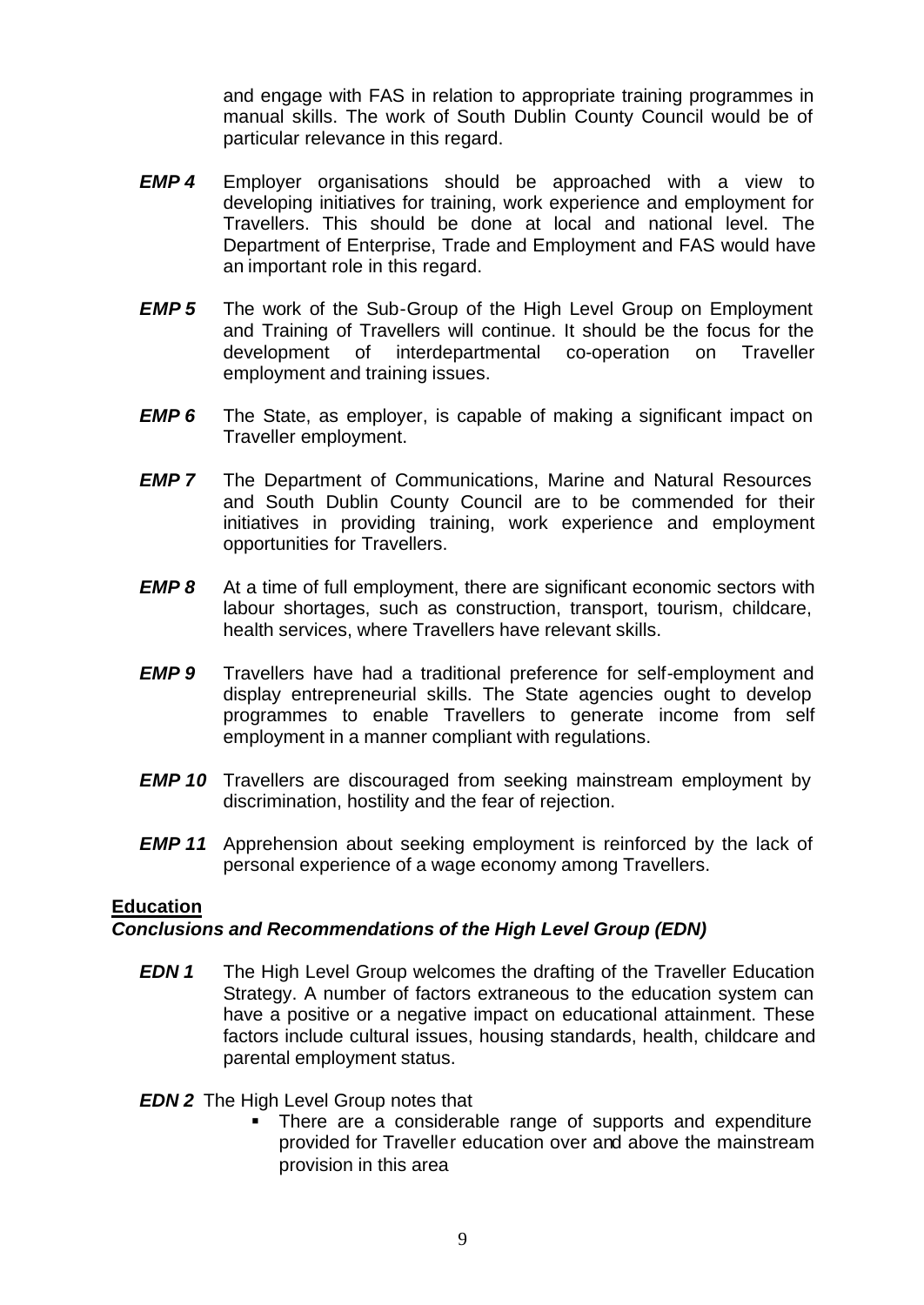- $\blacksquare$  It is expected that a report with recommendations for a five year Traveller Education Strategy will be presented to the Minister for Education & Science early in 2006.
- *EDN 3* The High Level Group recommends that Education should be part of the proposed integrated approach at local level, developing links between schools, training and employment opportunities
- *EDN 4* The High Level Group recommends that in the implementation of the Traveller Education Strategy, procedures for inter agency co-operation between the various actors in the education sector on the one hand and local authorities, health authorities, FAS, the Gardai and other agencies be developed.

#### **Health**

## *Conclusions and Recommendations of the High Level Group (HLT)*

- *HLT 1* The High Level Group welcomes the forthcoming review of the outcomes of the key actions in the National Traveller Health Strategy.
- *HLT 2* The High Level Group fully supports the conduct of the Travellers' All-Ireland Health Study which is an essential mapping exercise to properly inform the future direction of health service provision for Travellers.
- **HLT 3** The implications of Health Service Reform for the provision of services to Travellers should be kept under review.

#### **Law Enforcement**

#### *Conclusions and Recommendations of the High Level Group (LAW)*

- **LAW 1** The High Level Group recommends that a pilot Youth Diversion Project aimed at young Travellers be specifically funded to identify the reasons why general projects are less effective with Travellers, and to propose amendments.
- *LAW 2* The Group recommends that the Department of Justice, Equality & Law Reform should initiate a process with An Garda Siochana, and where appropriate, the Department of Social & Family Affairs, and in conjunction with the relevant local authorities to identify sites/locations to which access by State agencies is problematic and to develop suitable responses.
- **LAW 3** The Group recommends that law enforcement actions be integrated in county strategies. The active involvement of Travellers and other agencies should be sought.
- *LAW 4* The Group recommends that early intervention approaches to lawlessness on Traveller sites be developed to prevent the emergence of "no-go areas".
- *LAW 5* The Group welcomes the integrated approach focused on the prevention of fraud and abuse of the social welfare system. It endorses the need to ensure that Travellers are able to access the same level of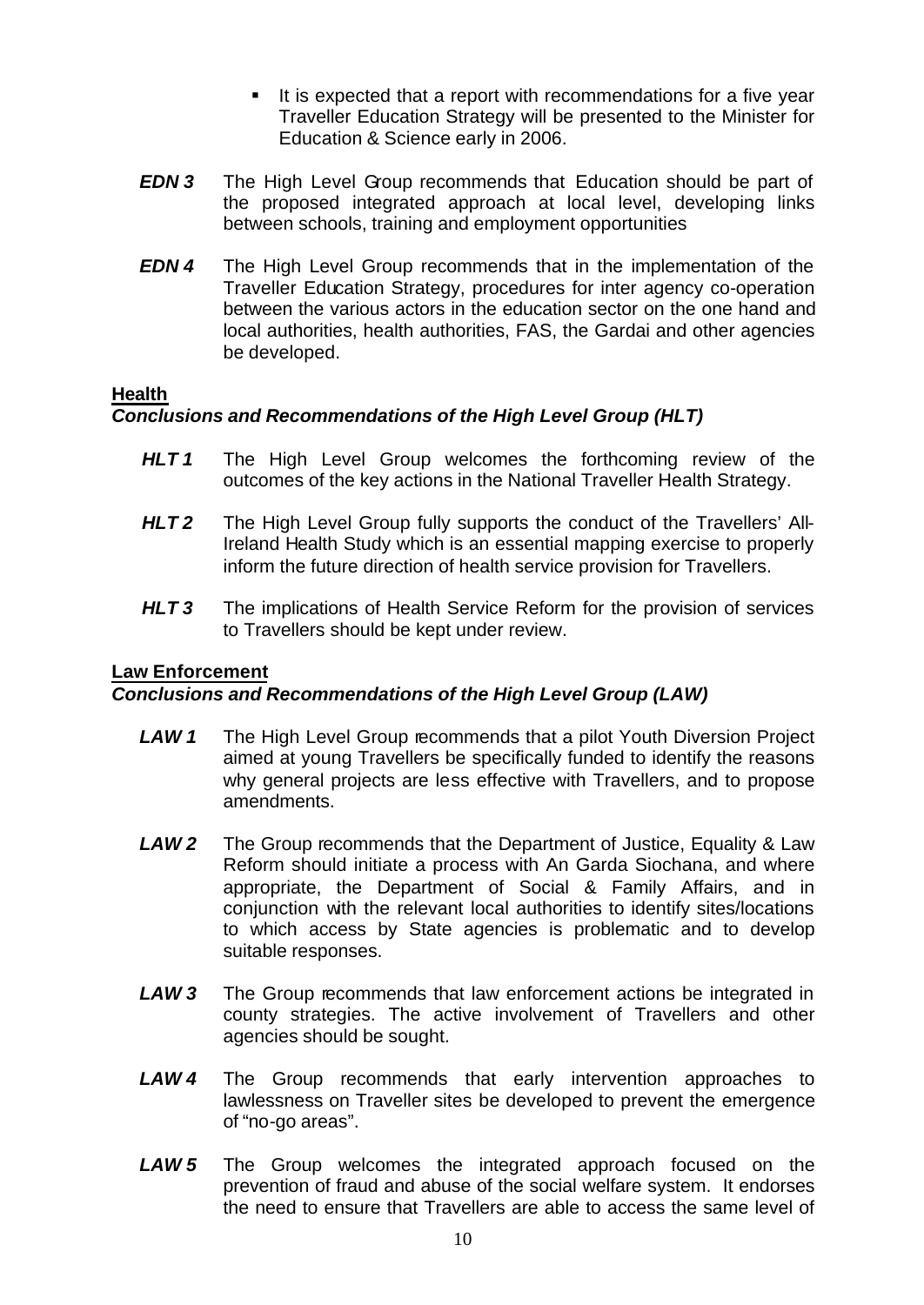service as other members of the community without fear or intimidation either to themselves or to the service providers.

#### **Community Development**

### *Conclusions and Recommendations of the High Level Group (CDV)*

*CDV 1* The High Level Group consider that targeted supports for the Travelling Community have an important role in ensuring that the Traveller interests and concerns have a voice with Government agencies. Representative organisations have an important role in ensuring Traveller rights are listened to and respected. However, the Group believes that the role of these groups needs to be more than just an advocacy role, particularly in view of the significant state funding which they receive. The Group believes that in addition to their role as advocates of the Traveller viewpoint it is desirable that these organisations play a more explicit role in terms of service delivery to Travellers in areas such as education, training, employment or childcare. These groups should also play an important role in facilitating conflict resolution in regard to Traveller issues, both in terms of improving state agency understanding of Traveller issues and concerns, and in terms of ensuring Traveller understanding of state agency concerns. The High Level Group will consider how best to pursue these matters.

#### **Data Issues**

#### *Conclusions and Recommendations of the High Level Group (DAT)*

- **DAT1** Improved data on travellers is a key requirement for the future development of policy and monitoring of progress. In particular, it will inform the identification of target outcomes across a range of areas, progress against which can be monitored over time.
- *DAT 2* At a strategic level work is continuing, under the guidance of the Senior Officials Group on Social Inclusion (SOGSI) and the National Statistics Board to develop a comprehensive framework for social and equality statistics to respond to the evolving data needs of policy-makers. The Office for Social Inclusion is also working to address data gaps, focusing particularly on vulnerable groups, in the context of the development of a data strategy to underpin the National Anti-Poverty Strategy (NAPS).
- **DAT 3** Therefore the High Level Group proposes that a subset of this work might involve the establishment of a small working group comprising the CSO, the Department of Justice, Equality and Law Reform, the Office for Social Inclusion, and other relevant Departments to develop a Travellers' Data Strategy. This should identify priority information gaps at national and local level and how to improve data availability in each case, drawing on existing and potential sources.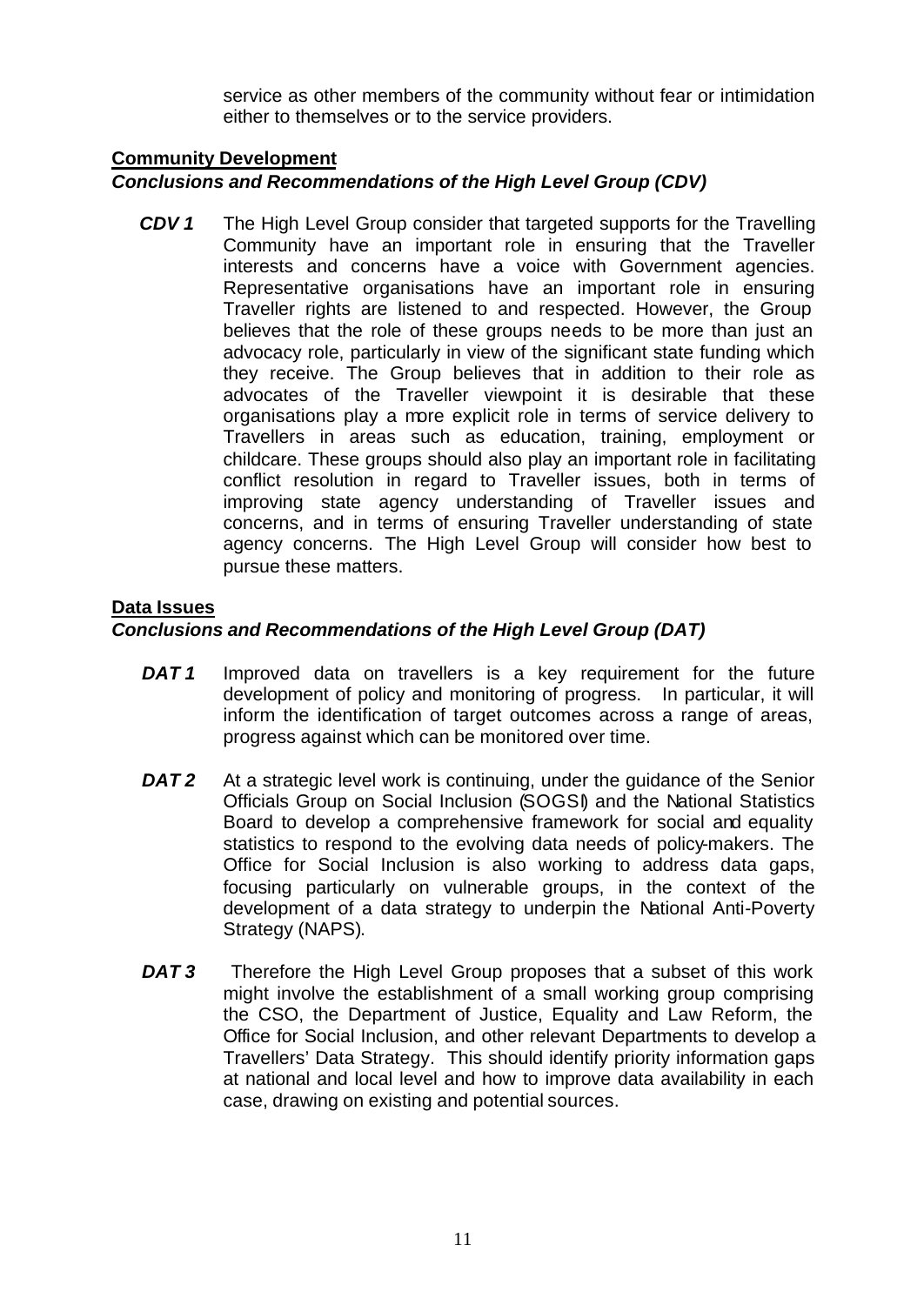# **Introduction**

# **Background – Task Force on the Travelling Community**

Current policy on travellers dates form the Report of the Task Force on the Travelling Community published in 1995. The Task force was set up by the Government in 1993 and its report contained 341 recommendations on accommodation, health, education and training, employment, and development of a Traveller economy, relationships with the settled community, culture, discrimination, role of Traveller women, and the need for co-ordination and monitoring.

# **Traveller Monitoring Committee**

In 1998, the Committee to Monitor and Co-ordinate the Implementation of the Recommendations of the Task Force on the Travelling Community was convened and chaired by the Department of Justice Equality and Law Reform with membership comprised of representatives from the Social Partners, Traveller organisations and relevant Government departments. The terms of reference of the Committee are:

- To co-ordinate and monitor the implementation of the recommendations on the Report of the Task Force on the Travelling Community which have been accepted by the Government or by Ministers;
- To draw up and submit to the Government from time to time, starting in 1999, a progress report on the implementation of the recommendations, including proposals for acceleration or prioritisation of implementation of recommendations;
- To re-examine recommendations where necessary in the light of changes in Government policy and practice and of legislative, demographic, social and economic change;
- To serve as a forum for consultation on current issues of national importance affecting the Travelling community.

The First Progress Report of the Committee was published in December 2000 and the main positive developments outlined in that Report are:

# *Equality*

Legal measures to outlaw discrimination were introduced. The Employment Equality Act, 1998 provides legal protection against harassment and discrimination in the workplace on nine grounds, including membership of the Traveller community. The Equal Status Act, 2000 protects against harassment and discrimination outside of the workplace in the delivery of goods and services on the same nine grounds. Both Acts are supported by the establishment of the Equality Authority and the Office of the Director of Equality Investigations.

#### *Awareness and Information*

- To increase awareness and develop relationships between Travellers and the settled community, £900,000 was allocated by Government over a three-year period, 1999 - 2001, to fund an information campaign, "Citizen Traveller."
- The Report also acknowledges the ongoing work by Traveller organisations in building links with the settled community.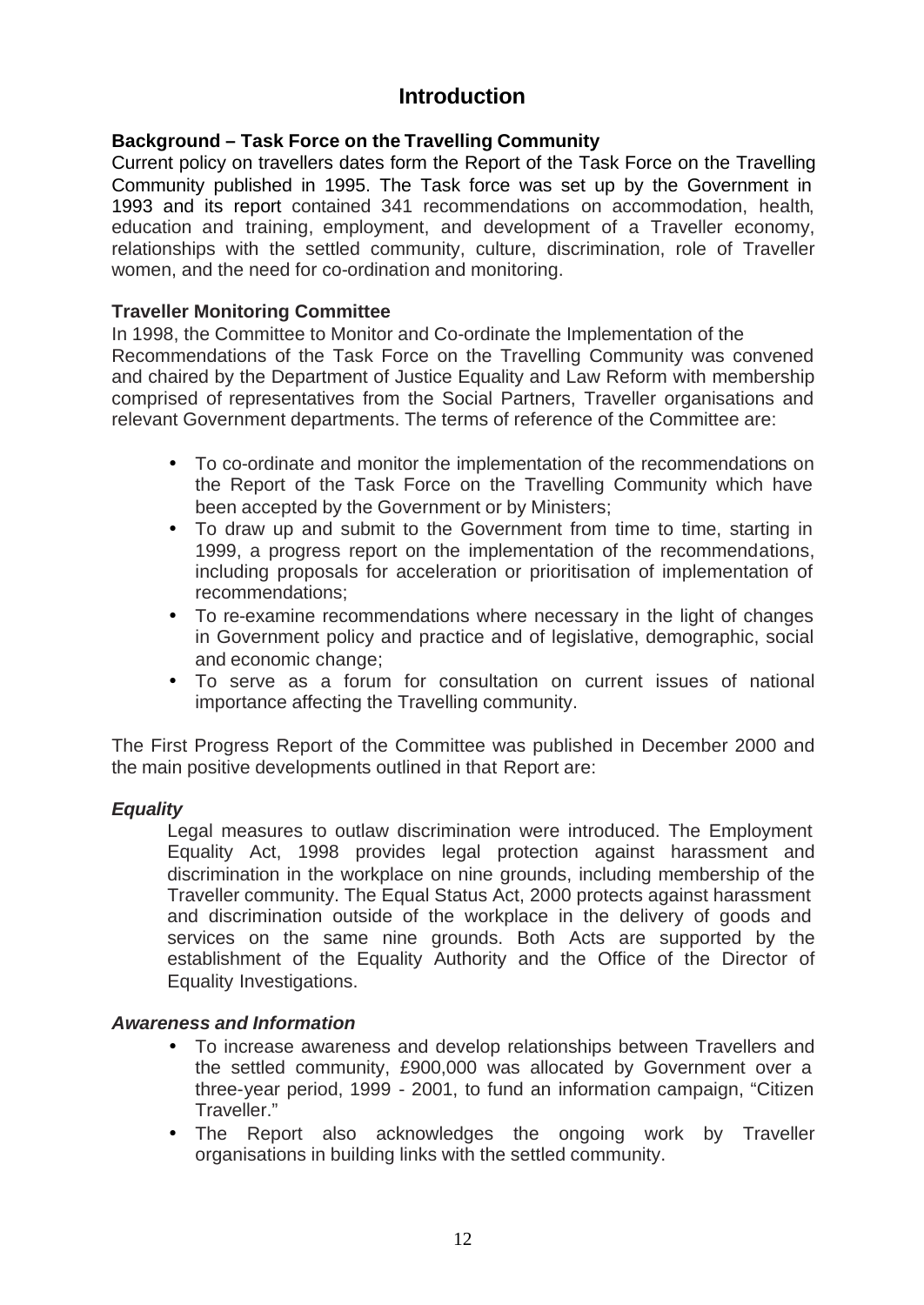• Financial support was provided by the Department of Justice, Equality and Law Reform towards a Traveller Mediation Service operated by Pavee Point, Traveller Centre.

## *Accomodation*

- A National Strategy for Traveller Accommodation was adopted in March 1996 followed by the establishment of a dedicated Traveller Accommodation Unit in the Department of the Environment, Heritage and Local Government.
- To oversee the implementation of the National Strategy a National Traveller Accommodation Consultative Group was set up under the aegis of the Department of the Environment, Heritage and Local Government. (In April, 1999, this Group was established on a statutory basis as the National Traveller Accommodation Consultative Committee).
- The Housing (Traveller Accommodation) Act was enacted in 1998.
- Local Traveller Accommodation Consultative Committees were subsequently established in each local authority area.
- Early in 2000, local authorities adopted their five-year local Traveller accommodation plans.

#### *Health*

- A Traveller Health Advisory Committee was established in the Department of Health and Children in 1998.
- A Traveller Health Unit was established in each of the health boards and the Eastern Region Health Area.
- A Co-ordinating Committee on Traveller Education was formed in the Department of Education and Science in 1996.

#### *Education*

- An Advisory Committee on Traveller Education was established in 1998.
- The Visiting Teacher Service was expanded significantly during 1999 and 2000.
- Other developments in education which will have a positive impact on Travellers' education are: the coming into operation of the National Education Psychological Service in September, 1999; the publication of the White Paper on Early Education in December, 1999; the publication of the document entitled: "A New Deal - a Plan for Educational opportunities"; the Education (Welfare) Act, 1999 and the White Paper on Adult Education, published in August, 2000.

#### *Community Devlelopment*

The inclusion of Travellers in the Community Development Programme and in the Local Development Programme is also a significant development and it has allowed for the emergence of a stronger organisational infrastructure in the Traveller community.

However, the Government is concerned that the Task Force Committee found that, in general, improvements on the ground in the position of Travellers since the publication of the Task Force Report had been disappointing. More specifically, the Committee found that the monitoring of progress was difficult due to the lack of good quality data on the numbers of Travellers availing of services, such as, education and health services and main stream employment. The Committee highlighted the need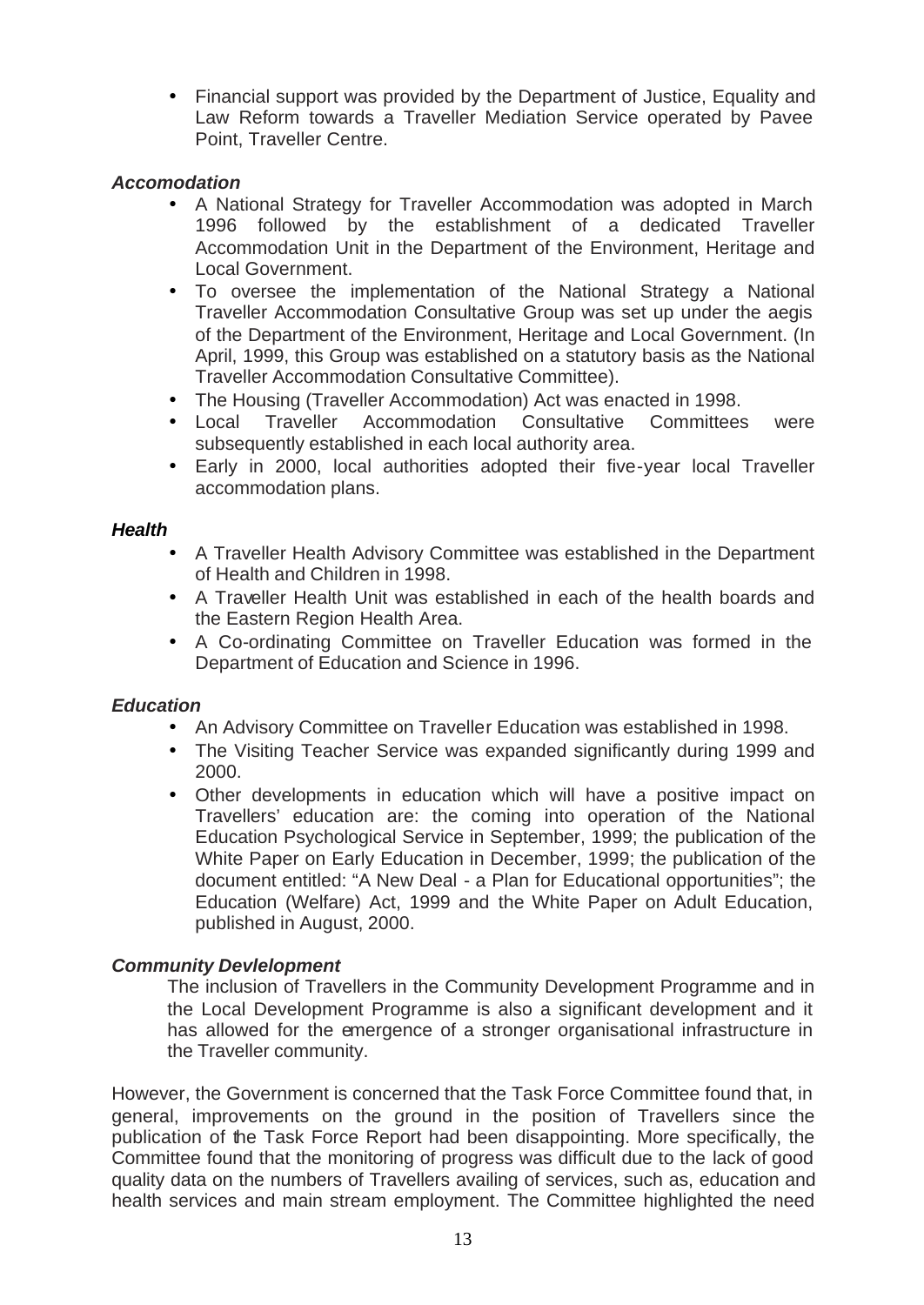for reliable information, on an annual basis, on the numbers of Travellers at schools and colleges, in employment, accessing health services, or taking up accommodation in houses, if progress is to be measured. The Committee also identified a number of other issues affecting progress, such as, the difficulties in translating policy into action; the need to understand and accept the distinct culture and identity of Travellers; resources for Traveller organisations; developing the Traveller economy; difficulties in complying with the Control of Horses Act, 1996; and the gender dimension of policies affecting Travellers.

The Second Progress Report was published on 13 December 2005. The Report details progress made in respect of high level issues, together with an update on recommendations contained in the First Progress Report. It is evident that progress has been made in many areas since the publication of the First Report in 2001. However, the gap between the Travelling and settled communities' standard of living remains apparent.

#### **High Level Group**

A further initiative to increase focus on Traveller issues was taken when, in December, 2003 at the request of the Taoiseach, a High Level Group on Traveller issues was established under the aegis of the Cabinet Committee on Social Inclusion. Its remit is to ensure that the relevant statutory agencies involved in providing the full range of services to Travellers, would focus on improving the integrated practical delivery of such services.

The High Level Group which is chaired by Mr. Bob Browne, Assistant Secretary, Department of Justice, Equality and Law Reform, comprises members of the Senior Officials' Group on Social Inclusion and other senior public servants with key responsibility for the delivery of Traveller specific services and is a short term initiative to improve outcomes. The Group has also explored best practice with a view to addressing the social exclusion which Travellers may experience. The first meeting of the HLG took place on 7 December, 2003 and the Group have met on 10 occasions since its establishment.

Presentations made to the Group concerned;

- Central Statistics Office publication Irish Traveller Community, Volume 8 which resulted from the 2002 Census – Gerry O'Hanlon, Director, CSO.
- Traveller Education Seamus McLoughlin, Social Inclusion Unit Dept. **Education**
- Travellers and Employment Opportunities, Deirdre McRory, Civil Service Equality Unit, Dept. Finance Bryan Andrews, CEO Public Appointment Service Sara White, Deputy Secretary, D/Communication, Marine & Natural **Resources** Niall Crowley, Equality Authority
- Pilot Projects County Managers, Clare County Council and County Manager, South Dublin Co. Council
- National Traveller Accommodation Consultative Committee, led by its Chair, Mr. Chris Flood, and including representatives of Pavee Point Traveller Centre, the Irish Traveller Movement and the National Traveller Women's Forum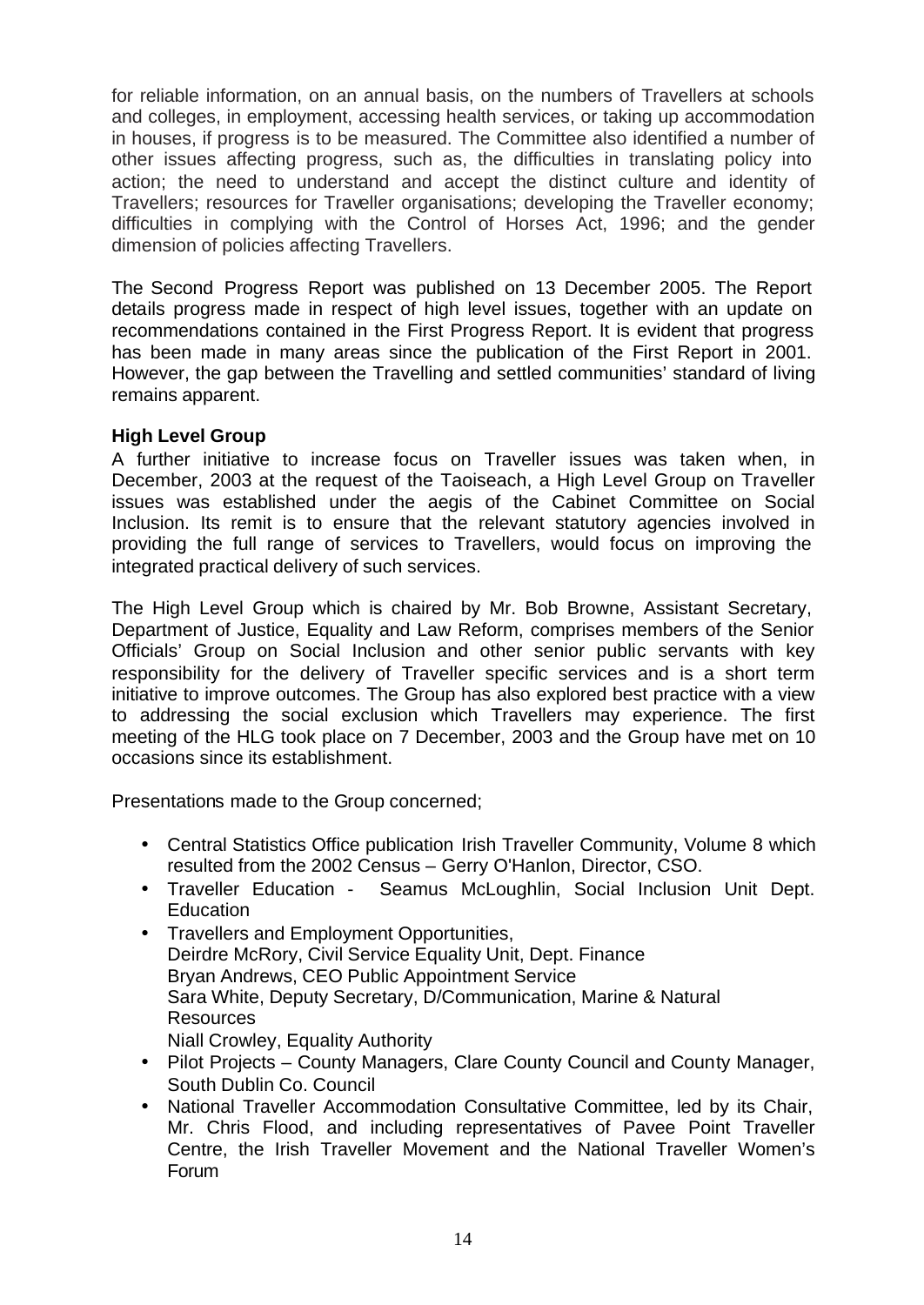Main items discussed by the Group were:

- Pilot Projects and interagency approach to delivery of services
- Traveller Accommodation
- Social Economy
- Traveller Education
- Travellers and Employment Opportunities
- Barriers for Travellers accessing paid employment . An Interim Report was presented to the Cabinet Committee on Social Inclusion on 20 October, 2004.

The present report of the High Level Group gives details of the work done by local authorities - Clare County Council and South Dublin County Council – who lead two projects which operate under the aegis of the High Level Group with the aim of promoting an interagency approach to the planning and delivery of services at local level. Local authorities were selected to lead these projects because they have statutory responsibility for the provision of Traveller accommodation within their jurisdiction. This report concludes that the two pilot projects, in their complementary ways, together provide a template for inter-agency co-operation in the delivery of services to Travellers at local level.

The report highlights certain themes which, in the view of the High Level Group, require further consideration. It recommends concrete actions in the short term and proposes a structure for the co-ordination of the development and implementation of policy and services to Travellers at national level.

#### **Cross-cutting issues**

#### *National Anti-Poverty Strategy*

The National Anti-Poverty Strategy (NAPS) highlights the importance the Government places on tackling the levels of disadvantage faced by the situation of the Traveller community. Key commitments include improving the life experience of Travellers through the appropriate education, health and housing services and removing any remaining barriers to the full participation of members of the Traveller community in the work and social life of the country.

NAPS was reviewed under the national partnership agreement, the Programme for Prosperity and Fairness (PPF). The overall objective in relation to Travellers is to improve the life experience through the provision of appropriate education, health and accommodation services and to remove any remaining barriers to the full participation of members of the Traveller community in the work and social life of the country. The National Anti-Poverty Strategy set key targets for Travellers. These were :

- To reduce the gap in life expectancy between the Traveller community and the whole population by at least 10 per cent by 2007;
- To achieve age appropriate placement of all Travellers in primary schools by 2003;
- To increase the transfer rate of Travellers to post-primary schools to 95% by 2004; for each third-level institution to double the participation by mature disadvantaged students, including Travellers and refugees, by 2005 (within the 15% quota);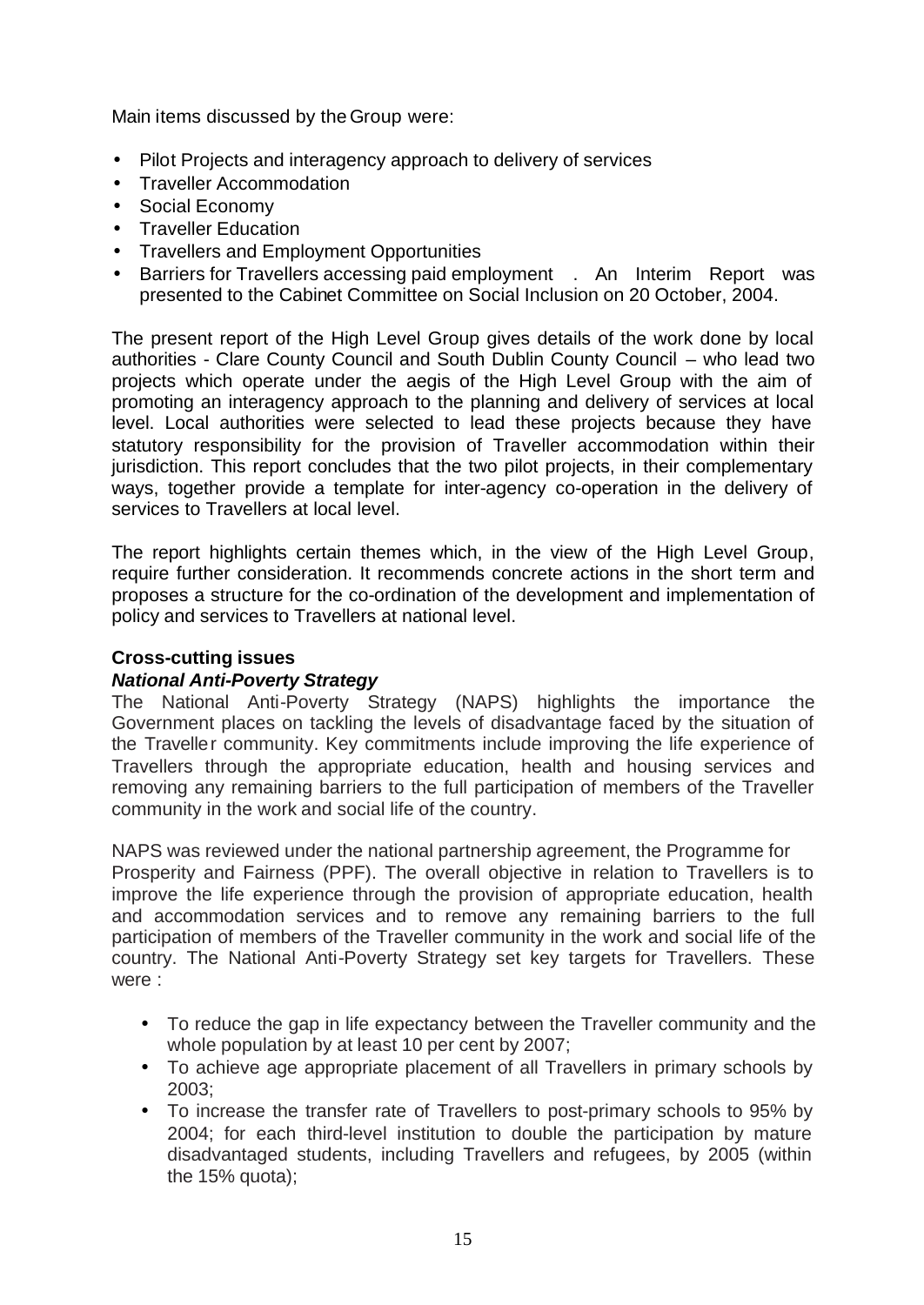• All Traveller families identified in the local authority five-year Traveller accommodation programmes process as being in need of accommodation will be appropriately accommodated by the end of 2004.

This report of the High Level Group includes some updated information in relation to these issues.

#### **Conclusion**

The Government is aware that many Travellers feel that the Traveller community has suffered a number of high profile reversals such as the amendment of the public order legislation through the Housing (Miscellaneous Provisions) Act 2002, the removal of discrimination cases involving licensed premises from the Equality Tribunal to the District Court and failure to achieve recognition as an ethnic minority. The Government considers that there is no linkage between these developments; that each of the legislative provisions referred to is justified in itself and that the original Task Force Report on the Travelling Community 1995 did not define Travellers as an ethnic minority. These issues should not overshadow the considerable progress which has been made as outlined above. In this regard the development of a Traveller Health Strategy and the imminent completion of the Report on Recommendations for a Traveller Education Strategy are particularly notable. Such developments represent an opportunity to drive forward Traveller issues in a comprehensive and strategic way in two key areas.

However, while this report shows that much has been achieved, there is much that still needs to be done to make Ireland a better place for Travellers. The report includes a set of conclusions and recommendations which will support the Government's ongoing efforts to meeting this challenge.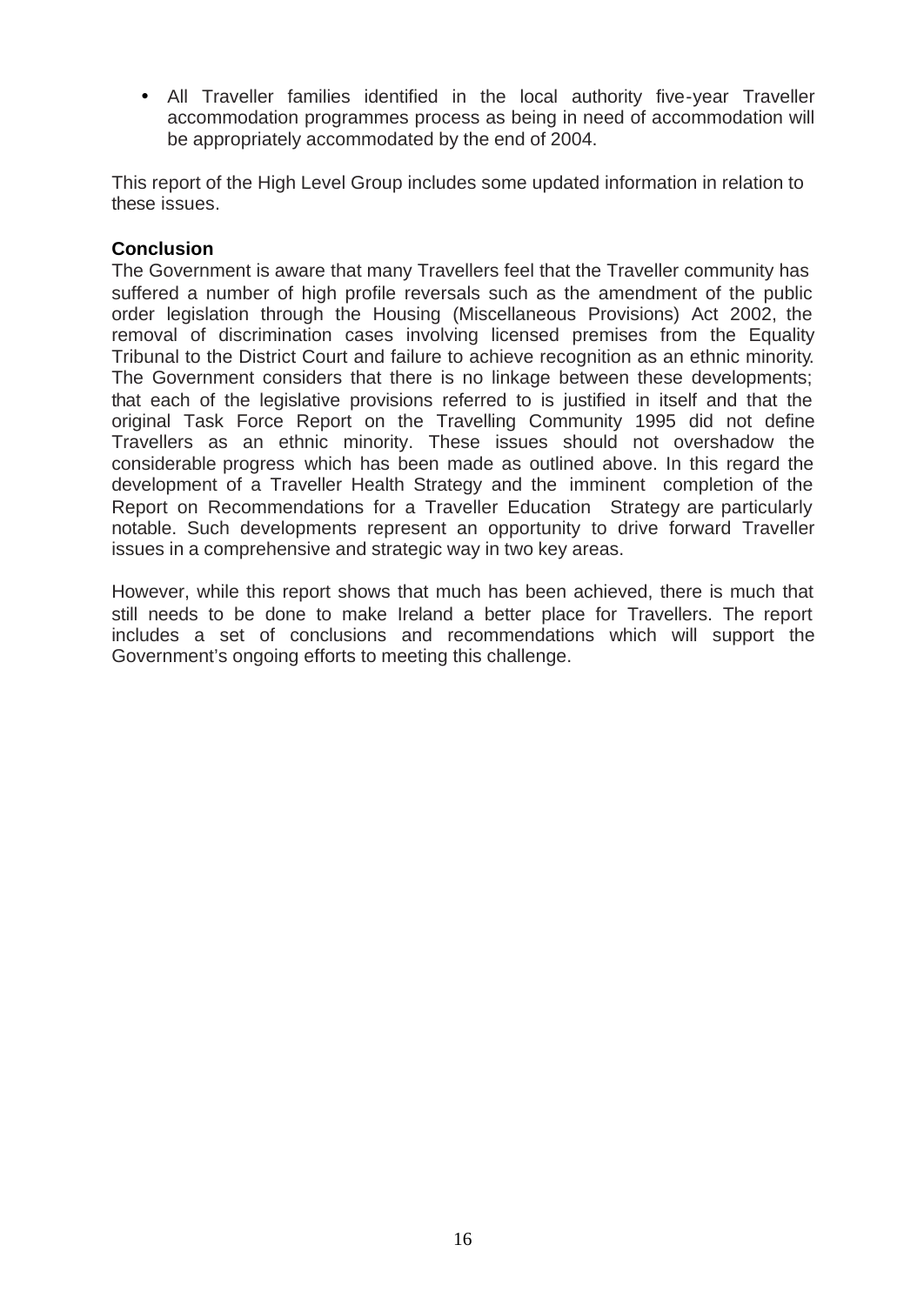# **Background information**

A special report on Travellers of the Census was published in 2004. This contained results relating to the Irish Traveller Community, covering the main demographic and socio-economic topics distinguished in the census.

The key trends were as follows:

### **Population**

|          | Total<br>Population | Total Pop.<br>Births per 000<br>women aged<br>15-49 | <b>Travellers</b><br>Population | <b>Travellers</b><br>Births per 000<br>women aged<br>15-49 |
|----------|---------------------|-----------------------------------------------------|---------------------------------|------------------------------------------------------------|
| 1986     | 3.54 million        | 73                                                  | 15,888                          | 180                                                        |
| 2002     | 3.92 million        | 54                                                  | 23,681                          | 116                                                        |
| % Change | 10.6                |                                                     | 49                              |                                                            |
| Annual % |                     |                                                     |                                 |                                                            |
| change   | 0.6                 |                                                     | 2.5                             |                                                            |

Note*: 1986 figures above based on the Report of the Task Force on the Travelling Community (1995) may not be entirely comparable to Census data.*

The Traveller population has been increasing rapidly, at an average of 2.5% per annum compared with 0.6% for the population as a whole. Travellers now make up 0.6% of the total population, up from 0.45% in 1986. The fertility rate of Traveller women has declined by 35.5% between 1986 and 2002, a steeper fall than for women of child-bearing age generally (-26%). However, Traveller women still have more than twice the fertility rate of women generally.

| <b>Electoral Division</b>             |                   | Number of   Percentage |  |
|---------------------------------------|-------------------|------------------------|--|
|                                       | <b>Travellers</b> |                        |  |
| <b>Ballybeg South, Waterford City</b> | 84                | 31.7                   |  |
| Rathkeale Urban, Limerick County      | 331               | 24.3                   |  |
| Blanchardstown/Abbottstown, Fingal    | 502               | 19.8                   |  |
| Killoran, Co Galway                   | 49                | 15.2                   |  |
| Killure, Co Galway                    | 98                | 13.7                   |  |

# **Location**

Travellers are more urbanised than the population generally. Three quarters are located in urban areas, compared with 60% for the population as a whole. One half of all Travellers are located in Dublin, Cork, Limerick or Galway. Longford (1.8%), Galway city (1.6%) and Galway County (1.4%) have the highest proportions of Travellers in their populations. Kildare, Cork County and Waterford County (all 0.3%) have the lowest. The Electoral Divisions with the highest concentrations of Travellers were: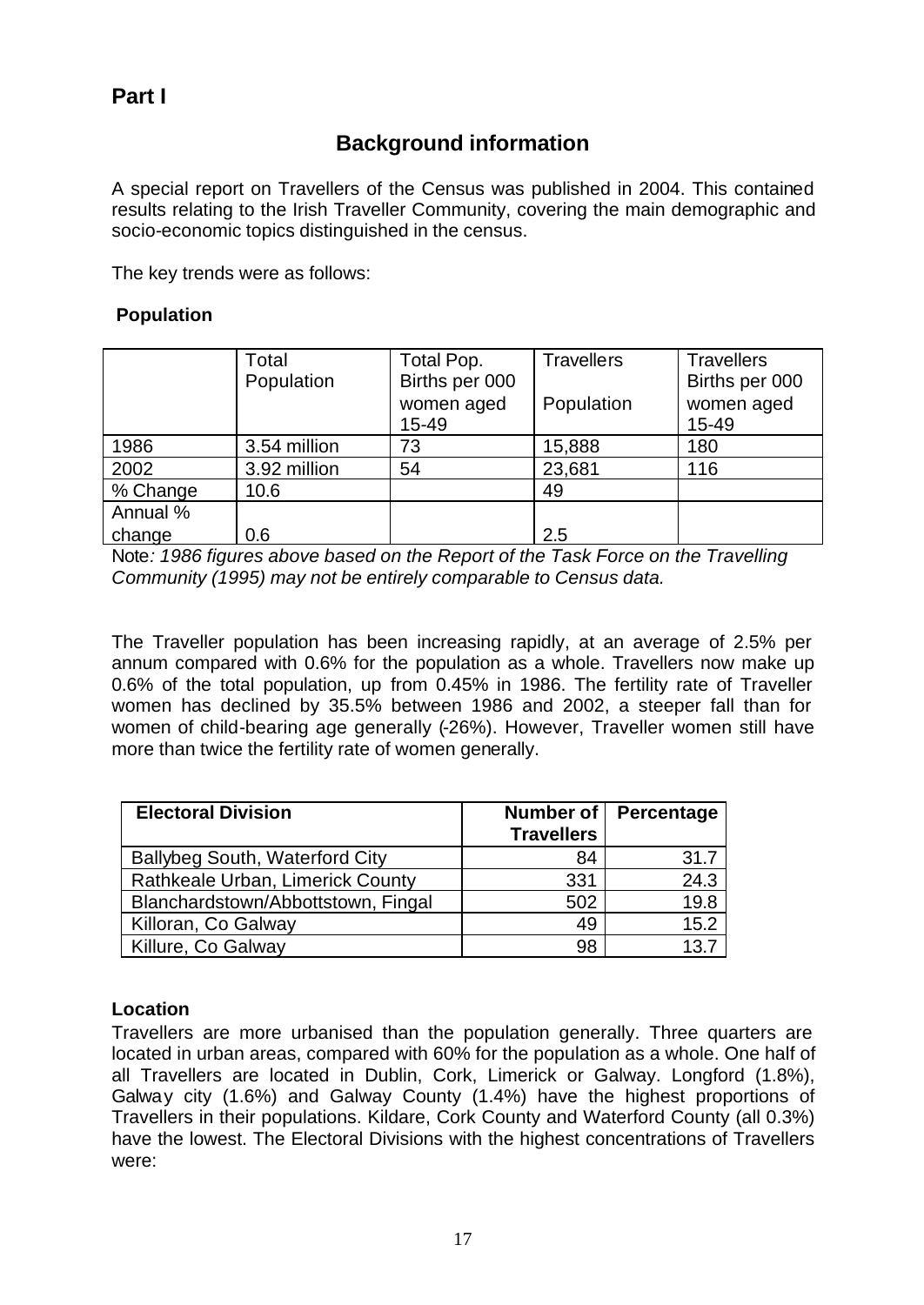| <b>Electoral Division</b>  | <b>Number of Travellers</b> | Percentage |
|----------------------------|-----------------------------|------------|
| Rathkeale Urban, Co.       |                             |            |
| Limerick                   | 331                         | 24.3       |
| Blanchardstown/Abbotstown, |                             |            |
| Fingal                     | 502                         | 19.8       |
| The Ward, Fingal           | 167                         | 12.8       |
| Priorswood B, Dublin City  | 373                         | 11.3       |
| Taghmon, Co. Westmeath     | 104                         | 10.0       |

Two-thirds of the 3,440 Electoral Divisions in the country had no Travellers in 2002.

## **Accommodation**

Of the 23,700 Travellers enumerated, 20,000 lived in exclusively Traveller households. 11,100 lived in permanent accommodation and 7,400 lived in temporary accommodation (both of these figures relate to private households).

| Travellers classified by residence, Census 2002<br><b>Total Travellers enumerated</b>                                                 | 23,681 |
|---------------------------------------------------------------------------------------------------------------------------------------|--------|
| Travellers usually resident in private households<br>containing Travellers only - permanent dwellings                                 | 11,098 |
| Travellers usually resident in private households<br>containing Travellers only - temporary dwellings                                 | 7,365  |
| Travellers usually resident in private households<br>containing Travellers only - type of dwelling not stated                         | 1,512  |
| Travellers usually resident in private households<br>containing Travellers and others                                                 | 2,439  |
| Enumerated in communal establishments                                                                                                 | 739    |
| Remainder = Enumerated visitor Travellers (not usually<br>resident in private households or enumerated in<br>communal establishments) | 528    |

Travellers do not appear to be particularly mobile in relation to their usual place of residence, although the Census question did not allow for short term or seasonal mobility. The Census data indicated that 90% lived at the same address one year ago, 92 % of those in permanent accommodation and 88% for those in temporary accommodation. Of those who changed address 60% lived in the same county one year ago.

#### **Age structure**

| <b>Travellers</b>        | <b>Population as a whole</b> |  |  |
|--------------------------|------------------------------|--|--|
| Under 15 years: 42 %     | Under 15 years: 20%          |  |  |
| Aged $65 + 3.3\%$        | Aged 65+: <b>11.1%</b>       |  |  |
| Median age: 18 years old | Median age: 32 years old     |  |  |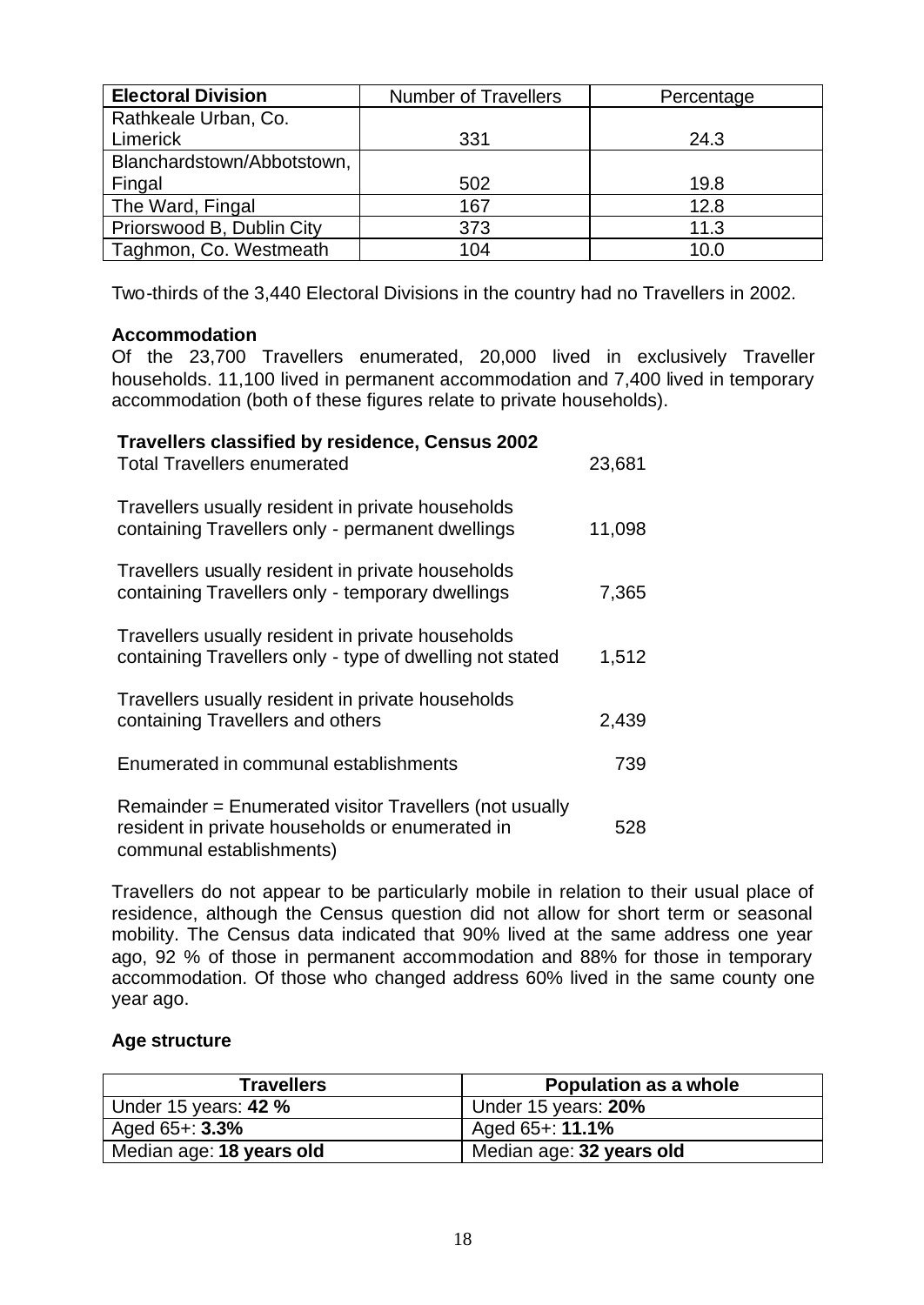In other words one half of all Travellers are under 18<sup>1</sup>.

#### **Educational attainment**

Two-thirds of Traveller respondents left education before the age of 15. This compares with 15% of the population in general. Two-thirds of Traveller respondents gave Primary education as the highest level of education which they attained. Only 1.8% of Travellers whose full-time education has ceased have a third level qualification compared to 24.7% of the population in general.

#### **Employment characteristics.**

The outstanding characteristics are the unemployment rates for Travellers of 73% for men and 63% for Traveller women. This compares to overall unemployment rates of 9% for men and 8% for women.

#### **Central Government expenditure on Travellers**

Travellers benefit from general social expenditure programmes, such as education, housing, health and social welfare programmes. The amount of such mainstream expenditure which is spent on Travellers is not known. There are, in addition to mainstream programmes, a number of Traveller-specific programmes across Government Departments. The following table shows estimated expenditure on such programmes in the current year.

| Department of Health & Children                    | 1,000,000                  |
|----------------------------------------------------|----------------------------|
| Department of Justice, Equality & Law Reform       | 622,000                    |
| Department of Social & Family Affairs              | 373,854                    |
| Department of Enterprise, Trade & Employment       | 6,532,000(approx)          |
| Department of Community, Rural & Gaeltacht Affairs | 1,817,710                  |
| Department of Environment, Heritage & Local        | 50,600,000                 |
| Government                                         | (Capital 45m Current 5.6m) |
| Department of Education & Science                  | 47,500,000*                |
|                                                    |                            |
| Total                                              | 108,445,564                |

#### **Traveller Specific Funding Budget for 2005 (Exclusive of mainstream funding e.g. welfare payments)**

\* The Department of Education & Science figure covers the school year Sept 2003 – Aug 2004

l  $1$  The actual median age is 18 years and some number of months and days (CSO)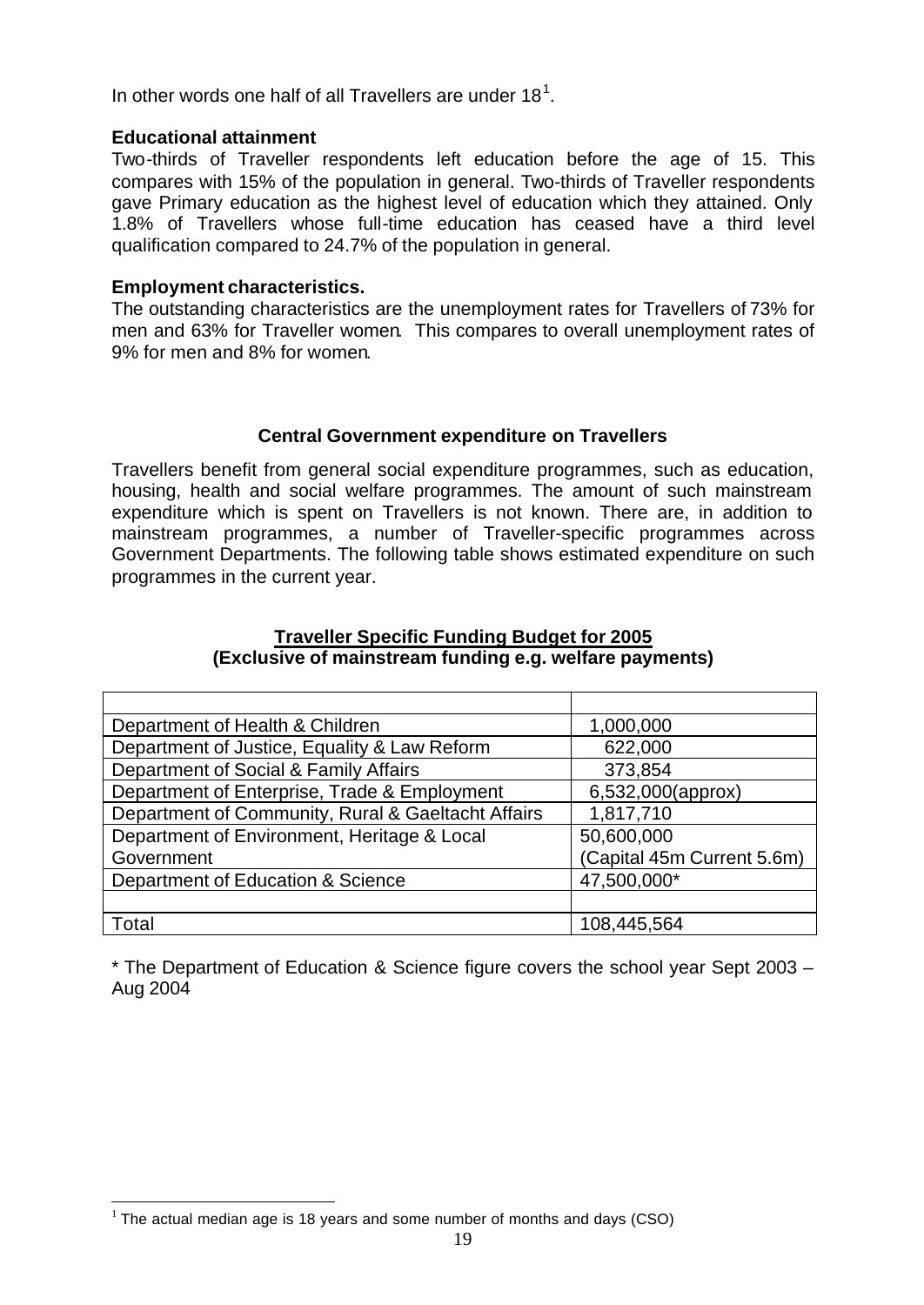# **Pilot projects**

## **South Dublin County Council**

South Dublin County according to the 2002 Census has 1,824 resident Travellers, an increase of 743, or 69%, from 1996. 61% of South Dublin's Traveller population live in 5 Electoral Districts, two of which are designated RAPID areas. The Traveller population represents 0.75% of the total population of the County. 120 Traveller families live in standard Council housing while 105 Traveller families are in permanent Traveller specific accommodation. 126 Traveller families are in temporary/emergency accommodation awaiting the development of permanent accommodation. The current Traveller Accommodation Programme 2005 - 2008 will permanently accommodate these Travellers. Three of these developments (at Hayden's Lane, Hazel Hill and St Aidan's) are in the process of being developed. The remainder will be developed within the life of the current programme.

#### **Background to Inter-agency co-operation model**

The establishment of the High Level Group on Traveller Issues provided an impetus for an integrated approach to be developed at local level. The County Development Board, bringing together all of the agencies and partners in the county, provided a means by which this national structure could be replicated at county level. Three of the key agencies from the Development Board - the Council, Gardai and the then South Western Area Health Board - conducted some initial research to establish the extent of services being provided to Travellers and specifically who in each agency had responsibility for this work. Leading on from this first piece of work the agencies then brought together the front-line staff from each of the agencies to debate the issue of Traveller specific services and to investigate the most appropriate means by which to provide these services in a more integrated manner to Travellers.

The County Development Board in considering the identification of a key target group upon which to focus used this work as the foundation for developing an integrated services model that would benefit a key disadvantaged target group. It was following the naming of Travellers as that grouping that the Traveller Services County Management Group was established. This grouping, comprising the senior management of the state agencies (also the representatives on the CDB) has as its key role the removal of any barriers to the delivery of integrated services. It feeds back to the County Development Board in progressing actions for the Boards Action Plan. In addition sub-structures comprising middle management and front-line staff of the agencies as well representatives of the Traveller Support Groups feed issues up to the County Management Group for resolution.

#### **Establishing the Structures**

The organisation of the seminar 'Accommodation and Beyond' was the first time that state agencies as a full grouping had an opportunity to discuss their experiences of the provision of services to Travellers and to identify key opportunities for cooperative working. Examples of approaches included the sharing of information; joint visits to Traveller families, time-lining the accommodation provision, identification of gaps in services etc.

#### **Kiltipper Operational Group**

The development of a new Traveller Group Housing Scheme at Kiltipper provided the impetus for the first of the action plans to be developed. The Kiltipper development is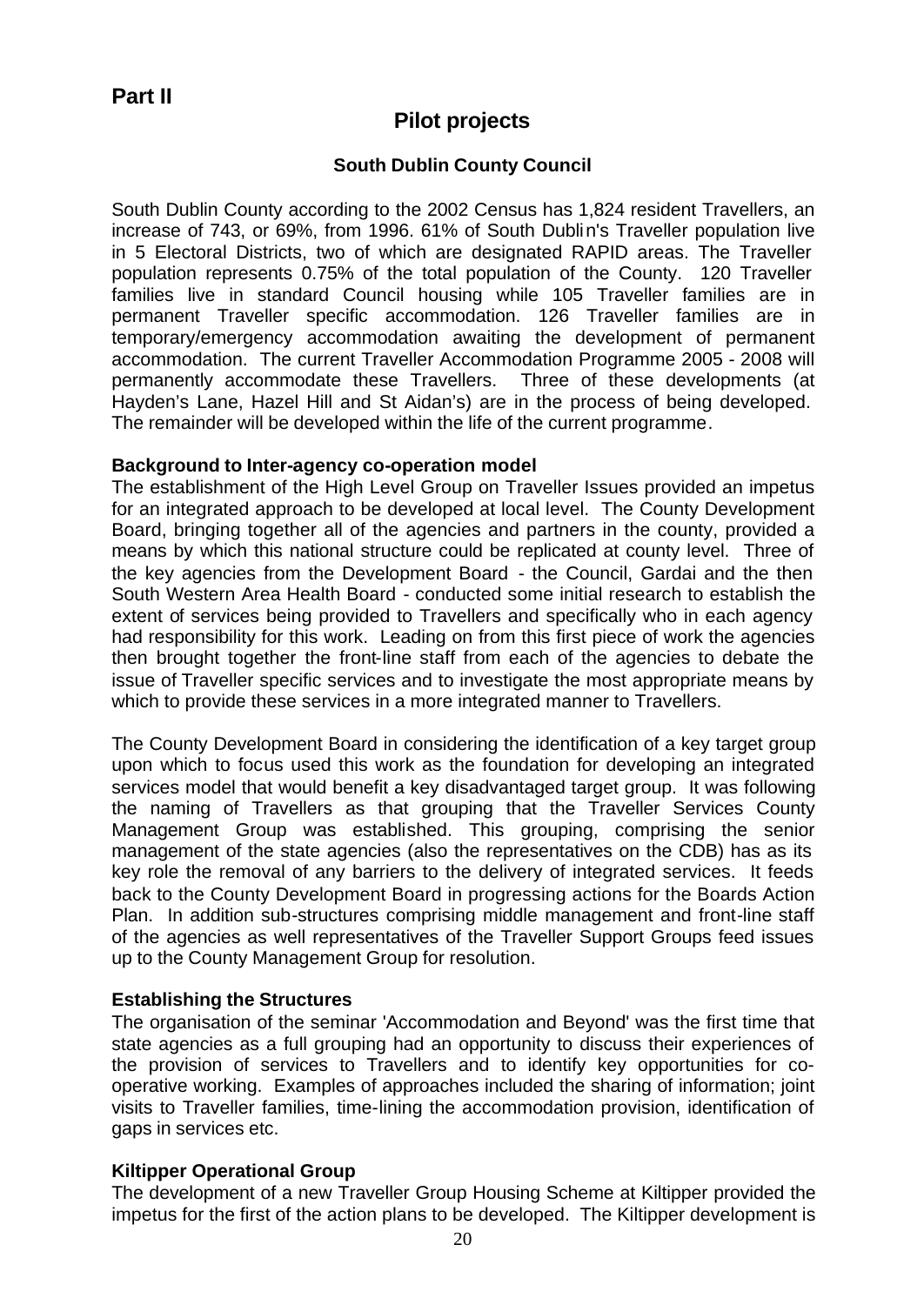a first for the Council. It is an integrated development, which has five Traveller bungalows bordered by social housing, affordable housing and private housing, providing a unique opportunity to build a community, which transcends traditional divides.

The transition of Travellers to their new accommodation coincided then with a full range of services being offered. This included registering with GPs, Dentists, visits to new schools and engagement with the Visiting Teachers. Pre-Tenancy Courses involving the Gardai and the Health Service were also provided.

This model is now being replicated for the development of all new accommodation and the emerging Tenant Liaison Groups working in conjunction with their neighbours and growing from the Pre-Tenancy Courses has been put in place. These Tenant Liaison Groups are also now being developed retrospectively in all existing Traveller Developments and will meet as the need arises.

#### **Oldcastle Operational Group**

An older site experiencing a range of complex challenges called for a different approach. The existing Tenant Liaison Committee was formalised with new agencies signing on to the approach. The illegal dumping that was impinging hugely on the families living there was tackled through the provision of CCTV. An Garda Siochana, after meeting with residents of the site, proposed a form of neighbourhood watch scheme for Oldcastle Park. New service units that had been under discussion for some time were re-designed with the residents. The service utility pods are in the process of being installed on a phased basis. There are a further six service pods to be provided and work will be completed on their installation by mid October. A number of site residents have expressed a wish to retain the existing units. An assessment of the condition of the units is being undertaken and where possible they will be refurbished.

A sub-committee of the Oldcastle Park Operational Group has been set up to examine educational initiatives operating in Labre Park (Dublin City Council) to determine if they could be of benefit in Oldcastle Park. Another sub-group has been set up to look at the issue of early school-leavers on this site. Clondalkin Travellers Development Group organised a seminar on Traveller customs and culture for the agency members of the Operational Group.

# **The Initiatives**

South Dublin County Council in consultation with the County Management Group and the CDB have taken other innovative initiatives to improve environmental outcomes for Travellers. These include innovations in the provision of Traveller specific accommodation and related matters:

- Fast tracking the delivery process for Traveller accommodation using prefabricated methods
- Development of a Traveller Tenant Participation / Estate Management **Initiative**
- Delivery of Traveller Awareness and Anti Racism Training to all front line Council staff and to staff in areas where Travellers are employed

The Steering Group has now identified three further areas for priority action and has selected a lead agency for each as follows: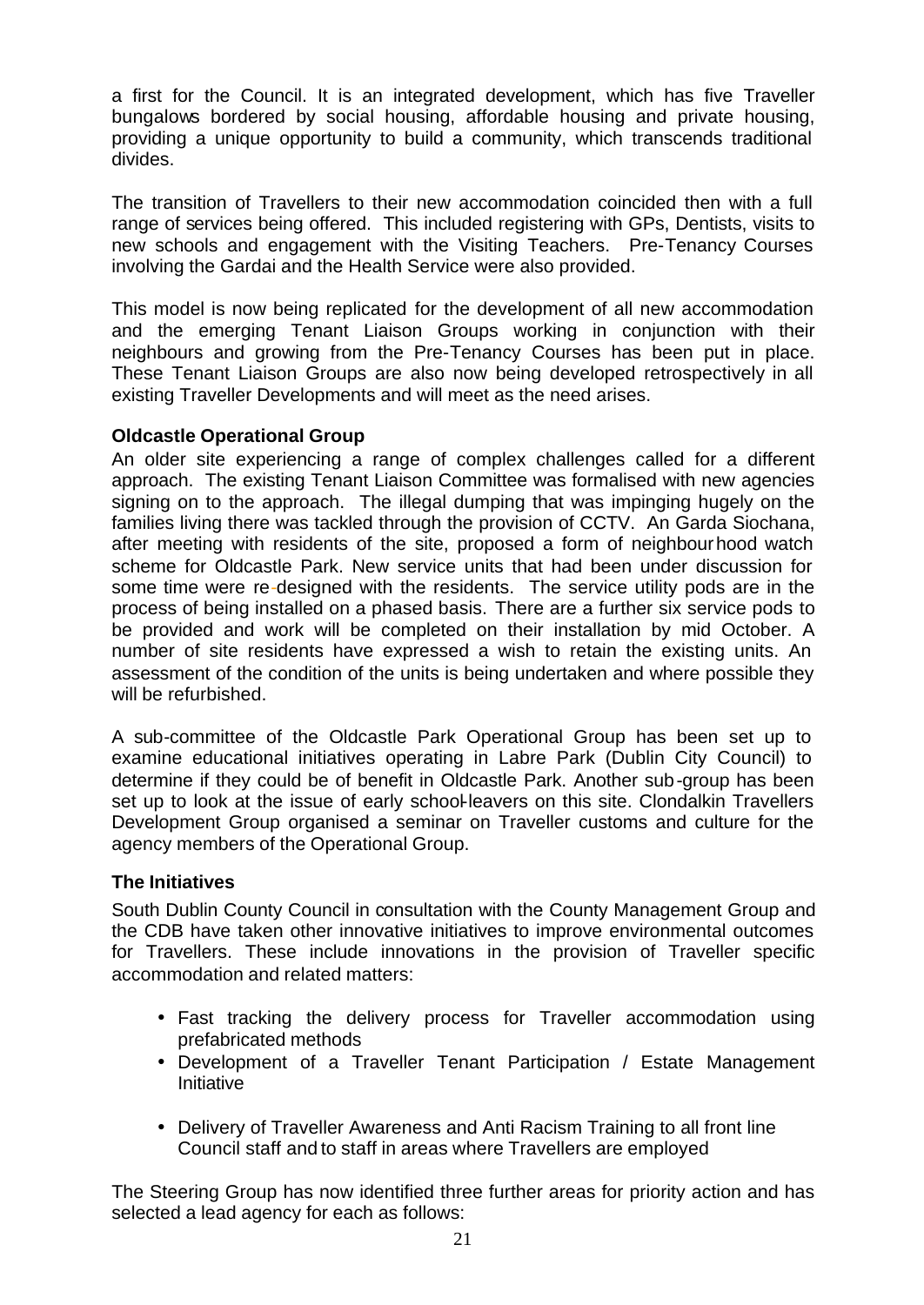Juveniles Health Service Executive **Older Males South Dublin County Council** Illegal Money lending Department of Social and Family Affairs

## **South Dublin Traveller Employment and Training Initiative**

The County Council investigated and put in place a template for affording employment and training opportunities for Travellers. The Council initiated a programme of creating direct employment opportunities which enabled on–the-job training and support. There has always been a difficulty in sourcing progression opportunities for Travellers once they undergo training and this initiative was piloting an alternative approach by placing the employment up-front and developing the training from this. The support of FAS in the development of this initiative was a key element to its success. In addition the close working relationship with County Dublin VEC was invaluable in identifying Travellers for the office based programme.

#### **General Operative Programme**

Travellers have been recruited to fill 10 General Operative posts in South Dublin. 8 of these are now completing the programme. Best practice in selection procedures was researched and consultations held with St Basil's Training Centre, Local Employment Services and Pavee Point to ensure that barriers to recruitment were removed. A new recruitment and selection procedure has been put in place. The Travellers worked two days per week with training being provided on the other three days. There are a number of Travellers in this programme who are performing to a high standard and for whom the establishment of their own small enterprises or sourcing permanent employment will not be difficult. This will then create vacancies for further Travellers to avail of this on-going programme.

#### **Administration and Clerical Programme**

Six Travellers have been employed in the mainstream administrative staff of the Council All six employees received induction training and specific on-the-job training. These staff are working in areas such as IT, Customer Care, Libraries and HR. In addition two Travellers were employed as part of the summer student programme and are working as temporary clerical officers. Supports were provided to the staff and it was interesting to note that these supports were different to those normally offered and included such things as setting up bank accounts to enable a salary to be paid.

#### **Education Initiatives**

The Council is working with the other authorities in the field of education to improve and integrate service delivery. While a number of programmes including breakfast clubs, homework clubs, the School Completion Programme already operate within South Dublin schools, a new programme of initiatives is being developed.

A particular second level school, with a high Traveller population in one of the RAPID neighbourhoods has been identified as a pilot for particular interventions. Meetings with the Principal, Deputy Principal and Teachers have identified an environment that would benefit from and be open to a new approach.

It has been agreed to develop a programme that will combat e-exclusion among the pupils and also provide a programme to reduce some of the pressures on Traveller students to leave school. This programme will operate across all of the first year and not just for Traveller students. The primary objective is to create a school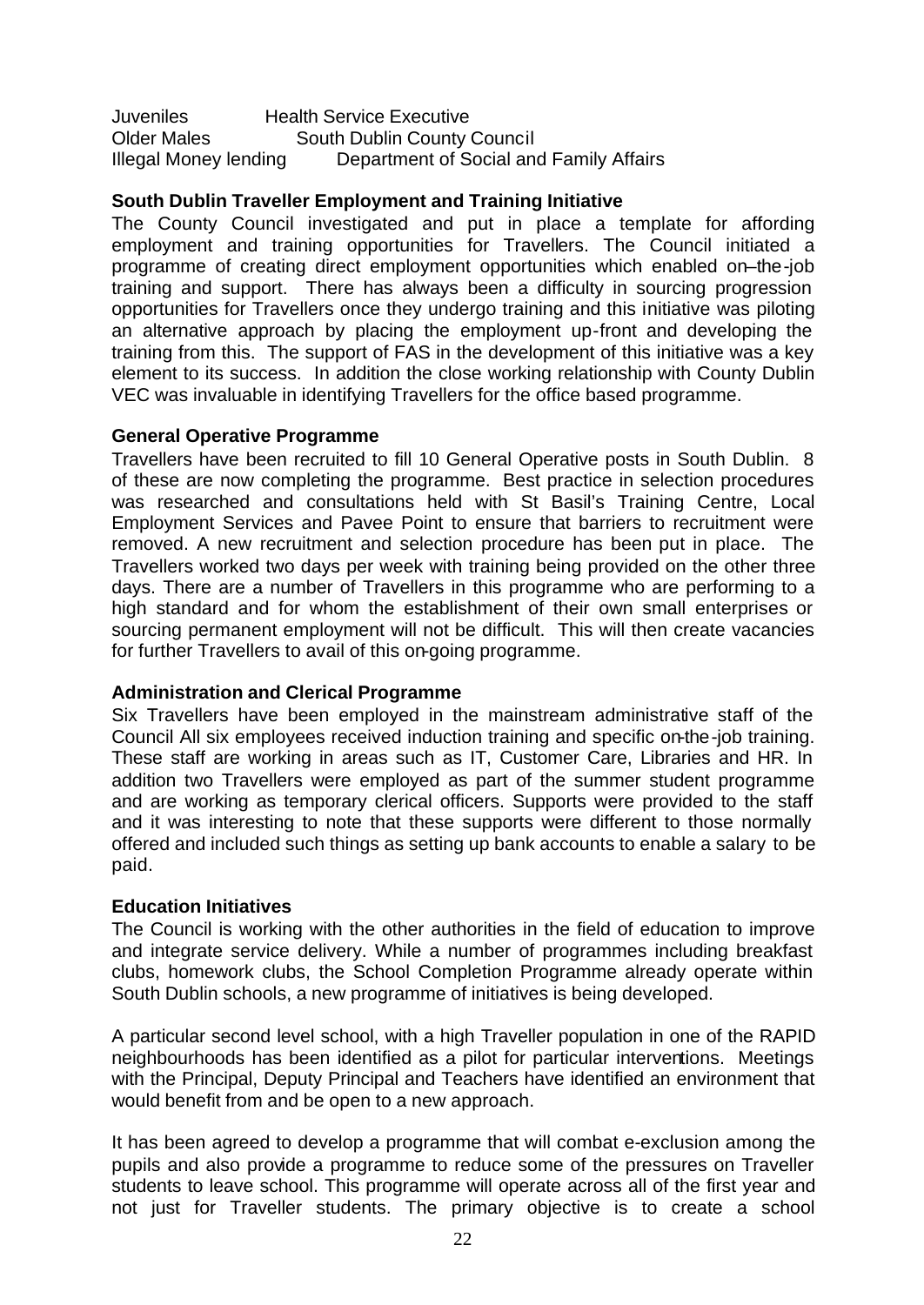environment which bring it the status of 'best school in Ireland' making this a school of choice for local parents rather than one where there are concerns from parents at the high Traveller population within the school. Work on this initiative has commenced.

South Dublin County Council will also work with the school, principal and staff to develop and expand other programmes aimed at assisting the retention and achievement levels of the students.

### **Operating Environment of Structures**

The creation of the CDB structure at county level provided a forum for agencies to come together and identify ways of working that would bring about a significant change in the quality of life of residents of the County. The establishment of the Traveller Services County Management Group from that forum has been a powerful vehicle in driving the agenda of integrated Traveller Services. Meeting straight after each CDB meeting it enables issues raised by the Operational Groups to be dealt with quickly and has led to new initiatives being developed and fast-tracked.

The Council members working through the Strategic Policy Committees and the Corporate Policy Group have fully endorsed and supported the work of the Inter-Agency Co-operation model. This was demonstrated by the Elected Members unanimous adoption of the new Traveller Accommodation Programme 2005- 2008. In addition the first three developments from that Programme were carried unanimously in the Chamber on their first presentation ten weeks later.

#### **Summary of Progress and Outcomes of South Dublin Approach**

- High Level Group Established
- Research on Traveller Services being provided in the County
- Seminar 'Accommodation and Beyond' organised for front-line service providers
- Traveller Services County Management Group developed out of County Development Board Structure
- Operational Structures Put in Place
- Integrated Action Plan Developed for State Services in the County
- County Development Board designate Travellers as Key Target Group
- Service Plan in Place for Families moving to new permanent accommodation
- Model developed for transition to new housing and Tenant Liaison Committee Programme commences
- Employment Opportunities Identified within South Dublin County Council
- Training to Complement Employment developed by FAS
- Traveller Employees identified and Recruited and training commences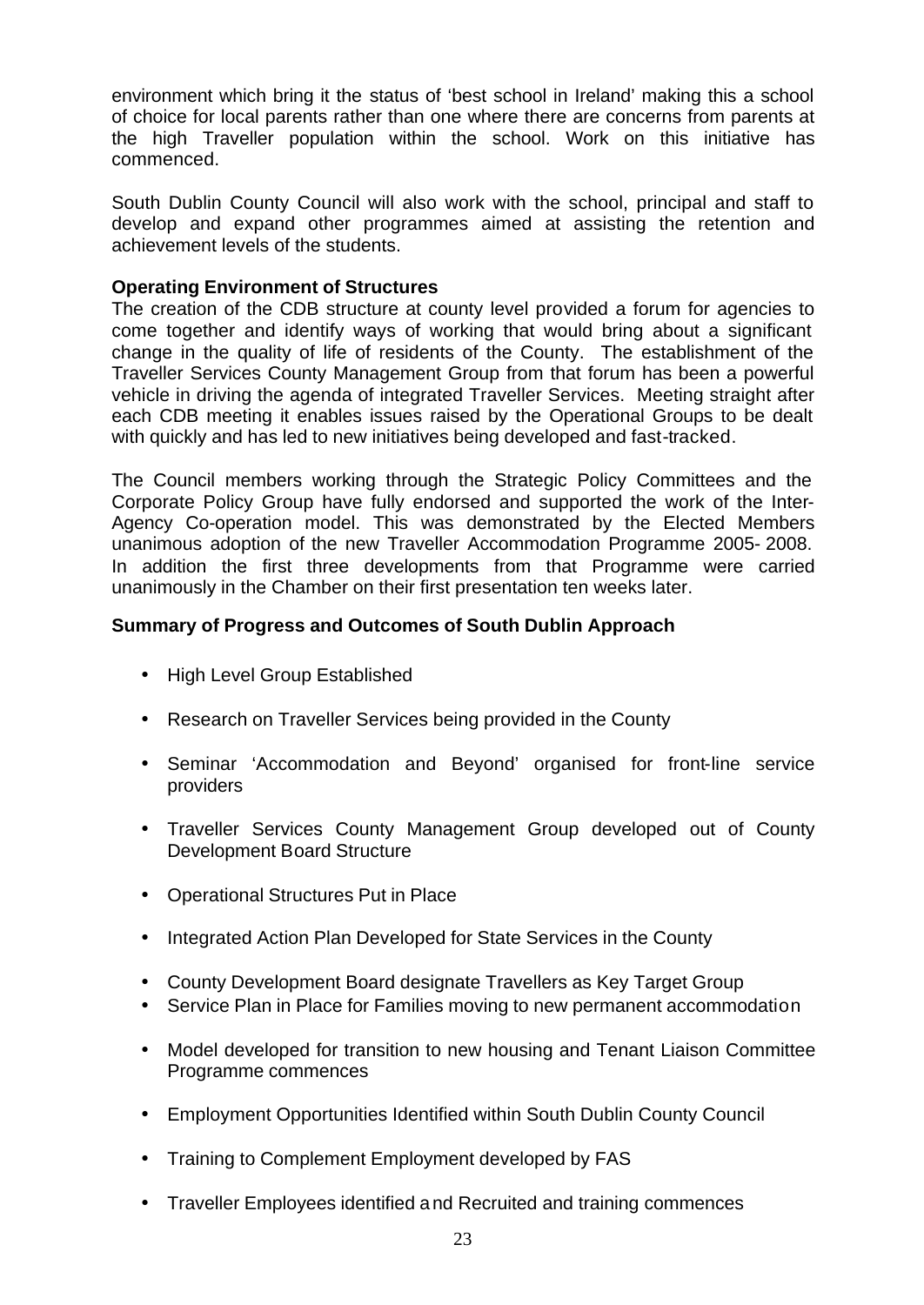• Traveller Accommodation Programme 2005-2008 adopted

|  | • Key Issues for Travellers Identified | Illegal Moneylending<br>Young Juveniles Diversion<br>Programmes |  |  |  |                      |
|--|----------------------------------------|-----------------------------------------------------------------|--|--|--|----------------------|
|  |                                        | Older<br>Economy                                                |  |  |  | Males and a Changing |

- Lead Agencies identified to develop programme
- Programme on ongoing reporting to the CDB in line with County Management Group and Operational Group meetings continues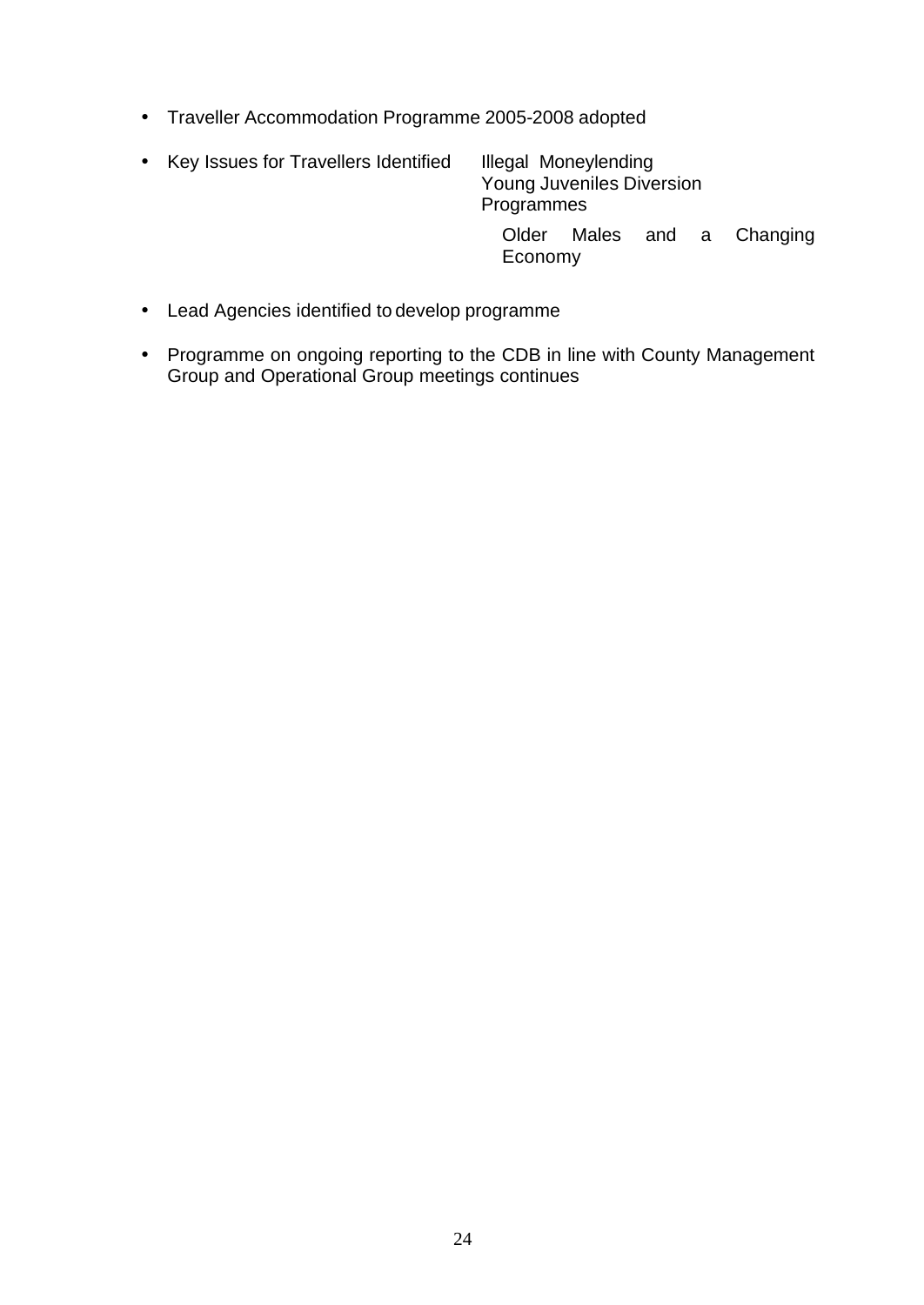# **Clare County Council**

## **County Strategic Planning model**

In the case of Clare County Council, an alternative approach was adopted. This involved using the machinery of the County Development Board (CDB) structure (on which all relevant agencies are represented) to prepare a County-wide Integrated Strategy for Travellers. The Social Inclusion Measures Group (SIM) of the County Development Board was tasked with preparing the Integrated Strategy.

The outputs expected from the County Development Board approach are as follows:

- An Integrated Strategy at County Level
- Meaningful Performance Indicators to assess progress
- Clarity in relation to Inter-Agency responsibility
- An Operational Plan which will identify the actions required by each agency
- More active involvement of Voluntary sector.

An essential part of preparing the Strategy was the development of a Consultation Plan to ensure full, meaningful consultation with Travellers in Clare. Four discussion groups were organised around the 4 themes of:

- Health
- Education/Training
- Income/Employment
- Accommodation

Each discussion topic explored the questions of economy and culture.

A number of development agencies have 'captive' audiences where a total of approx. 100 Travellers are in regular contact. These agencies include: St. Joseph's Training Centre, Clarecare, Ennis West ADM, Ennis CDP, Shannon Family Resource Centre and Ennistymon Family Resource Centre. This network is being used to broadcast user-friendly information to outline to Travellers what is entailed in the process of developing a strategy. These agencies are organising a weekly one-hour discussion time slot for each of the four themes. The members of the working groups will attend and record the discussion, paying particular attention to new issues raised by Travellers which had not yet been picked up by the formal working groups.

An Outreach programme has been established to get the views of Travellers who are not regularly attending the various agencies and who are only accessible on sites, housing estates and temporary accommodation. This involves holding a total of 25 discussions/meetings with these Travellers in their own homes. In this way it is hoped to get the views of an additional 100 Travellers. Moreover, these meetings will also aim to build representational capacity among Travellers.

#### **Information-gathering and Baselining**

Clare County Council considers it essential to document the current situation of Travellers in terms of education, health, accommodation and employment. In addition, it is considered important to benchmark other indicators of well-being such as cultural, social and family life, sense of control, participation in decision-making, access to information, uptake of services etc. Because of the small population of Travellers in Clare (715 individuals in 2002), a sample survey would be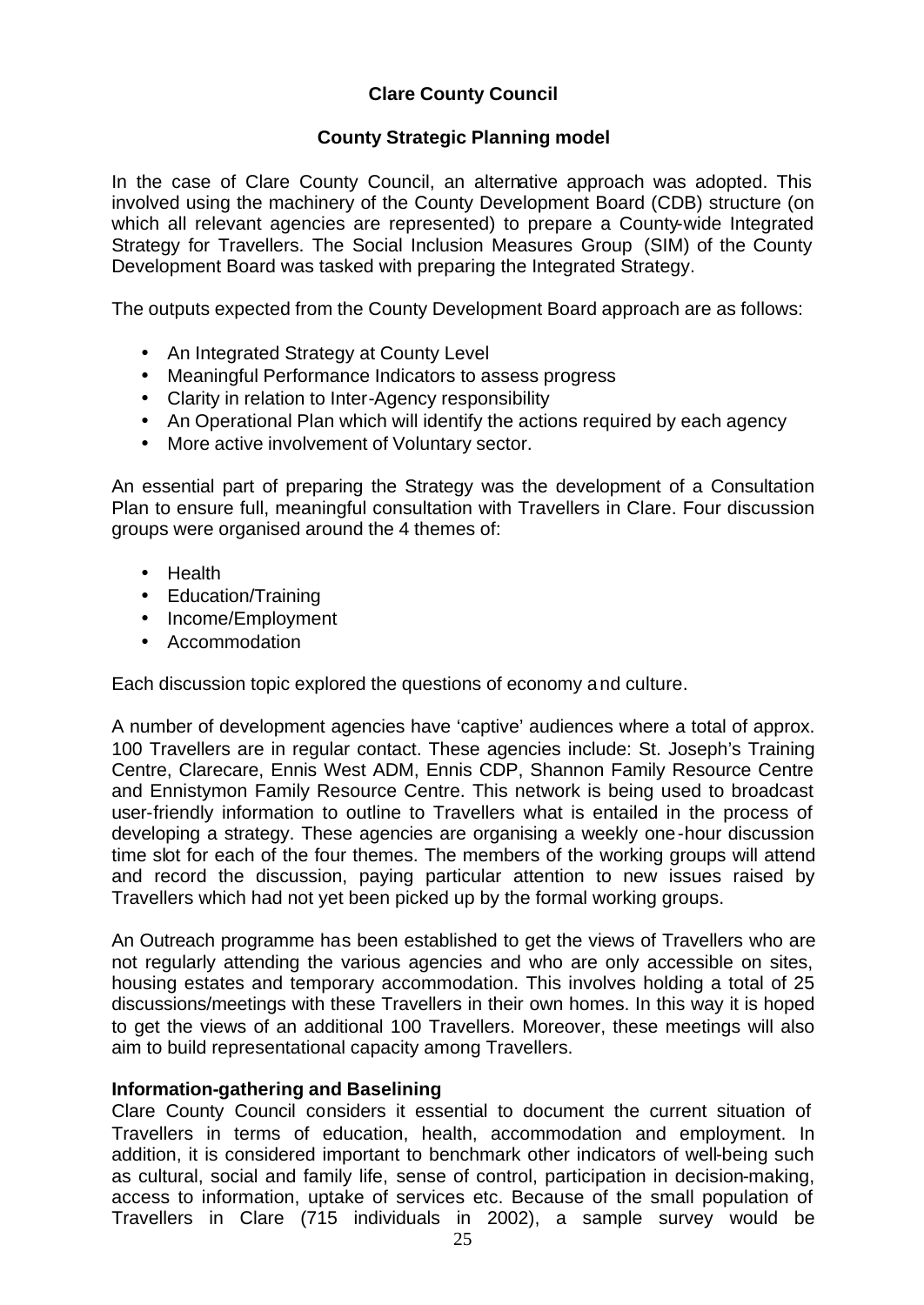unrepresentative, so a complete census will be undertaken. This work will be carried out by employing Travellers as enumerators under supervision and with training. This census will be carried out after the actions have been identified, with a view to providing baseline information relevant to the actions themselves, as well as other key socio-cultural information.

# **Traveller Parallel Working Groups**

On completion of the discussion groups, four Traveller Working Groups were formed around the four themes. Travellers were drawn from either the Discussion Groups or the Outreach groups. They initially met on their own. Subsequently they were integrated into the main working groups to advance a final set of proposals to the Steering Group. Eight Travellers (two from each Working Group) joined the Steering Group at which a draft Strategy was completed and actions agreed. The Strategy was finalised by the relevant agencies.

#### **The Strategy**

The final document entitled "Strategy for the co-ordination of Public Services to the Traveller Community in Clare 2005 - 2008 - Strengthening the Integration of Settled and Travelling Communities" was published in June 2005. A copy of the Strategy is attached at Appendix II.

The Strategy sets out 5 strategic aims, as follows:

- 1. Strengthen the Culture of the Traveller Community
- 2. Strengthen the self-governance capacity of the Traveller Community
- 3. Enhance the Quality of Life of the Traveller Community
- 4. Identify and address gaps in the current provision of public services
- 5. Co-ordinate and monitor the delivery of the Strategy.

Under each aim are set out a number of objectives, 26 objectives in all. For each objective a number of Actions are listed and a Lead Agency is named for each Action. There are 90 separate Actions in total.

# **Summary of progress and outcomes in Clare approach**

#### *Progress*

- Strategic Planning approach leading to an Integrated County Strategy.
- Use of existing planning structures e.g. CDB and SIMS.
- Consultation Plan to ensure full meaningful consultation with Travellers.
- Use of network of agencies in regular contact with Travellers to organise discussion forums.
- Outreach programme to consult with Travellers in their homes.
- Integration of Travellers into drafting process

#### *Outcomes*

- An Integrated Strategy at County Level
- Clear assignment of responsibility for Actions
- Active involvement of voluntary as well as statutory sector
- Priority given to community development and leadership within Traveller **Community**
- Monitoring structure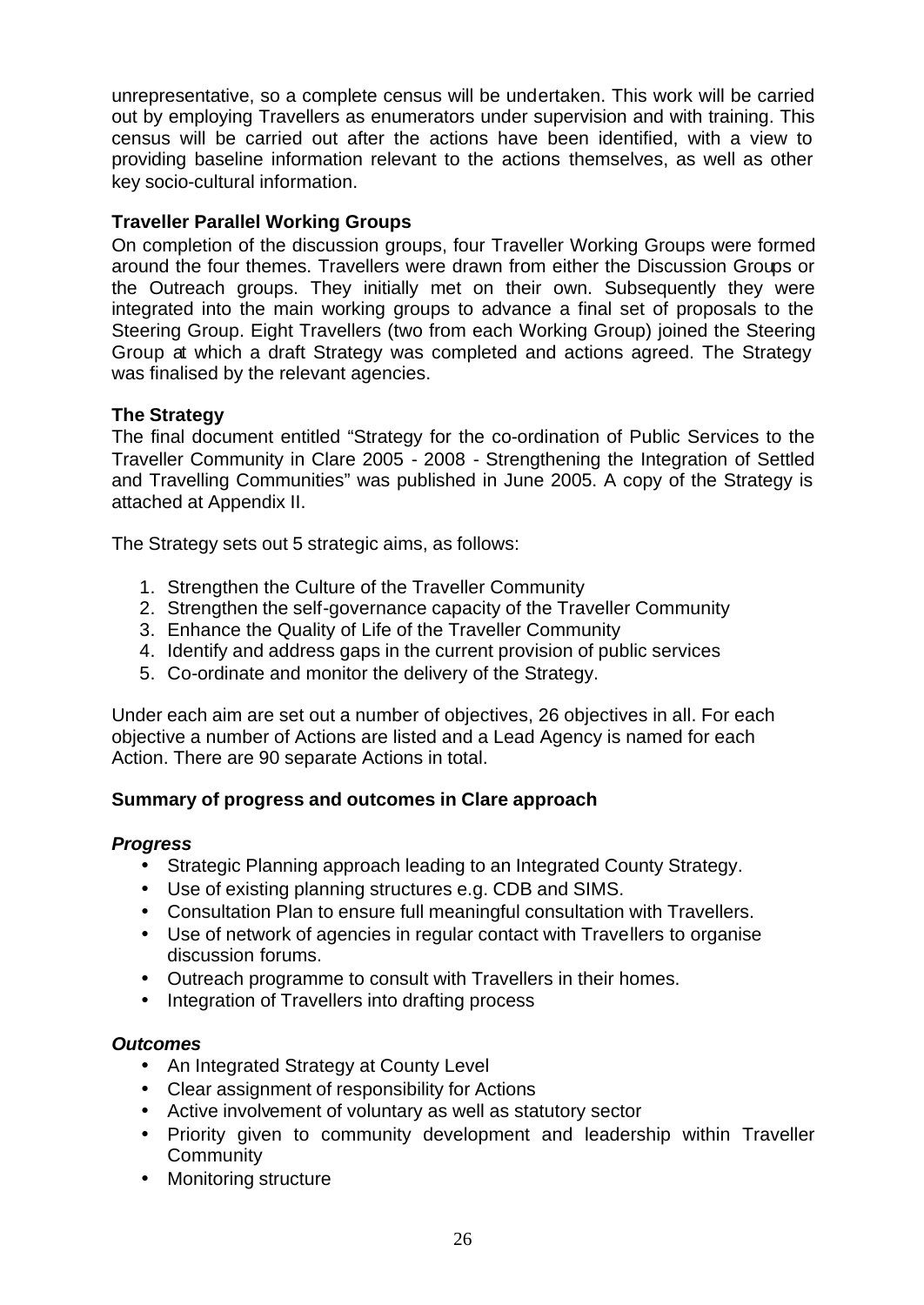#### **Pilot Projects**

*Conclusions and recommendations of the High Level Group (PLT)*

- *PLT1* **The High Level Group would first of all like to thank most sincerely the managers and staff of Clare and South Dublin county councils and the leaders and staff of the other agencies for their unstinting commitment to the delivery of better outcomes to Travellers in their areas. It is clear that without absolute commitment, firm leadership, staff and time resources, success in this endeavour cannot be achieved.**
- *PLT 2* **The High Level Group considers that these two projects in particular have confirmed their belief that the solution to the problem of securing better outcomes for Travellers lies locally. It is only by engaging all the relevant agencies in a focused way on the needs of individual sites, estates and even families, that the multiple disadvantages that many Travellers face can be overcome.**
- *PLT 3* **The High Level Group conclude that the strategic planning approach adopted in Clare, using the County Development Board structure, and making particular efforts to consult with the local Travellers themselves in a positive way is complementary to the systematic approach undertaken in South Dublin. All counties with a Traveller population should develop an inter-agency plan, in consultation with the local Travellers themselves. The implementation of such plans can profitably follow the sitefocused approach piloted in South Dublin. These plans must set targets, costs, deadlines and expected outcomes. Specific responsibility for the implementation of each action under the plan must be assigned to the appropriate agency or agencies.**
- *PLT 4* **The High Level Group recognises that meeting the accommodation needs of Travellers is essential. It is clear, however, that accommodation provision is not some golden key which when turned will unlock all the barriers to Traveller social integration. Travellers in permanent accommodation, like those in unauthorised sites, can also have very limited education achievements, suffer poor health, and be in long term unemployment.**
- *PLT 5* **An integrated approach to the provision of services to Travellers occupying greenfield sites has been successfully piloted by South Dublin in the Kiltipper project. In it, the relevant agencies were able to line up services (GP, education etc.) for the Travellers in advance of their arrival. This model ought to be replicated nationwide. In addition, the project showed that the geographical integration of Traveller-specific housing with social and private housing can be achieved.**
- *PLT 6* **The need to integrate a law enforcement response with other regulatory and remedial responses to sites in difficulty was the main lesson from the Oldcastle Park project. Without tackling**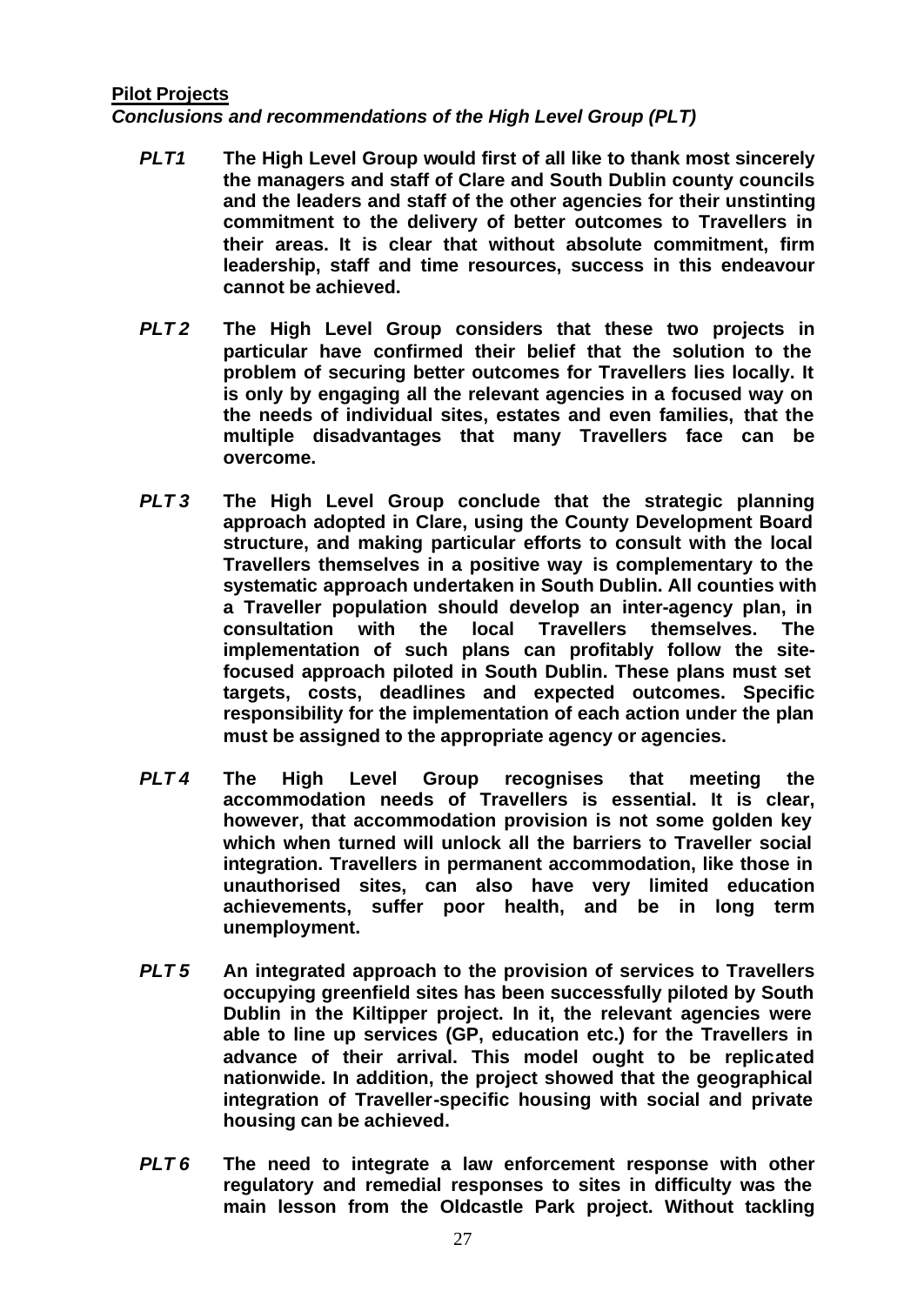**lawlessness, remedial expenditure would be in vain. It is clear that the primary victims of illegality and criminality in the Traveller community are Travellers themselves. Travellers have as much right to a safe, clean and law-abiding living environment as everyone else. All agencies need to co-operate in dealing with anti-social behaviour. While An Garda Siochana should continue to work to develop good relations with the Traveller community and support, in a planned way, the responses of other agencies, the law enforcement aspects of the issue cannot be ignored.** 

- *PLT 7* **The local authorities, agencies and Government Departments themselves are in many cases ideally placed to provide training and employment opportunities to Travellers. All agencies should create work experience places for Travellers and take positive action to improve Traveller employment prospects. South Dublin County Council have researched best practice in devising selection and recruitment procedures which would not be a deterrent to Travellers. These could be copied elsewhere.**
- *PLT 8* **Consultation with Travellers has to be made more effective. It is necessary that Travellers be consulted so that their real needs are identified and addressed. However, consultation processes are not ends in themselves and consultation does not convey a veto over proposals. In both South Dublin and in Clare we have examples of effective consultation. In South Dublin, the design of service pods for the Oldcastle Park upgrading project was modified in the light of consultations with Travellers. In Clare, the use of local agencies supplying services to Travellers as a network for consultation with Travellers is innovative as is the Outreach programme to consult with Travellers in their homes.**
- *PLT 9* **There is a need to have relevant data to monitor progress in service delivery for Travellers. The two Local Authorities have tried to address the deficiency in data for their own areas. Clare is planning to hold a local census of Travellers, using Travellers as enumerators. However, a national strategy on data in respect of Travellers is necessary if proper monitoring is to be achieved. National standards in terms of definitions, privacy, data protection and the use of administrative records are needed urgently.**
- *PLT 10* **Integrated strategic plans for service delivery for Travellers should be drawn up in all counties.**
- *PLT 11* **The County Development Board structure, which has a statutory basis and on which the most relevant agencies are represented, is the most appropriate planning mechanism for this task.**
- *PLT 12* **The strategies should address needs in the following areas: health, education/training, income/employment/economy, accommodation, culture, law and order. They should also be closely aligned with local Traveller accommodation programmes.**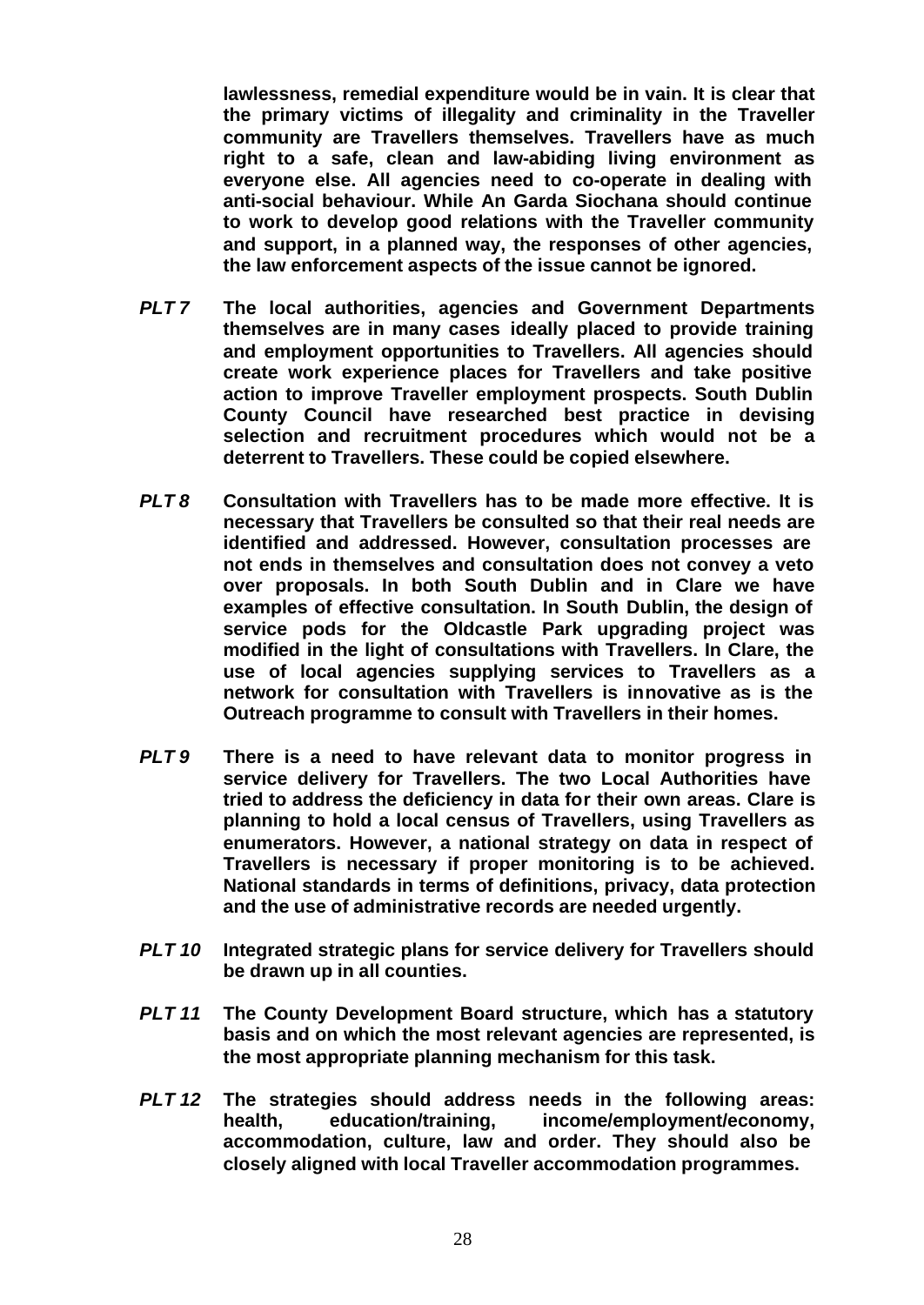- *PLT 13* **All relevant agencies, statutory and voluntary, should be involved. Full meaningful consultation with travellers in the area must be part of the process.**
- *PLT 14* **The strategies must be based on meeting the identified needs of local Travellers**
- *PLT 15* **Co-ordination and monitoring structures should be established as an integral part of strategic plans.**
- *PLT 16* **A six month deadline for the drafting of the strategic plans should be set.**
- *PLT 17* **The Institute of Public Administration could be well placed to assist agencies in this initiative.**
- *PLT 18* **Periodic national seminars for exchanging experience and identifying best practice should be organised under the aegis of the Department of Justice, Equality & Law Reform.**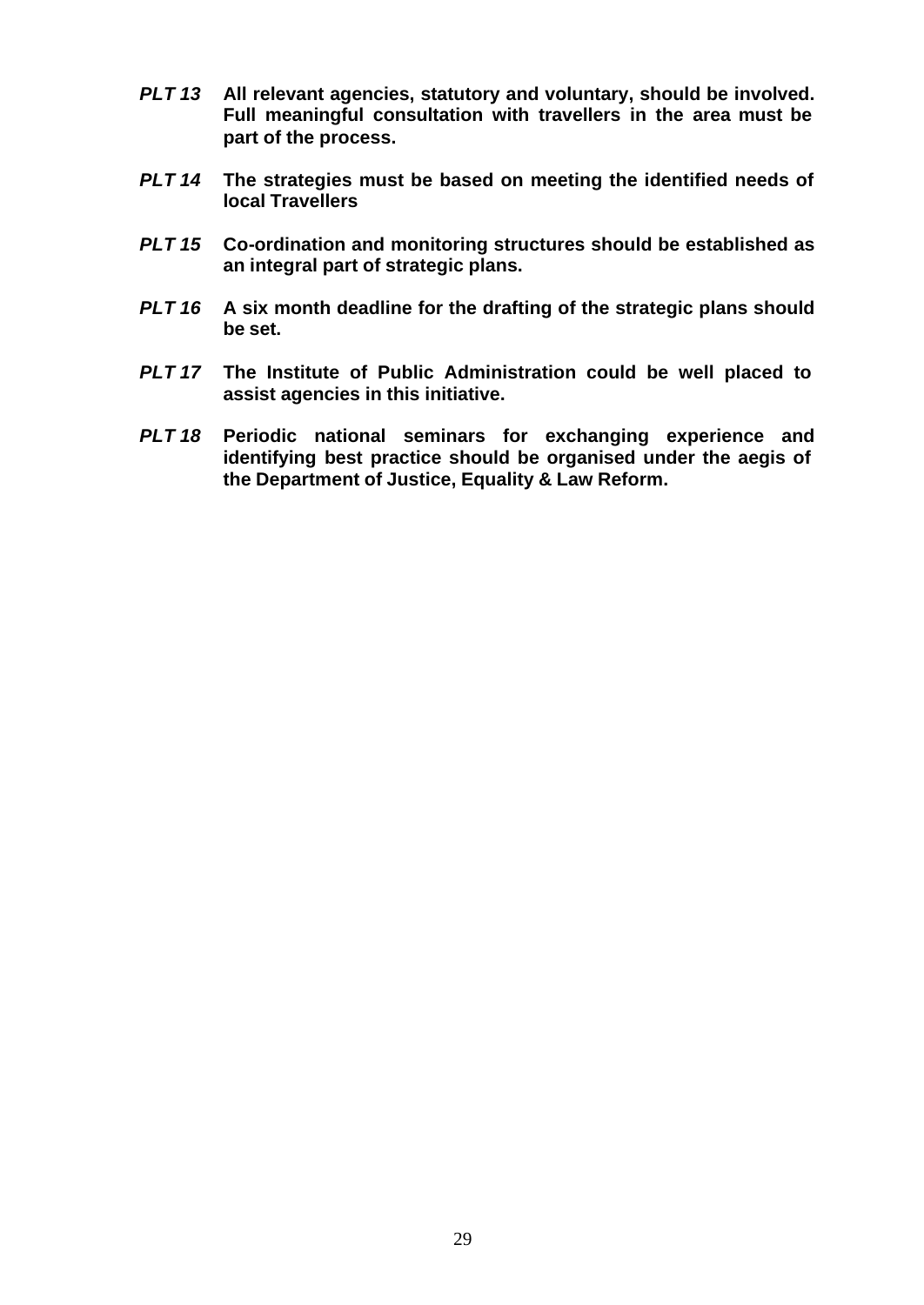# **Part III**

# **Sectoral developments**

### **Traveller accommodation**

Following the publication of the Task Force on the Travelling Community in 1995 the then Minister for the Environment published the strategy for implementing the reports recommendations as they affected accommodation. The legislative and administrative framework was then put in place culminating in the enactment of the Housing (Traveller Accommodation) Act 1998. Accommodation continued to be provided for Travellers by, and with the assistance of, local authorities in the period 1995 to 2000. During this time a total of 516 additional families were accommodated

The Housing (Traveller Accommodation) Act 1998 sets out Government policy for Traveller accommodation. It requires housing authorities to adopt as respects their functional area an accommodation programme, and to specify in the accommodation programme the accommodation needs of Travellers and the provision of accommodation required to address those needs. Under the 1998 Act local authorities were required to adopt Traveller accommodation programmes to cover the period 2000 to 2004.

The annual 2004 count of Traveller families showed a total of 6,991 Traveller families in the State, an increase of 1,433 families from 5,558 at the start of the programmes. Over 5,100 families now reside in accommodation provided by, or with the assistance, of local authorities.

The key Traveller accommodation achievements at the end of the first local authority Traveller accommodation programmes are:

- a reduction of over 50% in the number of families on unauthorised sites down by 606 families from the high of 1,207 at the inception of the programme to 601 at the end of 2004.
- 1,371 additional families provided with permanent, secure accommodation.
- 486 families have accessed private rented accommodation.
- An estimated 464 families living in houses provided from their own resources.
- A reduction in the number of Travellers sharing accommodation, down from 598 to 546 during 2004.

All local authorities have adopted new Traveller accommodation programmes to cover the period 2005-2008. For the first time, these programmes contain specific annual targets for the provision of Traveller accommodation. This will facilitate monitoring of progress and early identification of problems arising.

During this period (2000 to 2004) a total of €130 million was invested in the provision of new Traveller specific accommodation and in refurbishing existing Traveller specific accommodation. The capital allocation for Traveller specific accommodation for 2005 is €45million. This is a significant increase on the €35.7 million spent in 2004. This allocation is in addition to the expenditure on standard local authority and voluntary sector accommodation in which Traveller families are also accommodated.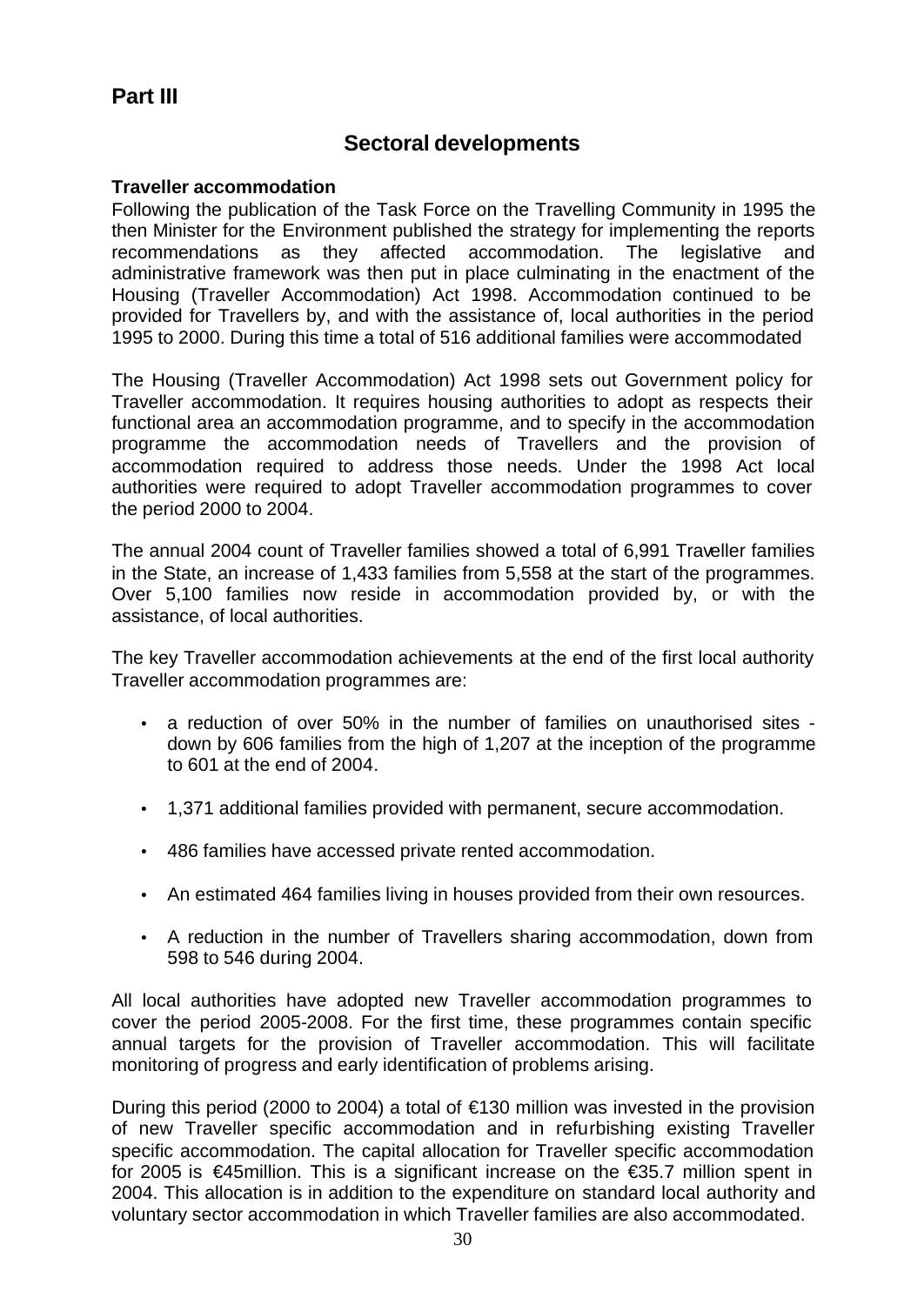The National Traveller Accommodation Consultative Committee (NTACC) is the statutory advisory body on Traveller accommodation set up to advice the Minister in relation to any general matter concerning accommodation for Travellers, and any matter referred to it by the Minister. It has 12 members, four of whom are Travellers or Traveller representatives. It carried out a review of the operation of the Housing (Traveller Accommodation) Act 1998. The NTACC made 36 recommendations, all of which were accepted by the Minister.

The Department of the Environment, Heritage and Local Government expects that the rate of progress made under the first Traveller accommodation programmes (2000–2004) will be improved on in the new local authority programmes (2005– 2008). The relevant Minister has identified a number of issues to be addressed under the new programmes and has taken steps to ensure implementation of the recommendations contained in the NTACC report. The full list of recommendations is attached at Appendix I. The main recommendations are:

- Annual targets for Traveller accommodation
- Better participation and consultation
- Improved operation of Local Traveller Accommodation Consultative **Committees**
- Better co-ordination with social housing
- Improved provision of Transient sites

It is expected that the implementation of these recommendations as well as the continuing high level of investment in the provision of accommodation for Travellers, will improve the rate of accommodation provision.

The Department of the Environment, Heritage and Local Government provides further assistance to local authorities by recouping 90% of the cost to local authorities of employing housing welfare officers and Social Workers who provide services to Travellers in relation to accommodation issues. In addition, subject to certain limits, support is provided to local authorities in providing caretakers for Traveller specific accommodation and for expenditure on routine management and maintenance.

# **Provision of Transient Sites**

There has been no published study of Traveller nomadism, at least since the Task Force report was published, on which to base current policies. It is clear that nomadism continues to be practiced by, at the very least, sections of the Traveller community. Provision therefore needs to be made for transient accommodation. The Minister for Housing and Urban Renewal has stated that he wishes to see progress on this issue under the new programmes and the NTACC have set up a working group to advice on practical approaches to addressing the issue. The High Level Group will monitor progress on this issue.

# **Accommodation**

*Conclusions and Recommendations of the High Level Group (ACC)* 

*ACC 1* **The High Level Group welcomes the fact that all housing authorities have adopted with minimum difficulty their Traveller Accommodation Programmes for 2005 to 2008. The implementation of these programmes should be geared towards ensuring that the current needs of Travellers are met within the**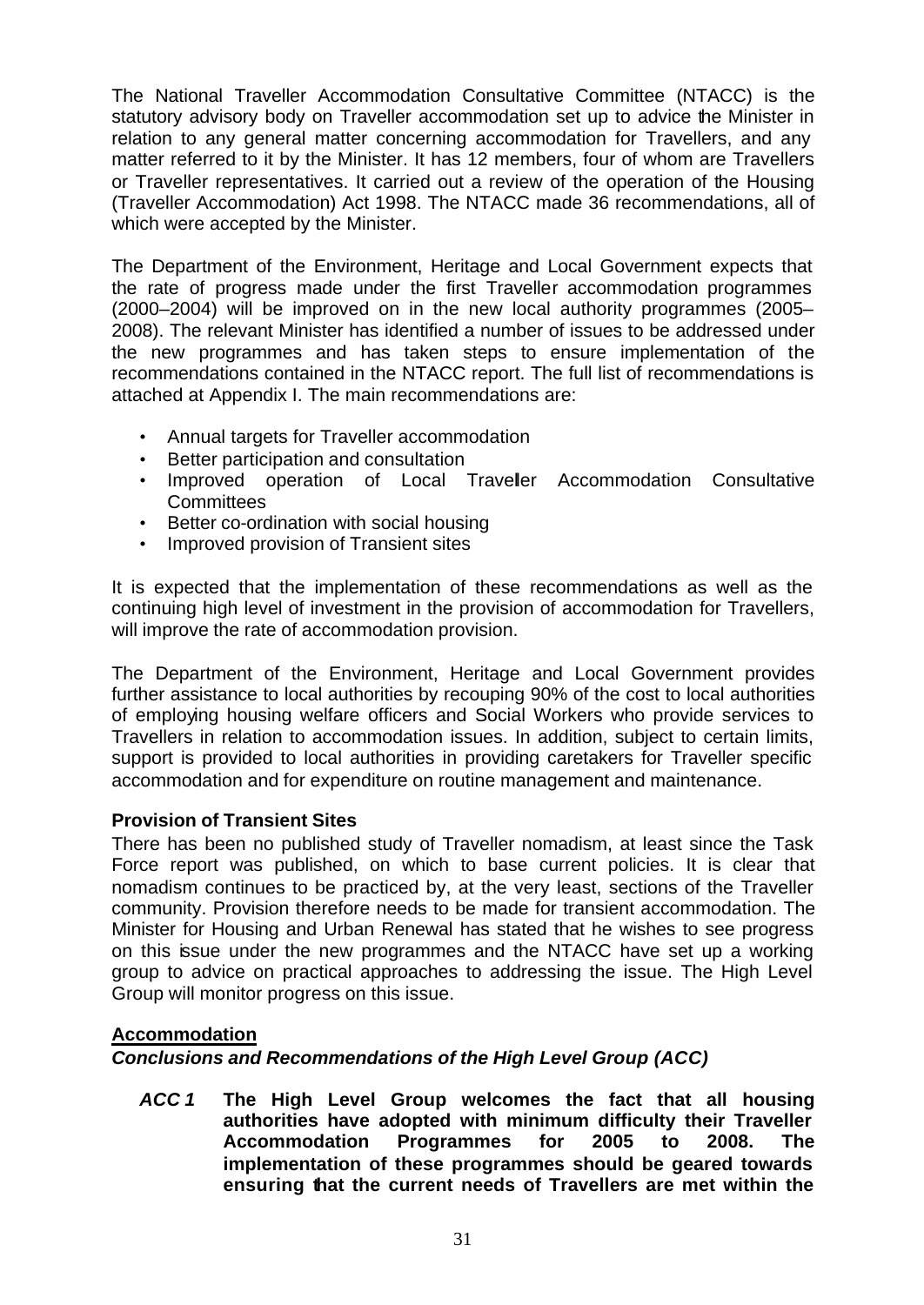**timescale of the programmes and that additional needs arising during the programmes are dealt with as quickly as possible.**

- *ACC 2* **The High Level Group also notes with satisfaction that the Department of the Environment, Heritage and Local Government requires annual targets for the implementation of these programmes.**
- *ACC 3* **The High Level Group considers that, in the light of experience with the South Dublin Kiltipper Project, all relevant agencies should assist the housing authority in planning and providing services for Traveller families moving into new accommodation.**
- *ACC 4* **The High Level Group notes the increasing trend of Travellers accessing private rented accommodation and the significant number of Travellers who meet their own accommodation needs privately.**
- *ACC 5* **The High Level Group would like to see more use being made of the Voluntary Housing model by Travellers and calls upon local authorities to work closely with the Irish Council for Social Housing and Traveller organisations, with a view to establishing a pilot scheme in this area.**
- *ACC 6* **The High Level Group notes that improved provision of transient halting sites is a matter of priority and this is being studied by the NTACC.**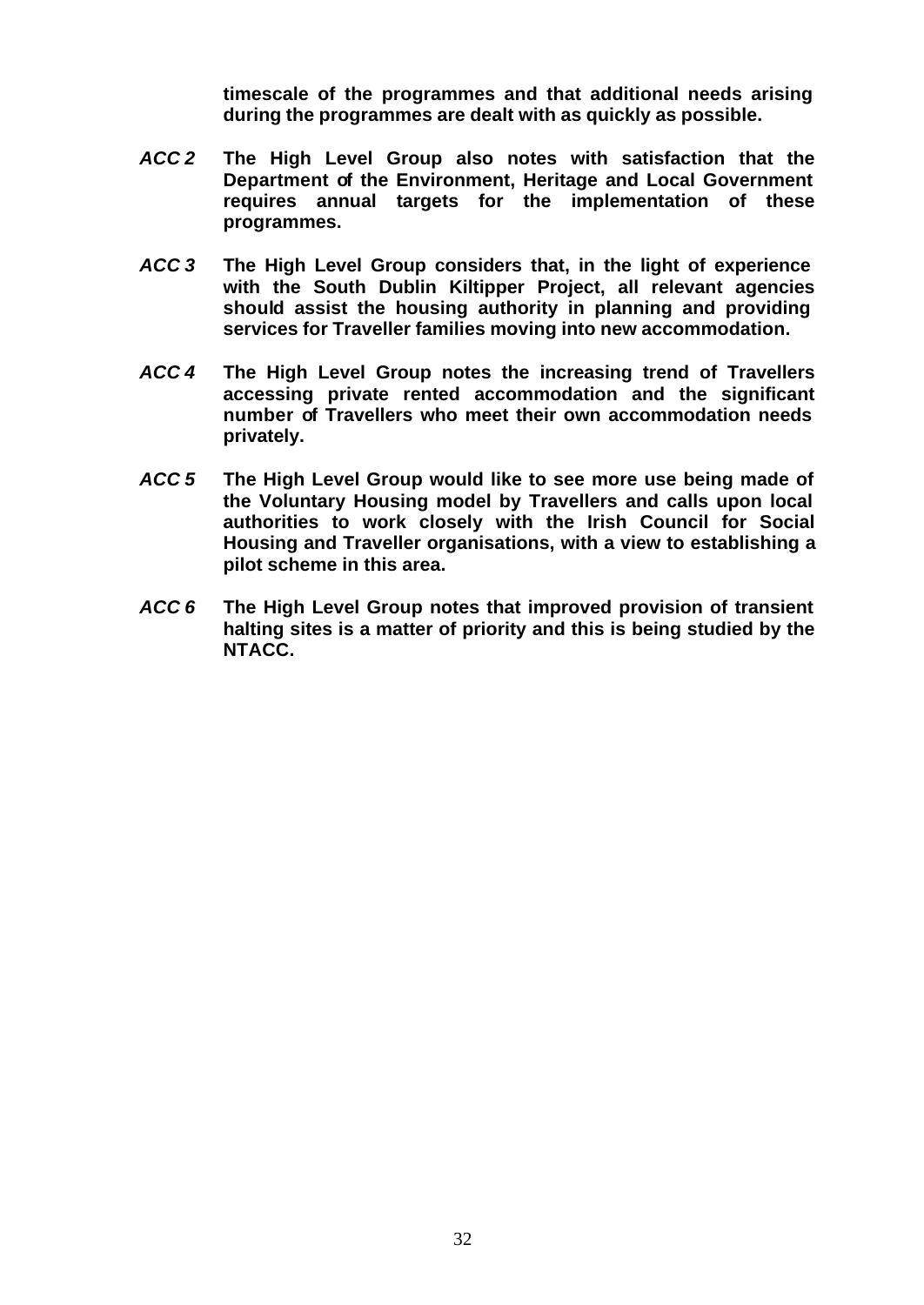### **Traveller Employment**

#### **Initiatives to expand employment prospects for Travellers**

The 2002 Census indicates that 2,257 (30%) of Irish Travellers are employed; compared with 5,144 (70%) who are unemployed. This latter category consists of 823 Travellers seeking work for the first time, and 4,321 seeking subsequent employment. In addition, research and studies into the economic activities of the Travellers' culture established that there is an emphasis on income generation, rather than wage employment. This preference for self-employment allows members of the Traveller Community to engage in economic activity in a flexible manner, and avoid potentially discriminatory employee-manager-other employee relationship. However, with increasing regulation and enforcement in work areas associated with Travellers [e.g. recycling, waste disposal, horse trading], opportunities to continue self employment have become more difficult. Priority needs to be given to sourcing opportunities for mainstream employment, in both the private and public sector, in addition to self employment opportunities for Travellers. Additionally, general vocational training and employment services need to adapt and become more accessible to unemployed Travellers, with a view to facilitating their access to the labour market on an equal footing with the rest of citizens.

Since 1994, Pavee Point, in partnership with the HSE (formerly Eastern Health Board), has helped develop a primary health care project for Travellers. Part of this project has been to train Traveller women to work as health care workers in their own communities. Currently 40 Primary Health Care for Travellers Projects are run nationally, with 15 participants in each programme. Training varies from three to five years, and an average 9 participants are placed into health related areas as a result of the programme. This project is currently funded through the HSE, and FAS pays the Training Allowance. Additionally, FAS funds 5 Community Employment Schemes focused exclusively on the needs of Members of the Traveller Community and small number of Travellers are employed under the Social Economy Programme.

A number of initiatives based in Galway City involve a number of community, voluntary and statutory organisations including FÁS, The Galway City Partnership, Galway City LESN, Galway City Council, Western Health Board, Department of Social and Family Affairs, the Galway Travellers Support Group. For example, the Acceder Project which is funded by FÁS, is modelled on a successful approach in Spain and utilises coaching and mentoring in a very creative way and has the objective of facilitating Travellers access to mainstream training and employment through the implementation of a number of adapted and integrated employment mechanisms. The initial target population will be the 18 to 21 year old males. The pilot which will last 18 to 20 months and plans to engage with 20 to 25 participants with the target of progressing some 60% to the active labour market.

Because of increasing regulation and formalisation of the Irish economy it is getting difficult for Travellers to maintain their involvement in economic activities traditionally associated with the Traveller economy. Efforts are being made to build on the current skills and traditional entrepreneurship of the Traveller community and to eliminate the barriers that hold them back from fully participating in the Irish Labour Market. To achieve this, an additional €0.5m has been allocated in the Department of Enterprise, Trade and Employment Estimates for 2005 to provide funding for Traveller Initiatives. This fund will be directed at a number of initiatives aimed at supporting training and employment for Travellers.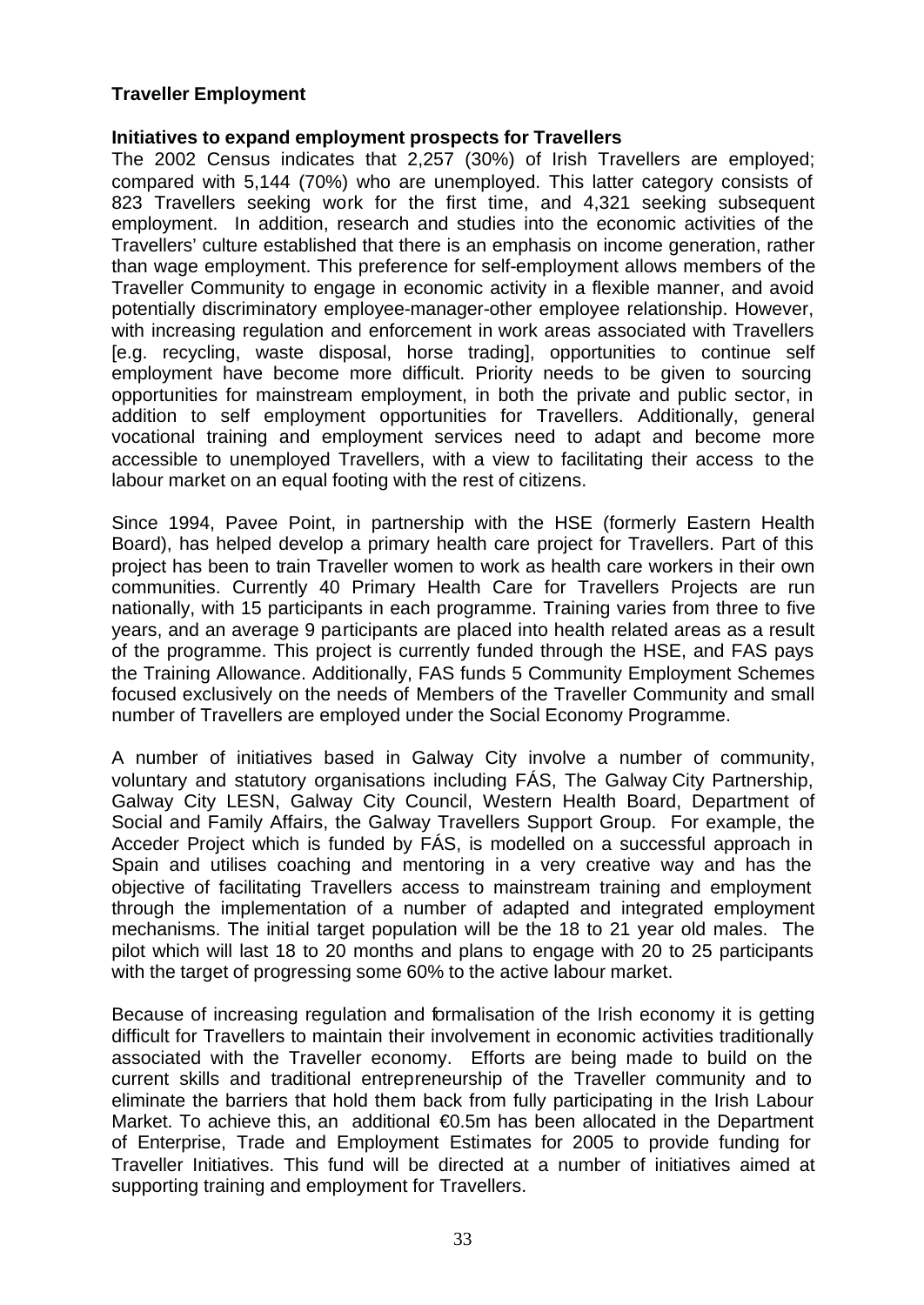Travellers' organisations, and research by the Equality Authority, have identified a number of barriers or disincentives relevant to Traveller's access to the labour market. These include:

- **The educational standard** which is required for many of the jobs in the workplace places Travellers at a disadvantage in accessing organised employment.
- **Lack of role models** within the Travellers who are engaged as employees in the public or private sectors and who have successfully completed the second/third level education cycle.
- **Legal and Infrastructure restrictions**: Traditionally there has been a cultural preference for self employment among the Traveller community. Increasing legal and infrastructure restrictions are making it increasingly difficult for Travellers to continue in this area of economic activity.
- **Opportunity Cost of employment**: there is a need to balance the costs of participation in paid employment versus self employment/unemployment
- **Discrimination in the Labour Market**
- **Recognition of the Travellers Culture** including culturally appropriate programme content and increased diversity training among providers and employers.
- **Appropriate, Flexible and Accredited Training Provision**
- **Mediated or Supported Transition form Training into Employment**

In line with these concerns a series of additional measures are being explored by the Department of Enterprise, Trade & Employment to enhance their employment prospects. To facilitate this process, a Sub-Group of the High Level Group on Traveller Issues on Employment and Training of Travellers was established in April, 2005 with a remit to develop an Employment and Training Plan for Travellers, to generate activity in this area and encourage greater co-operation among the relevant statutory agencies in the implementation of the initiatives arising from the Plan. The Sub-Group which is chaired by the Department of Enterprise, Trade and Employment comprises of representatives of relevant Government Departments and FÁS.

Concurrent with this process, a review of FAS provision for Travellers will be conducted later this year. Specifically, the study will involve a consumer survey of Travellers who have participated, and are currently participating, on FAS programmes. This process will also involve consultation with organisations representative of Travellers. Arising from the findings, specific interventions and supports for Travellers will be identified and enacted.

The Department of Enterprise, Trade and Employment wants to provide Travellers with additional opportunities to attain professional qualifications and access to work contracts within the Local Government contracting system so that they can compete on an equal footing in the area of waste management and environmental works, both areas in which Travellers have extensive experience and knowledge.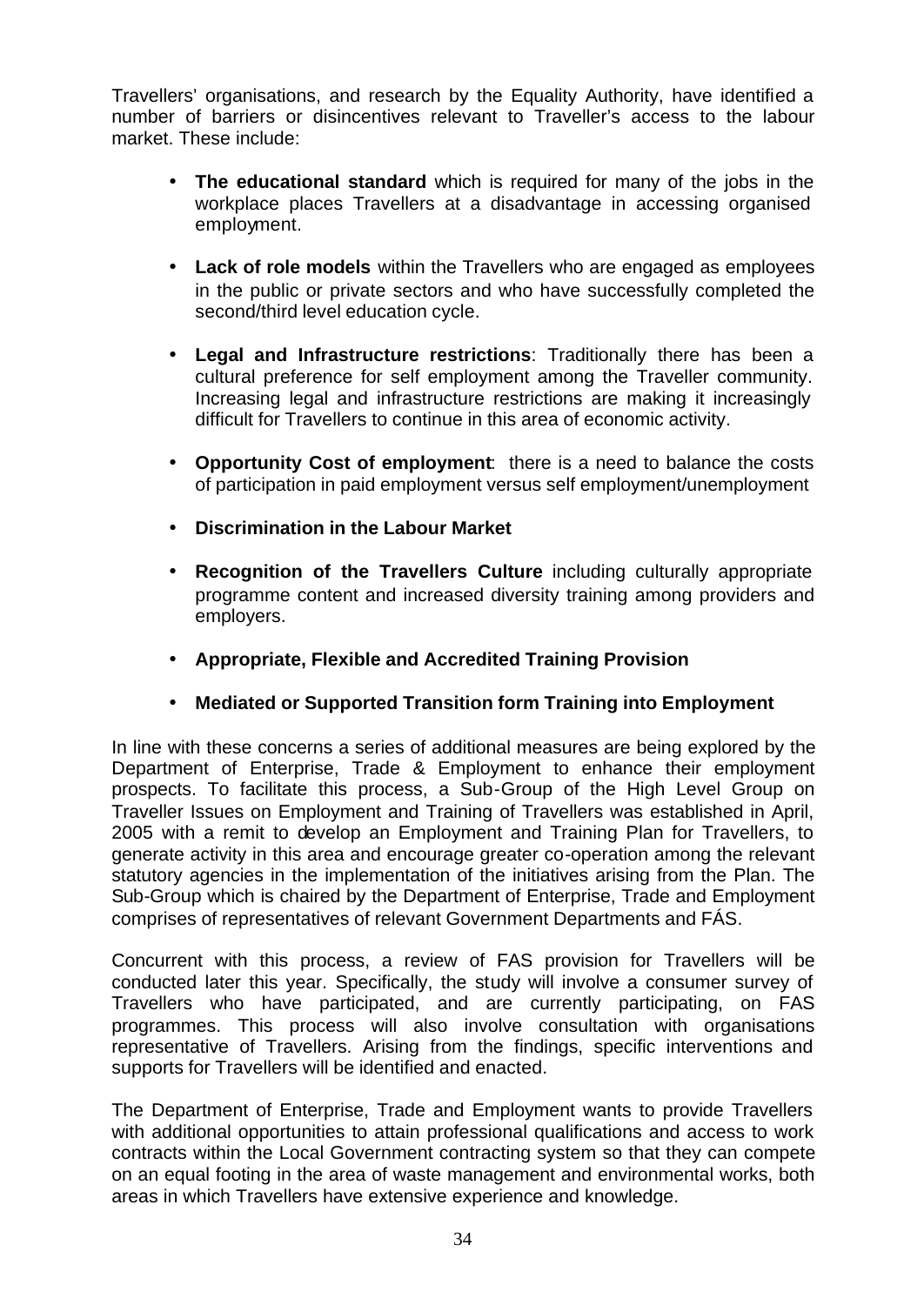Discussions have taken place with a number of Local Authorities to examine progress to date and to plan for a greater involvement of Travellers in the Waste Management Cycle, Maintenance of Traveller Sites and Contracted Environmental Works.

#### **Travellers and Public Service Employment Opportunities**

In recent years, the Civil Service has been involved in a number of initiatives relating to the recruitment/work placement opportunities for Travellers in the Civil Service. In 2002 the Equality Unit, D/Finance along with the Civil Service Commission [renamed the Public Appointment Service] were involved with a number of other Departments and Pavee Point Travellers Centre in a project to recruit Travellers to the Clerical Officer grade in the Civil Service. Five candidates sat the exam – none were successful. While the method of entry was via the standard competitive exam for the grade, a number of initiatives were put in place to encourage and familiarise potential candidates from the Traveller community to participate in the exam. Pavee Point assisted in identifying and encouraging potential candidates, information events, familiarisation visits to Civil Service offices with an opportunity to talk to COs about their jobs, assistance in preparing for the exam and a concession was given to enable Traveller candidates to sit the exam in the Pavee Point Travellers Centre. The Departments involved in the project group gave a commitment to employ successful candidates and provide the necessary job training. There was no follow up to this initiative due to lack of manpower resources in the Equality Unit at the time. The D/Finance would be interested in any future similar initiatives.

The Public Appointment Service was involved with the D/Education and Science in its Star Pupil Programme which assists young Travellers with CV and interview preparation along with work experience placements. Following the last programme all trainees found employment including one who was recruited into a fulltime mainstream position with South Dublin County Council. It is noted that while preparation is the key to accessing employment opportunities, it is not sufficient on its own. Mentoring is vital to provide guidance in the job and progression up through the grades. The Public Appointment Service is willing to investigate the possibility of marketing a recruitment drive among Travellers in preparation for selected future exams.

The Department of Communications, Marine and Natural Resources operated a work placement scheme for three Travellers and others at CO level for a number of weeks in the summer of 2004. Pavee Point identified Travellers who were interested in participating in the work placement scheme. The D/CMNR strongly endorses the placement programme as a positive opportunity for increasing the confidence and capacity of the Traveller trainees to engage in work in a realistic work environment. A similar scheme operated for three Travellers in 2005.

Given the low rates of completion at primary and second level education by Travellers, it is unlikely that a significant number of Travellers will be equipped to succeed at the standard competitive Civil Service entry exams for some time without special assistance. Providing work experience through work placement schemes may be one practical route to employment opportunities generally and breaking down the barriers to participation in the labour market. Term time replacements are currently being covered mainly by students and may offer another source of opportunities. Entry through the Services Officer grade should also be considered as an option for accessing work experience in the Civil Service.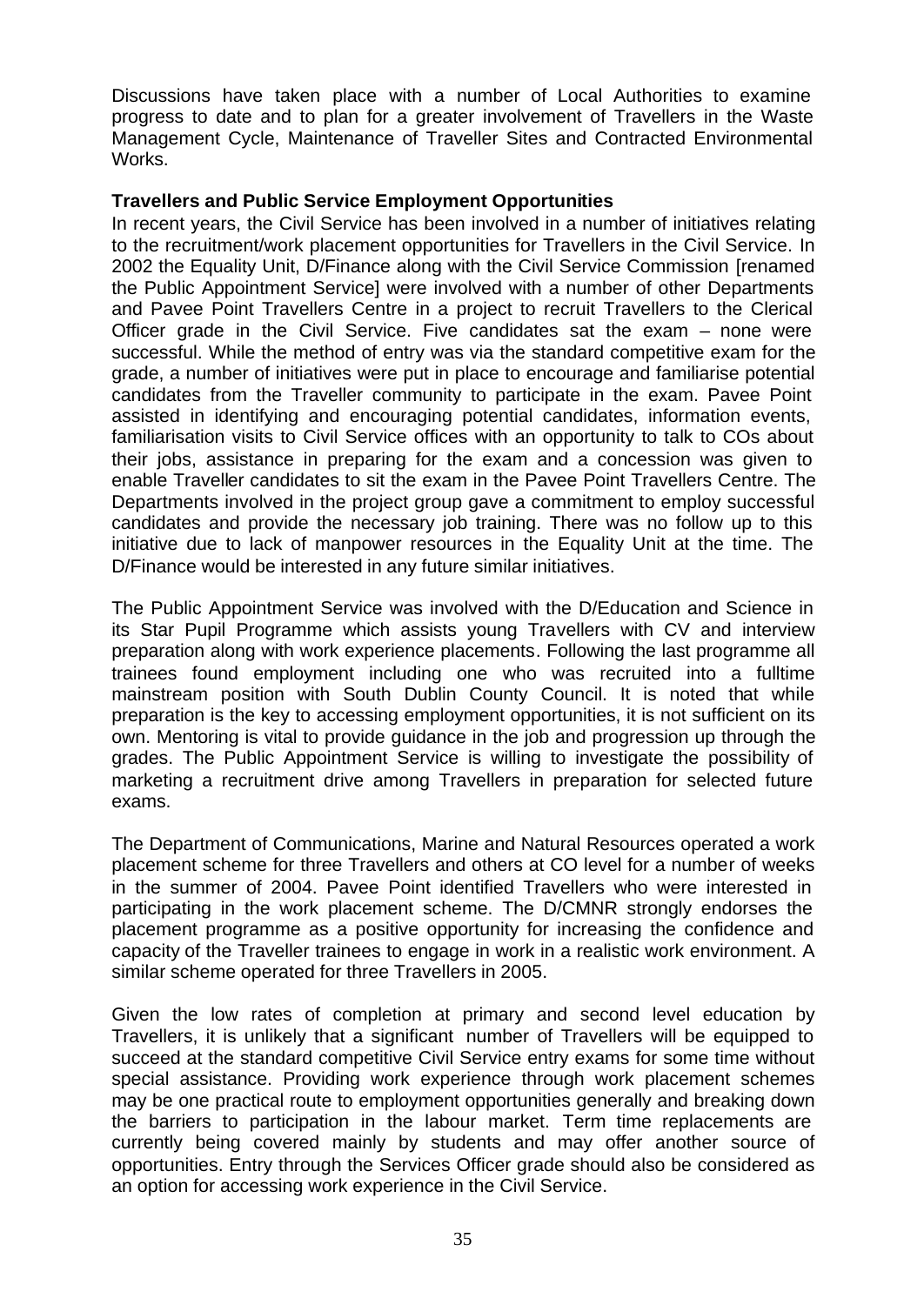The Minister for Finance has considered these issues and has stated that his Department would be happy to work with the representative bodies of Travellers to put in place a selection process to comply with the requirements of the Civil Service recruitment procedures. The limited success of the recruitment campaign to the Civil Service for Travellers organised in 2002 highlighted the need for proper planning and co-ordination with interested parties to ensure successful outcomes. The Minister for Finance will put the issue of mainstream civil service employment for Travellers on the Agenda for discussion at the Equality sub-committee of the Civil Service General Council. On the question of temporary placements, the Minister for Finance would be happy to go directly to Departments with any proposals for summer 2006 that emerge form the consultation process and that can be incorporated into the current arrangements for temporary placements in the Civil Service.

It is also apparent that there is significant potential for local authorities and other public bodies to provide enhanced employment opportunities for Travellers. The experience of Dublin South County Council indicates that this potential exists both for manual operative jobs and administrative posts.

#### **Discrimination in the labour market.**

The Equality Authority is of the view that discrimination is a significant factor for Travellers in the workplace. While 2% of the casework under the Employment Equality legislation relates to the Traveller ground, anecdotal evidence suggests that the figure is significantly higher. They noted that this is in contrast to the number of cases taken by Travellers under the Equal Status Act. A possible explanation may be that Travellers may feel they have nothing to be gained by taking a case. If there are work difficulties, many may find it easier to walk away. The lack of reliable information regarding Travellers in the workplace makes it difficult to monitor workplace incidents. The 2002 Census now provides a baseline to monitor Traveller employment in the future.

#### **Private Sector Employment Opportunities**

The focus needs to concentrate where gains can be made most quickly, such as the Public Sector - Travellers are already employed in the Community Sector in community development work. However, the importance of the Private sector cannot be underestimated particularly in areas which are expanding and where Travellers are already associated with - such as waste disposal, landscaping and cobble locking. It is possible that conditions need to be created which would encourage Travellers to engage in the first place. Important bridges into mainstream employment are through apprenticeships and work experience. The Employment Equality Act 1998 - 2004 is key to overcoming discrimination for Travellers in the workplace in that it allows Positive Action.

The widely acknowledged labour supply issues which affect sectors such as construction transport, tourism, childcare and health care present a further opportunity for broadening employment opportunities for Travellers. Therefore dialogue should be pursued at national level with IBEC, CIF and other employer bodies to identify options for achievable progress. There should be a similar dialogue with Chambers of Commerce and other local stakeholders to identify opportunities at local level so as to ensure proper follow up from the national discussions.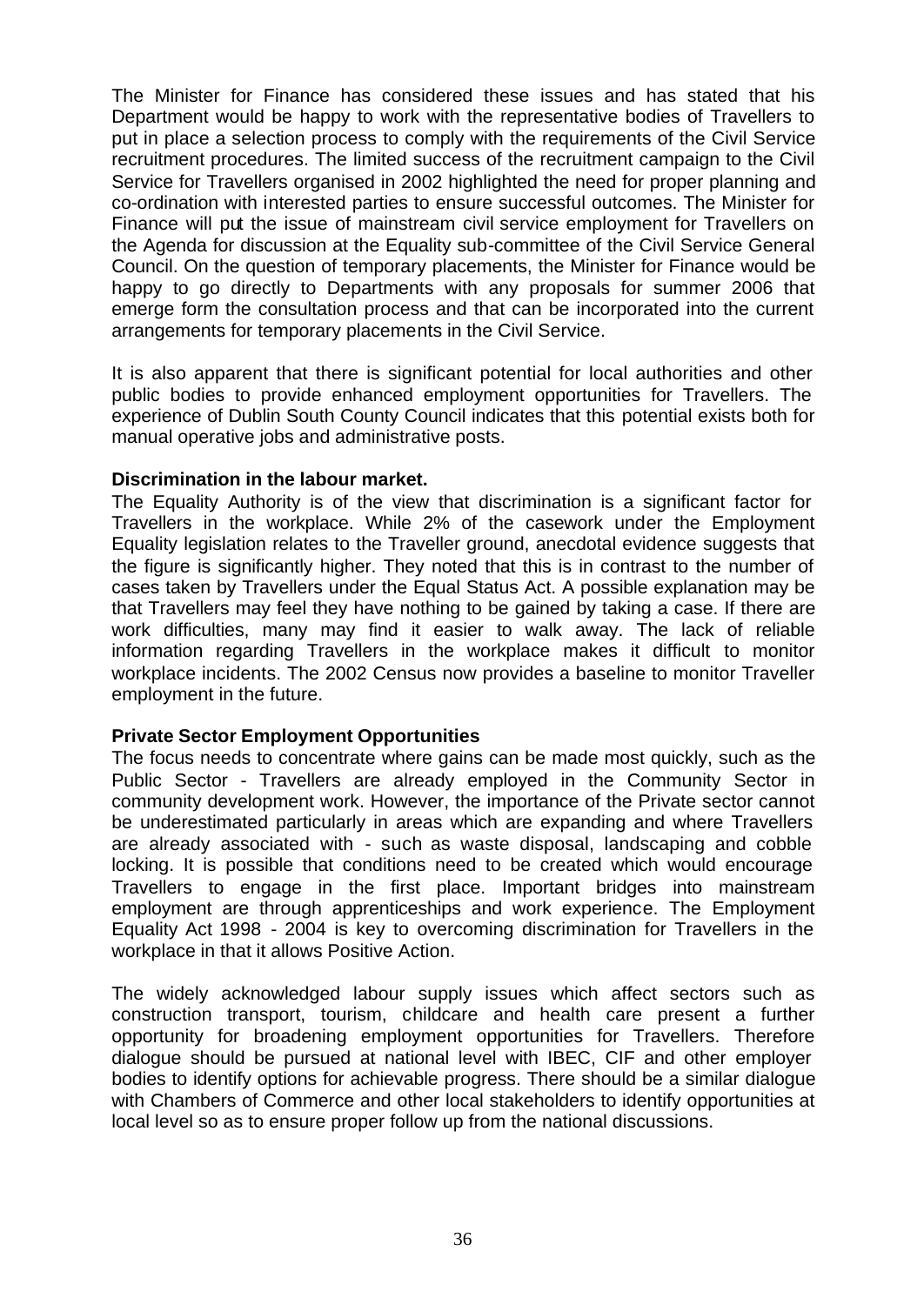### **Employment**

*Conclusions and Recommendations of the High Level Group (EMP)*

- *EMP 1* **Departments and State agencies should be directed to make work placement opportunities available for Travellers by the summer of 2006.**
- *EMP 2* **The Department of Finance should develop within one year, in consultation with Traveller organisations and the Public Appointments Service, initiatives to assist Travellers to obtain public service employment. The public service trade unions should co-operate in facilitating positive action measures to secure public service employment for Travellers. Such initiatives could encompass work experience opportunities, building on the model provided by the Department of Communications, Marine and Natural Resources.**
- *EMP 3* **Local Authorities, the Office of Public Works and other State employers of manual workers should pursue the possibility of employing Travellers and engage with FAS in relation to appropriate training programmes in manual skills. The work of South Dublin County Council would be of particular relevance in this regard.**
- *EMP 4* **Employer organisations should be approached with a view to developing initiatives for training, work experience and employment for Travellers. This should be done at local and national level. The Department of Enterprise, Trade and Employment and FAS would have an important role in this regard.**
- *EMP 5* **The work of the Sub-Group of the High Level Group on Employment and Training of Travellers will continue. It should be the focus for the development of interdepartmental co-operation on Traveller employment and training issues.**
- *EMP 6* **The State, as employer, is capable of making a significant impact on Traveller employment.**
- *EMP 7* **The Department of Communications, Marine and Natural Resources and South Dublin County Council are to be commended for their initiatives in providing training, work experience and employment opportunities for Travellers.**
- *EMP 8* **At a time of full employment, there are significant economic sectors with labour shortages, such as construction, transport, tourism, childcare, health services, where Travellers have relevant skills.**
- **EMP 9 Travellers have had a traditional preference for self-employment and display entrepreneurial skills. The State agencies ought to develop programmes to enable Travellers to generate income from self employment in a manner compliant with regulations.**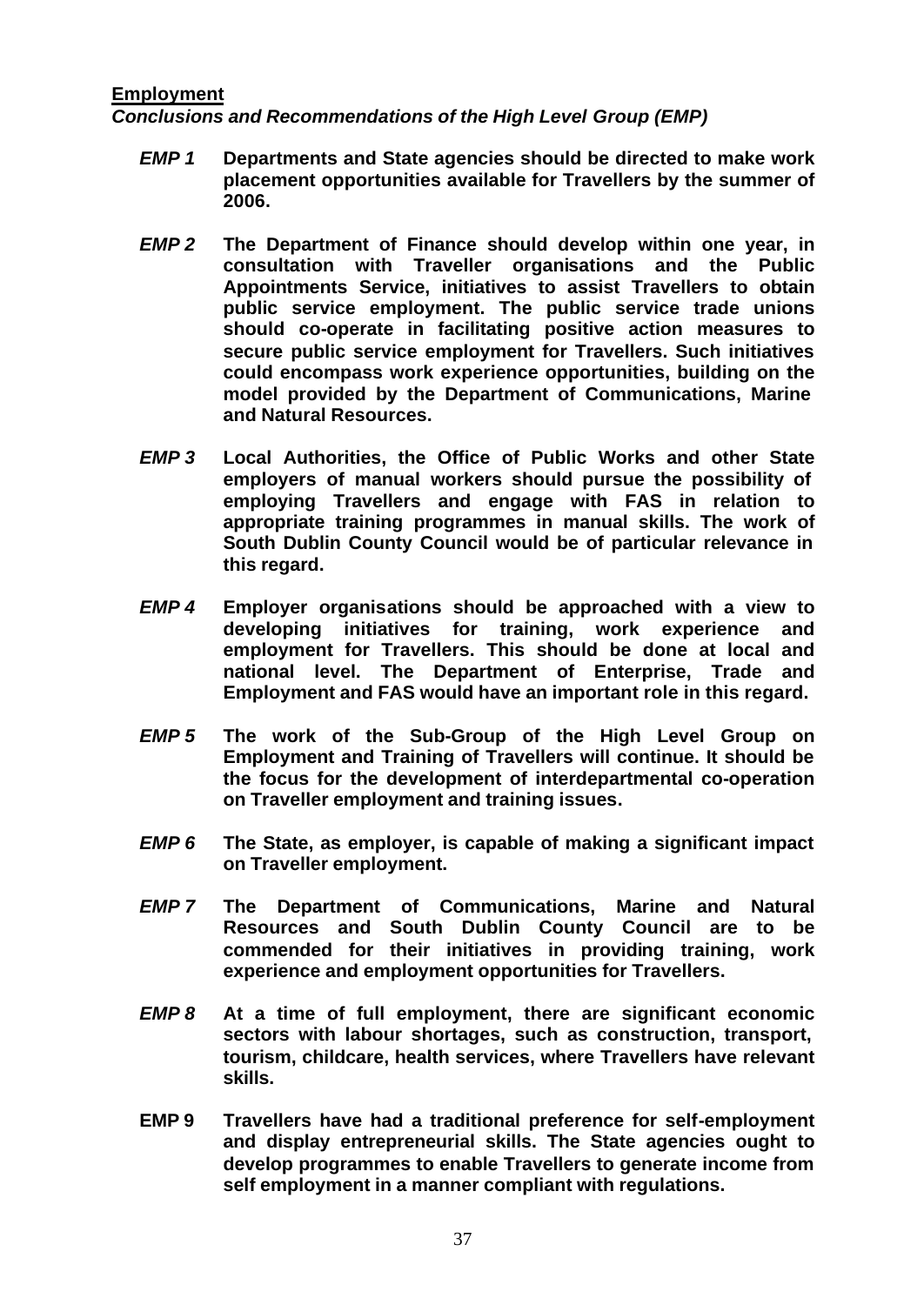- *EMP 10* **Travellers are discouraged from seeking mainstream employment by discrimination, hostility and the fear of rejection.**
- *EMP 11* **Apprehension about seeking employment is reinforced by the lack of personal experience of a wage economy among Travellers.**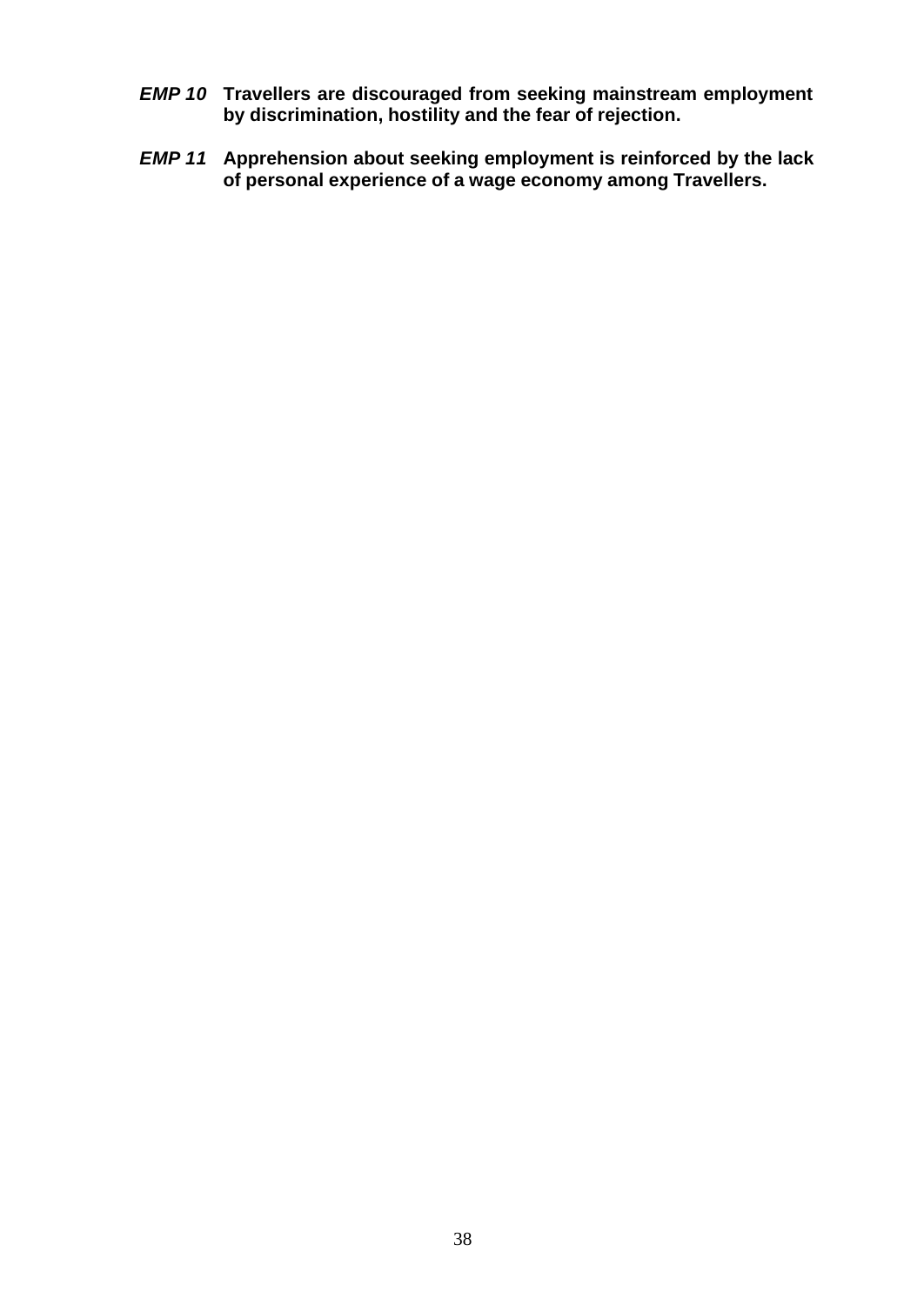## **Traveller Education**

### **Traveller Education Strategy**

Work commenced in autumn 2003 on developing a five-year Traveller Education Strategy. An external expert was appointed to lead the process. A Joint Working Group drawn from the Educational Disadvantage Committee and the Advisory Committee on Traveller Education was established. The draft Strategy from the Joint Working Group is expected to be finalised by autumn 2005. On completion the draft Strategy will be submitted to the Department's Advisory Committee on Traveller Education and to the Educational Disadvantage Committee which is responsible for advising on broader issues of educational disadvantage many of which are relevant to Travellers. Subject to approval, it will be presented to the Minister as a submission of the Educational Disadvantage Committee early in 2006.

The main focus of the Traveller Education Strategy exercise has been to review/evaluate existing activities, the wide range of inputs, the quality of outcomes and the experience of Traveller learners within the education system from pre-school through to adult and further education. The recommendations in the Report of the Task Force on the Travelling Community (1995) and the First Progress Report (2000) have been considered by the Joint Working Group.

To further inform the process experts from different relevant areas have made presentations to the Joint Working Group; reports written on different aspects of Traveller education have been evaluated - for example, the National Evaluation Report on Pre-Schools for Travellers (2003), the Guidelines on Traveller Education in Primary Schools and also in Second-level schools (2002). The Department's Inspectorate has briefed the Joint Working Group on its Survey of Traveller Education Provision. The report of this survey is due in early 2006. Over 40 public submissions have been received as has a Report on the Consultations with Traveller Learners and Parents which presents the findings of six consultation seminars (five regional and one national). These six seminars were arranged by Traveller organisations.

The Traveller Education Strategy will provide recommendations on the way forward in relation to Traveller education. One of the core issues it is addressing relates to how existing targeted educational supports for Traveller children might best be integrated, on a phased basis, into an enhanced mainstream provision. It is expected that the Traveller Education Strategy will be submitted to the Minister for Education and Science early in 2006.

A senior official from that Department has been appointed as the designated High Level Official for Traveller education.

### **Other Policy documents**

The Department of Education and Science published a new DEIS Action Plan for Educational Inclusion in May, 2005. Early school leaving was considered, amongst many issues, in the development of the Action Plan. The Action Plan will provide a standardised system for identifying levels of disadvantage. It will also put in place a new integrated School Support Programme that will bring together and build upon some ten existing policy interventions and initiatives for schools and school communities with a concentrated level of disadvantage.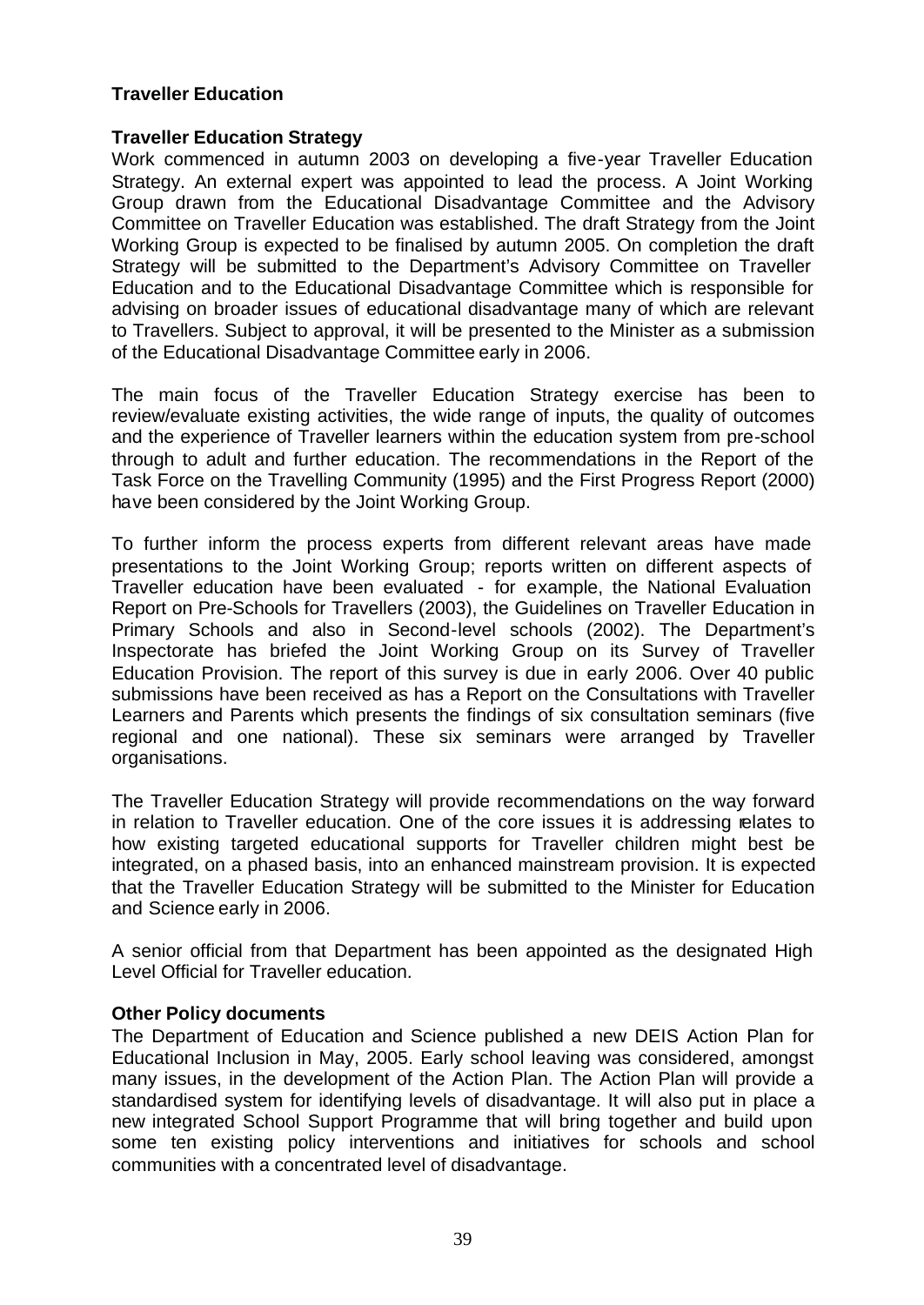The new Action Plan represents a shift in emphasis away from individual initiatives, each addressing a particular aspect of educational disadvantage, with the new plan adopting a multi-faceted and more integrated approach. This is the first time that an integrated educational inclusion strategy has been developed for 3 – 18 year olds in Ireland.

About 600 primary and 150 second level schools with be included in the new School Support Programme. The Action Plan will be implemented on a phased basis over the next 5 years and will involve an additional annual investment of some €40m on full implementation. It will also involve the creation of about 300 additional posts across the education system generally.

The Inspectorate of the Department of Education and Science undertook a Survey of Traveller Education Provision during 2004. It is expected that the report of the survey will be published in early 2006.

The recommendations of the Inspectorate's Survey along with the Action Plan and the recommendations for the Traveller Education Strategy will all complement each other in suggesting the best way forward for Traveller education provision.

## **Current situation in the provision of services to Travellers**

In the Department of Education and Science the Social Inclusion Division is responsible for improving co-ordination of service delivery by various sections of the Department on all aspects of Traveller education provision. A designated High Level Official in the Social Inclusion Division leads the ordination of service delivery.

A National Education Officer for Travellers was appointed in 1992. The National Officer identifies the educational needs of Travellers in pre-schools, primary and post-primary schools, provides advice on policy and educational provision and is actively involved in the implementation of the Department's policy on integrated provision. On a day-to-day basis the National Officer works very closely with the Visiting Teacher Service for Travellers and with the High Level Official.

## **Visiting Teacher Service for Traveller Education**

There are forty Visiting Teacher posts for Traveller Education. Visiting teachers are located throughout the country and are working with approximately 8,000 Traveller children in 2004/2005 in pre-schools, primary and post-primary schools. In 1995 there were only eleven but this number has increased very significantly as recommended in the 1995 Task Force report. The Visiting Teacher Service through its knowledge, experience and understanding of Travellers and their issues with education, seeks to provide opportunities for Traveller parents, their children and schools, to engage in a process of development that maximises participation and attainment levels and promotes an intercultural education for all. Visiting teachers work collaboratively with all the education partners to facilitate the realisation of achieving equality of access, equality of participation, equality of educational status and equality of outcomes for Traveller learners.

## **Pre-schools for Travellers**

There are 48 pre-schools for Travellers located throughout the country. In addition some Traveller children attend community childcare facilities and also Early Start preschools. The Department of Education and Science carried out a National Evaluation of the pre-schools for Travellers. The report of the evaluation was published in 2003. The report provides recommendations on how the early childhood education of very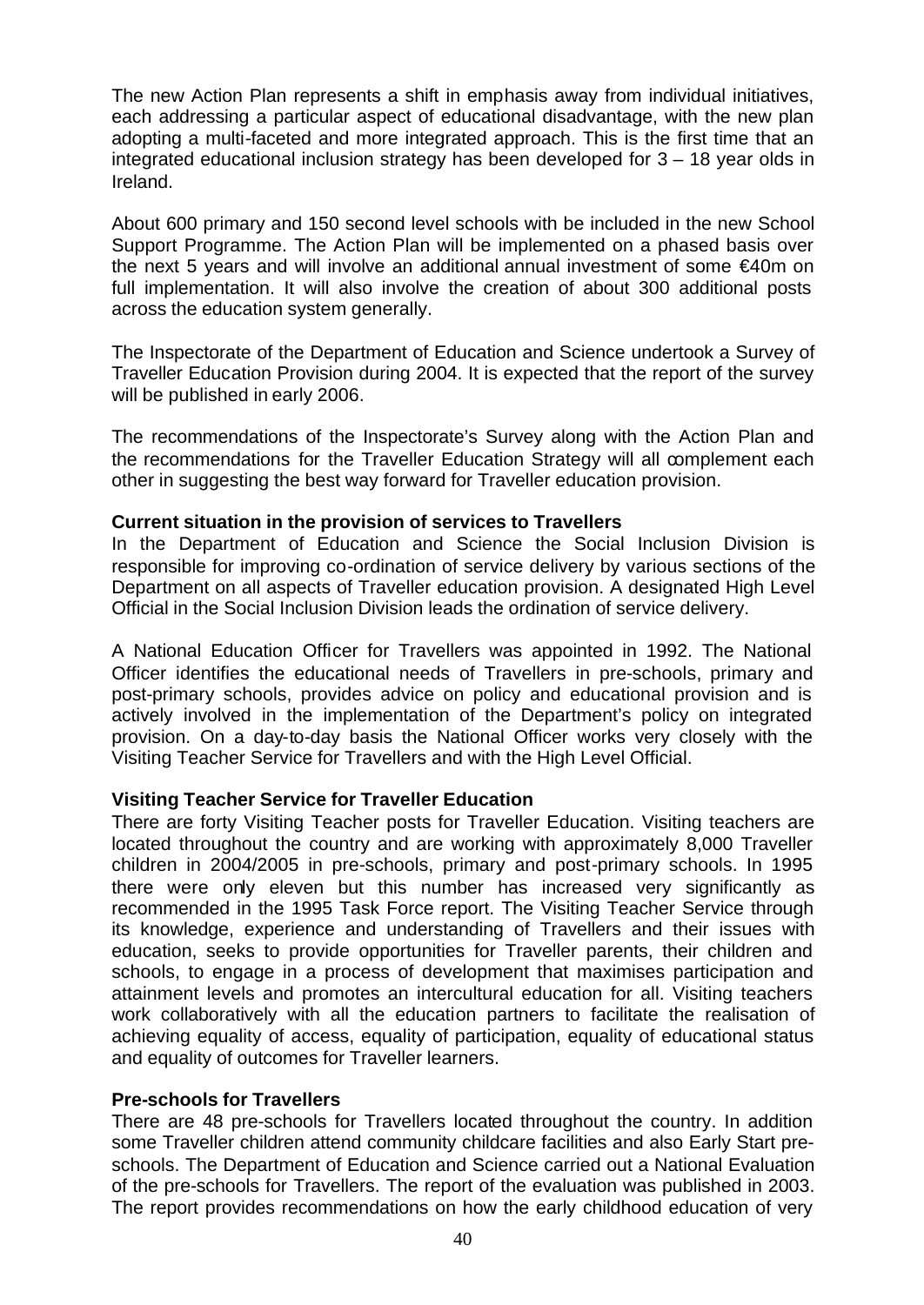young Travellers can be improved. Attendance at pre-school gives the young children a valuable educational experience and prepares them for primary education.

### **Primary and post-primary education**

It is important to stress that Traveller students enrolled in both primary and postprimary schools are entitled to the same education provision as all other students. Traveller students are also entitled to learning support and resource support in the same way as other students in response to identified educational needs. The Learning Support Guidelines published by DES in 2000 provide guidelines to primary schools to ensure that all children achieve appropriate levels of literacy and numeracy during the course of their primary education.

In designing and revising School Plans, schools must affirm minority groups such as Travellers. This requirement is explained in a booklet entitled "Schools and the Equal Status Act" which was launched in September 2003. "Schools and the Equal Status Acts" a second edition of the pamphlet was published in 2005 to reflect changes in the legislation. The pamphlet was prepared jointly by the Department of Education and Science and the Equality Authority to assist schools to meet their legal obligations.

### **Primary school level initiatives**

The following additional resources are provided to assist with the education of Traveller pupils in primary schools.

- 540 Resource Teachers for Travellers are in place throughout the country in primary schools in 2004/2005 to provide additional learning support to Traveller pupils
- An enhanced capitation grant is provided for each Traveller pupil enrolled in primary schools that have the services of a Resource Teacher for Travellers
- A Visiting Teacher Service is available to Traveller families (40 Visiting Teacher posts) throughout the country. Part of their remit is to encourage and motivate pupils and their parents to have high expectations of their education experience
- A number of schemes and programmes to combat disadvantage are in place including for example, Giving Children an Even Break and Home/School Community Liaison Scheme and Traveller children are included where such schemes are available.
- In accordance with the National Anti-Poverty Strategy's target that age appropriate placement of all Travellers in primary schools be achieved by 2003, the best information available, collated annually by the National Education Officer for Travellers, indicates that the vast majority of Traveller children are already in age appropriate classes.
- The publication of the Guidelines on Traveller Education in primary schools (2002) gives information and helps schools to increase their understanding of Travellers culture and educational needs.
- The enactment of legislation, in particular the Education (Welfare) Act 2000, provides an entitlement for every child in the State to a certain minimum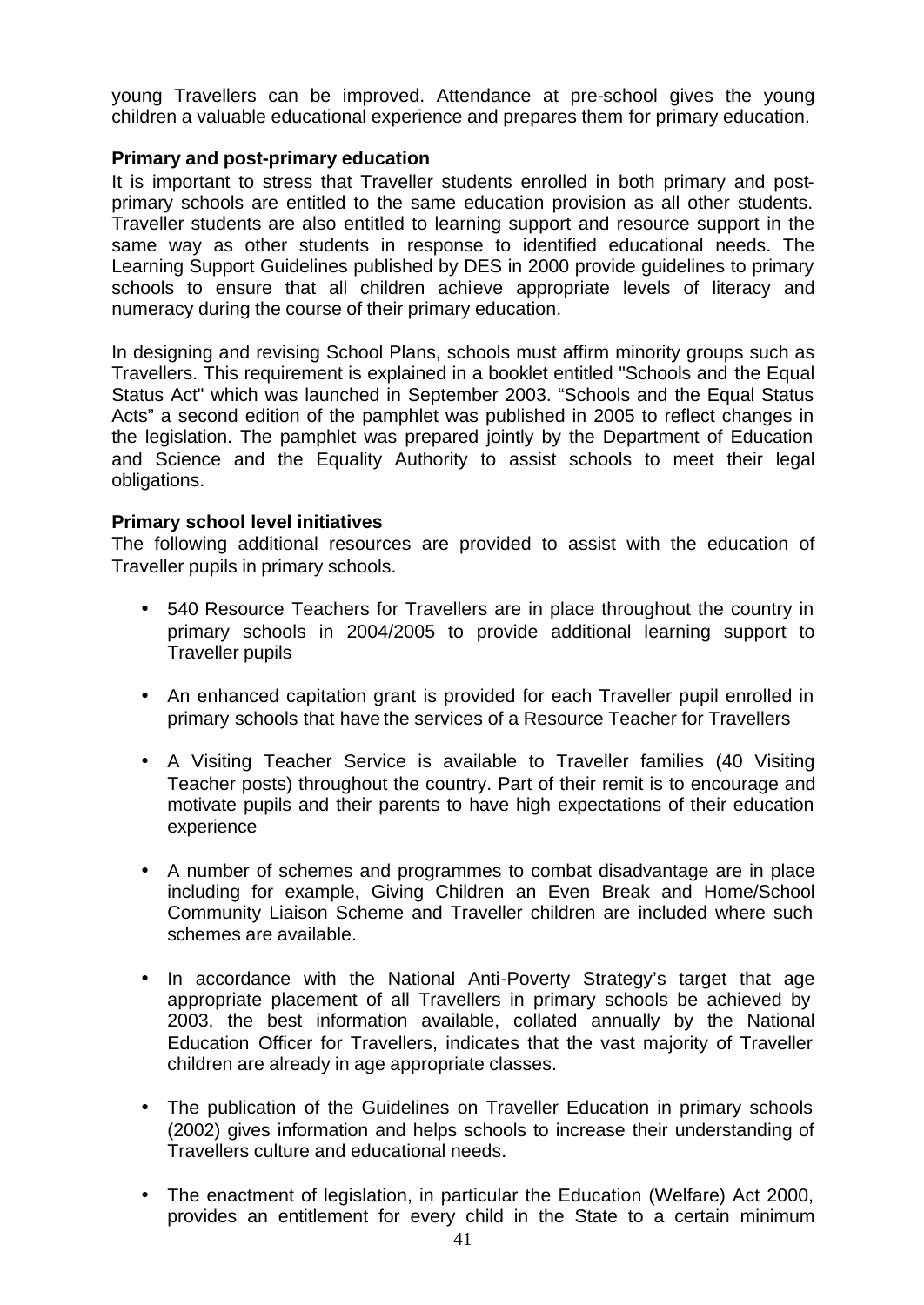education to 16 years of age or the completion of 3 years of Junior Cycle, whichever is the later. Education Welfare Officers from the National Educational Welfare Board act as advocates for and support all children and their parents (Travellers and others) if there is a difficulty with school attendance. Poor school attendance can be a cause of poor academic achievement.

- The National Council for Curriculum and Assessment published its Guidelines on Intercultural Education in Primary Schools in May 2005. As with the Guidelines on Traveller Education (2002), the Guidelines on Intercultural Education will provide information and help schools to increase their understanding of diversity. These Guidelines on Intercultural Education have adopted a whole school cross-curricular approach.
- The Department of Education and Science published an evaluation by its Inspectorate of "Literacy and Numeracy in Disadvantaged Schools: Challenges for Teachers and Learners" in April 2005. The recommendations in this report outline ways to improve the literacy and numeracy levels of primary pupils.

## **Special schools for Travellers**

There is now only one special primary school for Travellers. A special school located in inner city Dublin closed in June, 2005.The remaining special school is located in Bray. There are no special classes for Traveller students in mainstream schools since June 2004.

### **Post-primary school Initiatives**

The transfer rate to post-primary level was 85 per cent in 2004. There are approximately 1,850 Traveller students in mainstream second level schools at present out of a possible 4,000 i.e. 46 per cent of all Traveller students of postprimary school age. The following additional resources are provided to assist with the education of Traveller students in post-primary schools:

- The provision to each post-primary school of an additional 1.5 ex-quota teaching hours per week for each Traveller student enrolled.
- A supplementary capitation grant is available for each Traveller student enrolled at post-primary level
- A Visiting Teacher Service is available to Traveller families (40 Visiting Teachers) throughout the country. The Visiting Teachers address issues not only at post-primary but at all levels of education; Visiting Teachers, parents and staff in primary and post-primary schools collaborate to ensure the successful transfer of Traveller children from primary to post-primary schools. As part of their remit they are also involved in encouraging students to remain in school.
- The provision of a number of schemes and programmes to combat disadvantage including for example, the Home /School Community Liaison Scheme and the School Completion Programme. The School Completion Programme targets individual "at risk" young people of school going age, both in and out of school and arranges supports to address inequalities in education access, participation and outcomes. The programme includes, for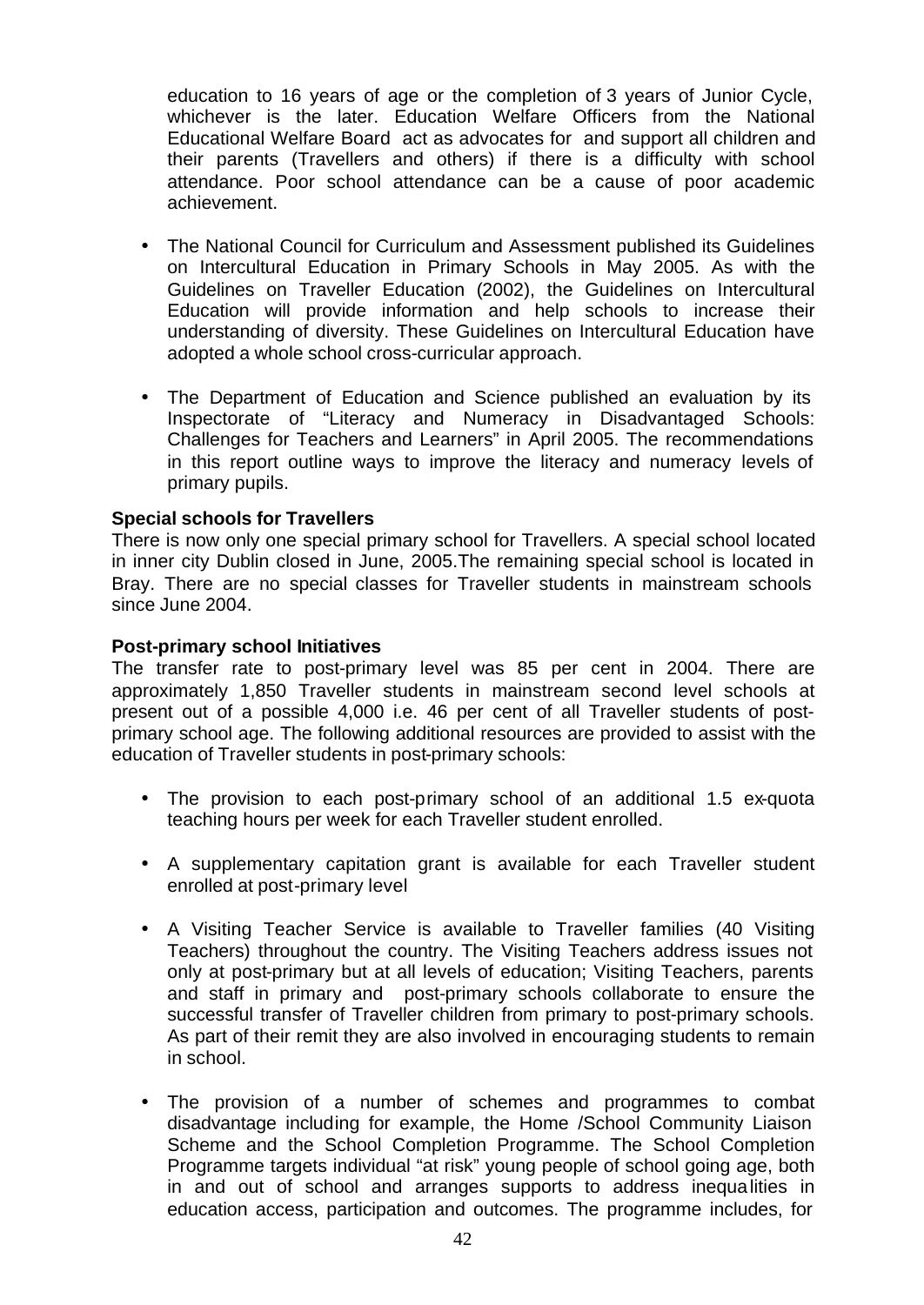example, home work clubs and holiday activities. Approximately 2,000 Traveller children are currently targeted by this initiative in primary and postprimary schools.

- The National Educational Psychological Service has considered issues related to the assessment and post-primary placement of Traveller students.
- The publication of Guidelines on Traveller Education in second-level schools (2002) gives information and helps schools to increase their understanding of Travellers culture and educational needs.
- The implementation of the policy of age appropriate placement of all students, including Traveller students, is in place in most post-primary schools
- Curricular/ programme choice including the Junior Certificate School Programme and the Leaving Certificate Applied make school more relevant to Traveller students
- The enactment of legislation in particular the Education (Welfare) Act 2000 provides an entitlement for every child in the State to a certain minimum education to 16 years of age or the completion of 3 years of Junior Cycle, whichever is the later. The Education Welfare Officers from the National Educational Welfare Board act as advocates for and support all children and their parents (Travellers and others) where there is a difficulty with school attendance.

### **Junior Education Centres for Travellers**

There are three Junior Education Centres. Two are located in Dublin and a further one is located in Athlone. They cater for Traveller students aged 12 – 15 years. Students are provided with door to door transport, breakfast and lunch, are not required to wear a uniform and their parents are not required to provide any financial support for the students attending the centres.

### **Youthreach**

In December 2004 a census of Youthreach trainees was taken. There were 2746 trainees in Youthreach and of these 325 were Travellers.

### **Adult and Further Education**

### • *Senior Traveller Training Centres*

There area 33 Senior Traveller Training Centres (STTC) located throughout the country and 3 outreach centres. At  $31<sup>st</sup>$  December 2004 there were 981 trainees enrolled in the centres. There were 799 female and 182 male trainees who ranged in age from 15 upwards. There is no upper age limit. There were 248 trainees under 18 years attending STTCs. The majority were aged between 18 and 45 years. This "no upper age" policy has been taken to attract adults who may have previously had negative experiences of mainstream education. These centres provide a programme of general education, vocational training, work experience and guidance/ counselling/ psychological services. A National Co-ordinator for the STTCs promotes and monitors the development of the network of STTCs. Trainees are paid a training allowance while involved in the centres.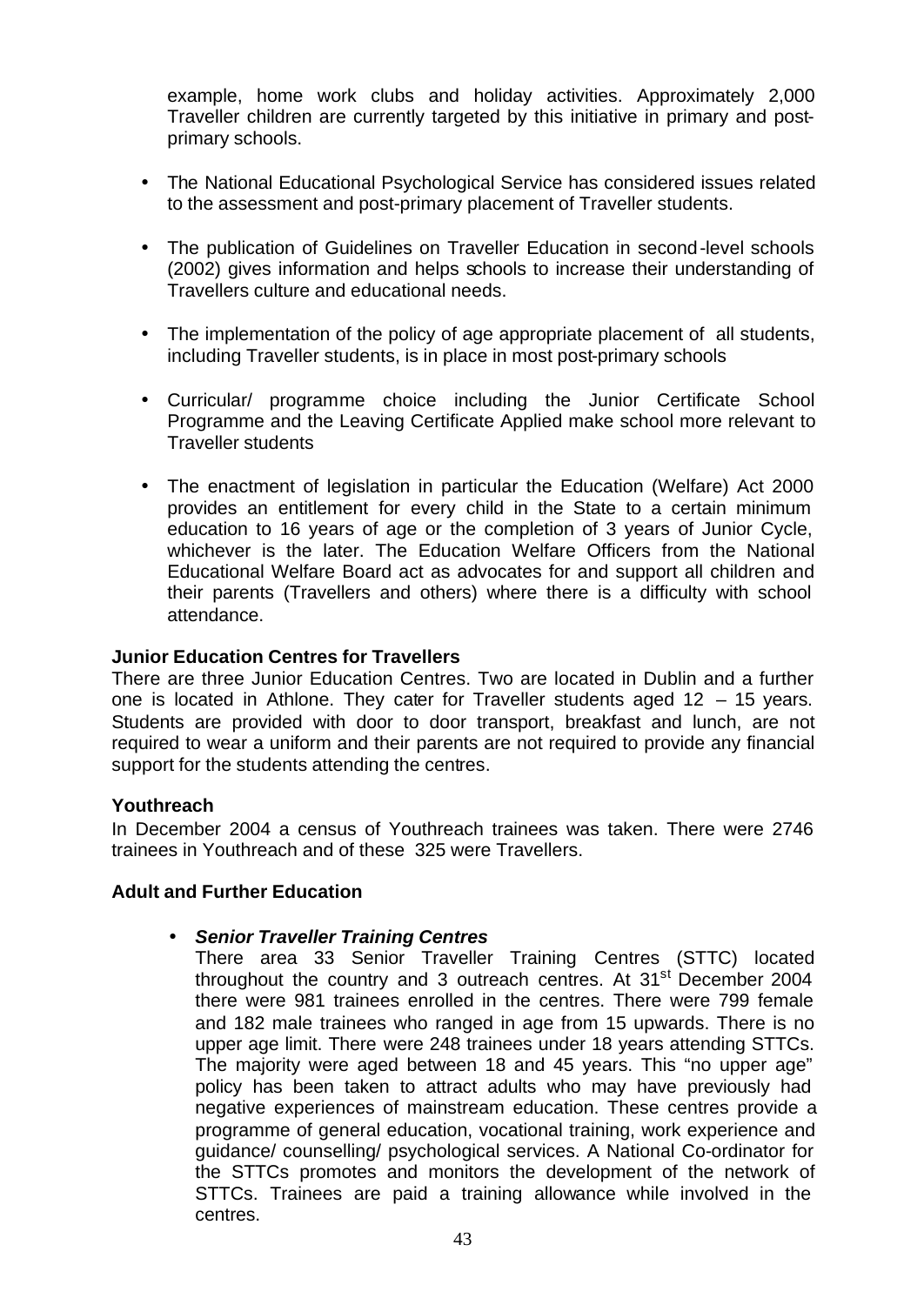• *Literacy*

All adult literacy programmes are open to Travellers and of the 33 Vocational Education Committees, nineteen have specific adult literacy programmes for Travellers as part of their overall suite of literacy options.

## **Financial support for Traveller Education**

In 2003/2004 there was €47.5m spent on Traveller education for pre-schools, primary, post-primary and Senior Traveller Training centres above and beyond what was spent on mainstream education.

## **Third level Access**

The National Office for Equity of Access to Higher Education was established in August 2003 following a decision by the Minister for Education and Science. The National Office recently published "Achieving Equity of Access to Higher Education in Ireland – Action Plan 2005 – 2007". The National Office will develop and agree national and institutional targets for each under-represented group. Travellers are a target audience of this plan.

The National Office also intends to evaluate existing access programmes to develop a national framework of policies, initiatives and successful partnerships to widen access and support the subsequent participation of all under-represented groups in higher education.

## **Education**

## *Conclusions and Recommendations of the High Level Group (EDN)*

*EDN 1* **The High Level Group welcomes the drafting of the Traveller Education Strategy. A number of factors extraneous to the education system can have a positive or a negative impact on educational attainment. These factors include cultural issues, housing standards, health, childcare and parental employment status.**

## *EDN 2* **The High Level Group notes that**

- ß **There are a considerable range of supports and expenditure provided for Traveller education over and above the mainstream provision in this area**
- **It is expected that a report with recommendations for a five year Traveller Education Strategy will be presented to the Minister for Education & Science early in 2006.**
- *EDN 3* **The High Level Group recommends that Education should be part of the proposed integrated approach at local level, developing links between schools, training and employment opportunities**
- *EDN 4* **The High Level Group recommends that in the implementation of the Traveller Education Strategy, procedures for inter agency cooperation between the various actors in the education sector on the one hand and local authorities, health authorities, FAS, the Gardai and other agencies be developed.**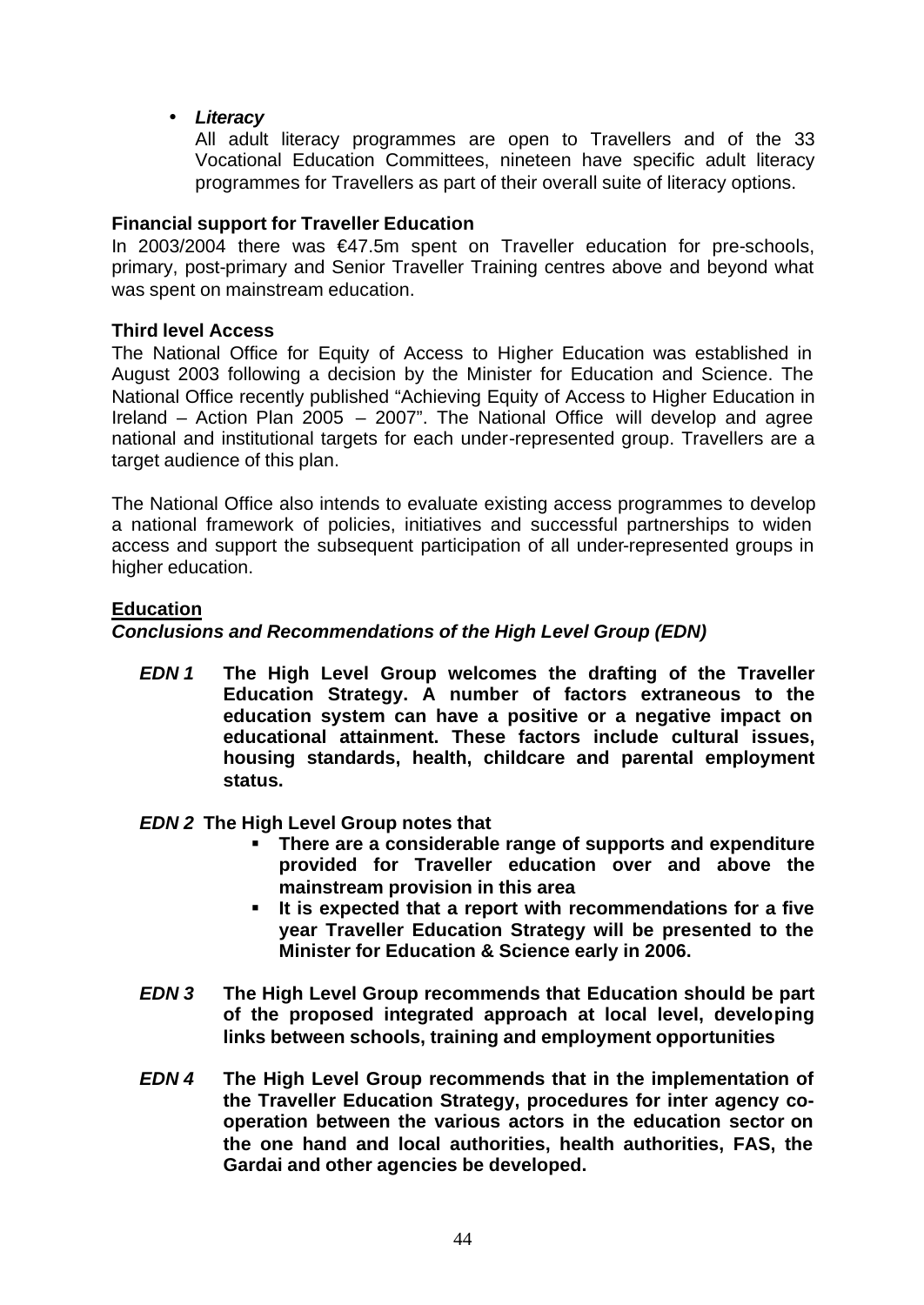# **Traveller Health**

### **Traveller Health Strategy**

"Traveller Health - a National Strategy 2002 - 2005" was launched in 2002. This strategy operates in the context of the Health Strategy "Quality and Fairness - A Health System for You" which outlines the future direction of health services in Ireland. The National Traveller Health Strategy is aimed at improving the health status of Travellers and its main proposals are:

- Establishment of active partnerships between Travellers, their representative organisations and health service personnel in the provision of health services.
- Provision of awareness training for health personnel in relation to Traveller culture, including Traveller perspectives on health and illness.
- Strengthening of Traveller Health Units comprising Health Service Executive staff and Traveller representatives, with responsibility for planning and implementing the Strategy in each Health Service Executive area.
- Development of initiatives to increase Travellers' awareness of general medical services and to make services more accessible, having regard to the Travellers' lifestyle.
- Provision of designated Public Health Nurses to work specifically with Traveller communities.
- Replication of the successful "Primary Health Care for Travellers Project", which established a model for Traveller participation in the development of health services.
- Establishment of an appropriate liaison arrangement between the Department of Health and Children and the Department of the Environment, Heritage and Local Government and including representatives from Traveller organisations, to address issues of common concern relating to Travellers.

€4.915m has been allocated since 2002 for the implementation of the National Traveller Health Strategy. The figure of €4.915m is in addition to funding provided for mainstream services availed of by Travellers.

The following key actions in the Traveller Health Strategy have been implemented to date:

- Reviews of the Traveller Health Unit in each Health Service Executive area have been carried out to establish a model of good practice
- The Traveller Ethics, Research and Information Working Group (TERIWG) has been established to set standards of conduct and protocols for health research, information and training in relation to Travellers
- Regional Plans for the implementation of the strategy have been prepared by the Health Service Executive in consultation with Traveller Health Units.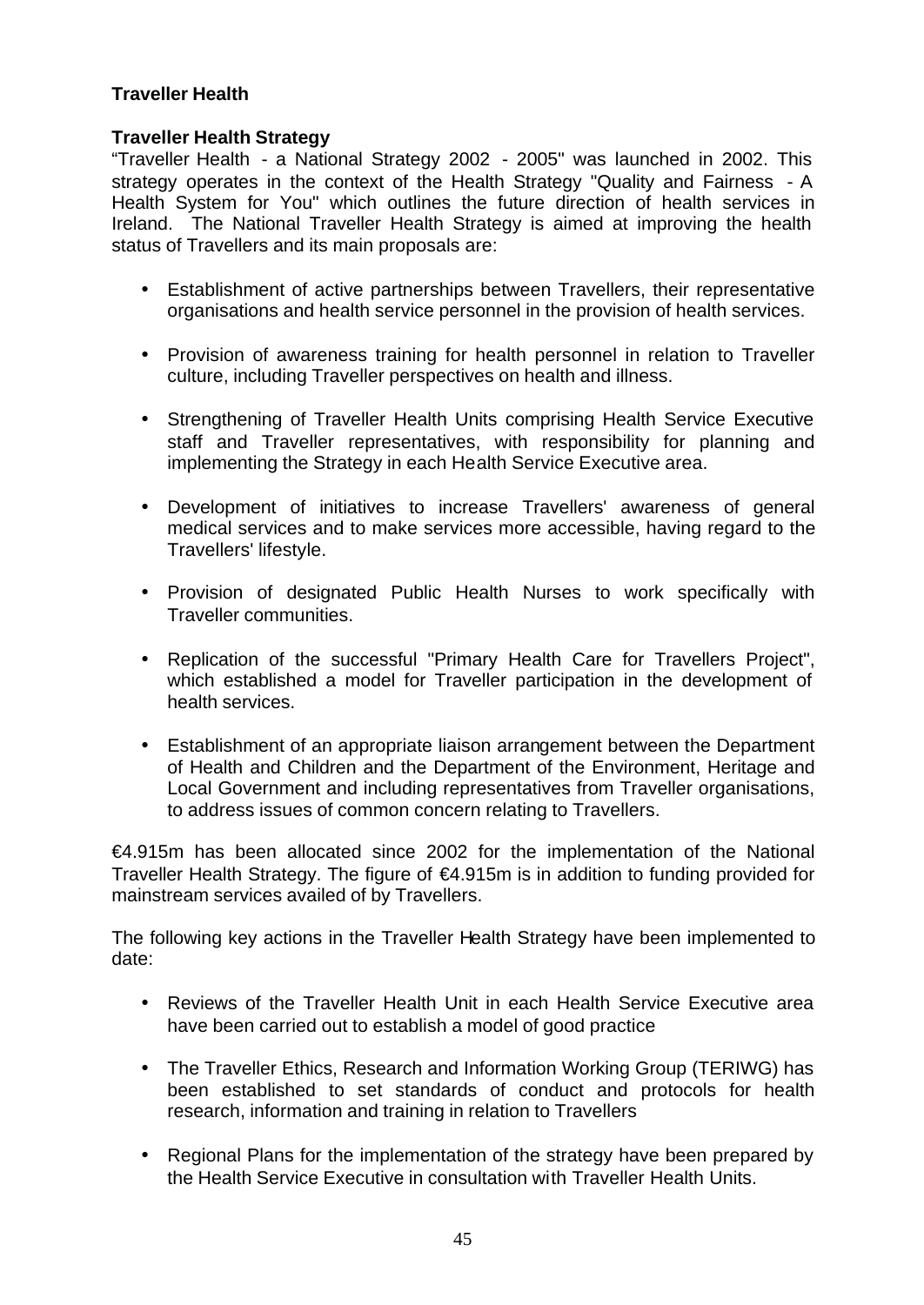- Replication of the successful "Primary Health Care for Travellers Project", which established a model for Traveller participation in the development of health services.
- Establishment of an appropriate liaison arrangement between the Department of Health and Children and the Department of the Environment, Heritage and Local Government and including representatives from Traveller organisations, to address issues of common concern relating to Travellers.
- The Traveller Consanguinity Working Group (TCWG) in the Health Service Executive Eastern Region has produced a position paper entitled 'A Community Genetics Approach to Health and Consanguineous Marriage in the Irish Traveller Community'. This position paper has been examined in the Department of Health and Children and the TCWG has been requested to prepare an implementation plan for the recommendations in the position paper.
- Annual Service Plans by health service providers (Regional Health Boards up to end 2004 and the Health Service Executive from 2005 onwards) are a legislative requirement in Ireland. The suite of Performance Indicators associated with the Service Plans includes performance indicators in relation to health services for Travellers. As with the performance indicators for other services areas in the suite, those for Travellers are subject to an ongoing process of development and refinement as better information systems become available.
- A Traveller Health webpage has been added to the Department of Health and Children's website www.dohc.ie. It provides details of the Traveller Health Advisory Committee and its sub groups. It is also possible to download a copy of "Traveller Health - A National Strategy 2002 - 2005" from the publications 2002 section of the website.

Implementation of all actions proposed in the Strategy will be reviewed in 2005.The Department of Health and Children will seek the advice of the Traveller Health Advisory Committee in relation to the content of any progress report on the implementation of the strategy.

## **Access to General Practitioners**

The issue of providing services, including general practitioner services, for all medical card holders is, by legislation, a matter for the local area of the Health Service Executive. In cases where persons experience difficulty in accessing their doctor of choice under the General Medical Services (GMS) Scheme, the Health Service's local area will arrange to have the patient appointed onto the panel of a GMS participating doctor. That doctor is obliged, under his GMS contract, to accept and treat these patients.

### **Travellers' All Ireland Health Study**

The Department of Health and Children and the Department of Health, Social Services and Public Safety, Northern Ireland are jointly committed to carrying out a Travellers' All-Ireland Health Study to develop and extend the indicators collected in the 1987 study of Travellers' health and to inform appropriate actions required in the area of Travellers' health. The Institute of Public Health in Ireland has designed the Study following an extensive consultation process with Travellers themselves and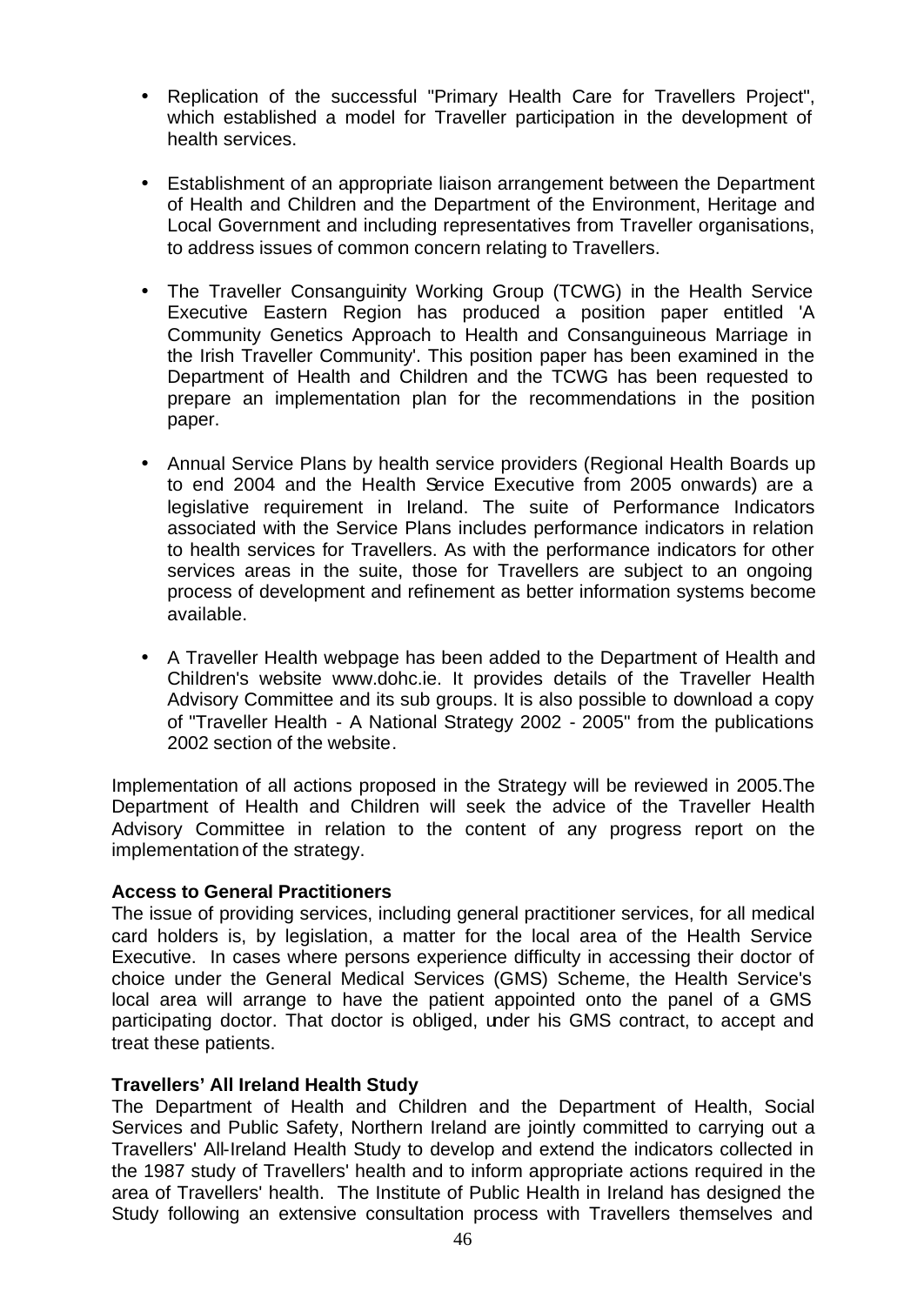other stakeholders. The Traveller Health Policy Unit of the Department is drafting the Request for Tender (RFT) documents in respect of the Study. Prior Information Notices have been placed in the Official Journal of the European Union and it is expected that the Study will commence in 2005. The results of the study will assist in monitoring improvements in life expectancy and whether the National Anti-Poverty Strategy (NAPS) target of reducing the gap in life expectancy between the Traveller community and the whole population is being achieved.

## **Health Service Reforms and Traveller Health Units**

The Traveller Health Units are still operating under the old Health Board area structures. The Department of Health and Children will meet with the new Manager of the Care Group for Social Inclusion in the Health Service Executive to discuss the future of the Traveller Health Units and any impact that the Health Service Reforms may have on them.

The review of the Traveller Health Strategy (to be carried out later in 2005) is likely to include an examination of the outcomes of the key actions in the Strategy implemented to date. The review will also include consideration of possible further action following the completion of the Strategy period. Organisations representing Travellers have advised that any further developments in relation to Traveller Health should await the results of the Travellers' All-Ireland Health Study.

# **Health**

*Conclusions and Recommendations of the High Level Group (HLT)*

- *HLT 1* **The High Level Group welcomes the forthcoming review of the outcomes of the key actions in the National Traveller Health Strategy.**
- *HLT 2* **The High Level Group fully supports the conduct of the Travellers' All-Ireland Health Study which is an essential mapping exercise to properly inform the future direction of health service provision for Travellers.**
- *HLT 3* **The implications of Health Service Reform for the provision of services to Travellers should be kept under review.**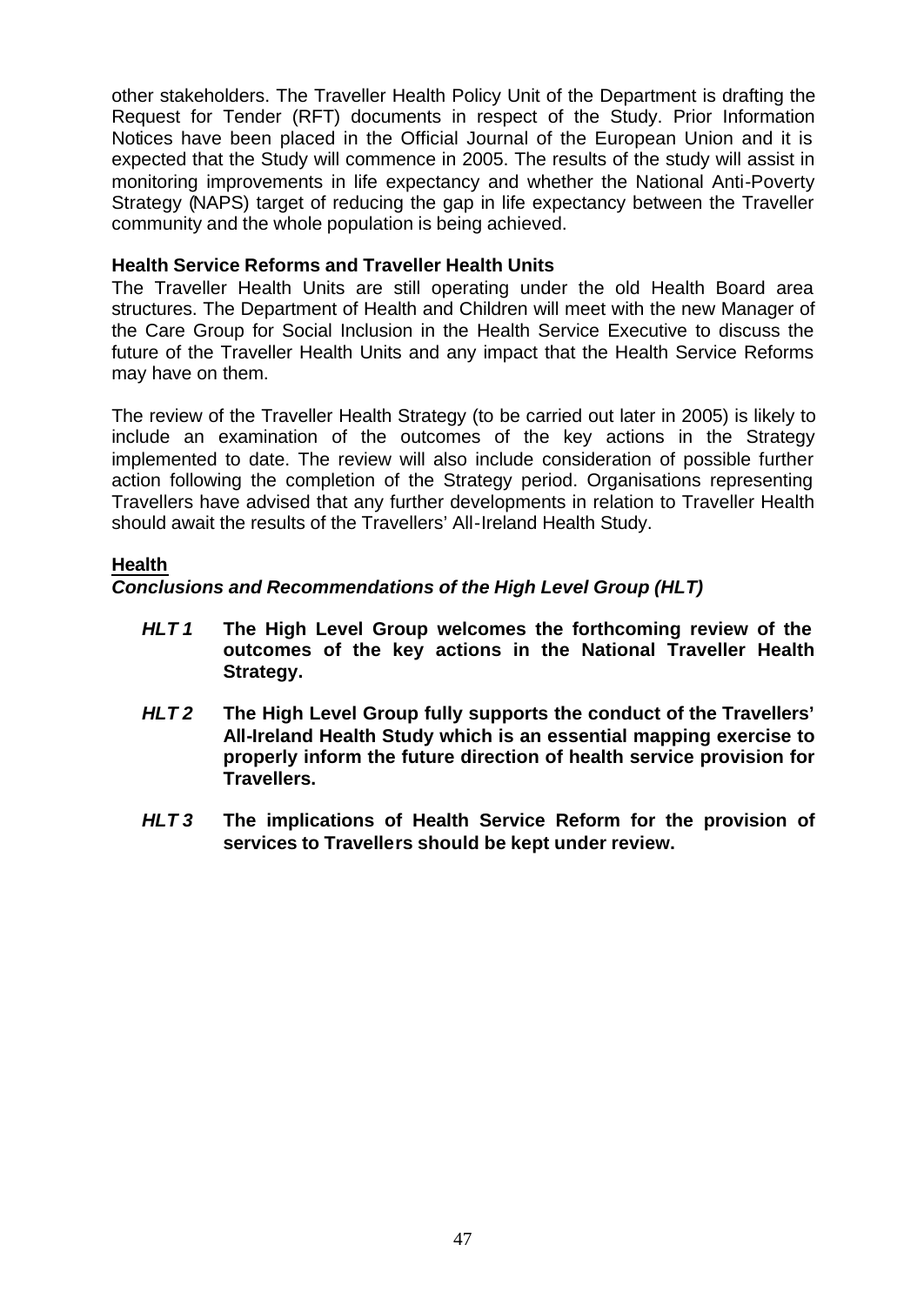## **Law Enforcement**

The High Level Group is concerned at reports of violence, intimidation and organised crime (such as drug-dealing and smuggling) involving members of the Traveller community. This is frequently accompanied by a breakdown in traditional authority patterns in Traveller families. In most cases, other Travellers are the primary victims of such lawlessness. Such activities demand a resolute response from the Gardai and the criminal justice system. Traveller organisations have a key role, with the Gardai, in building trust between ordinary Travellers and the Gardai, so that such activities can be controlled and eradicated.

In the case of many Travellers who come into contact with the criminal justice system, they are involved in petty offences. There is evidence that levels of recidivism are very high. There are no accurate statistics on recidivism for the general population and none at all specifically on Travellers. The Department of Justice, Equality and Law Reform is considering undertaking research on prisoners in Loughan House which has a large Traveller prisoner population, to identify what factors lead to Travellers being criminalised, as a first step towards addressing the causes.

The Garda Racial and Intercultural Office was established in April 2000 and it's role is defined as "responsibility for co-ordinating, monitoring and advising on all aspects of policing in the area of ethnic and cultural diversity." There are one hundred and forty five (145) Garda Ethnic Liaison Officers whom the Garda Commissioner has appointed to liaise with ethnic minorities. There is at least one Ethnic Liaison Officer in every Garda Division. They have received specialist training from personnel attached to Community Relations, the National Consultative Committee on Racism and Interculturalism (NCCRI), Pavee Point Traveller Centre and representatives from ethnic minorities. Despite the fact that Travellers are not recognized in Ireland as an ethnic minority, Garda Ethnic Liaison Officers interact with Travellers in the same manner as they interact with ethnic minorities.

In 2003, a booklet entitled 'Intercultural Ireland Your Changing Community' was distributed to all Garda Division to raise awareness among members of An Garda Siochana of cultural diversity in Ireland, and the additional requirements of policing a multi-cultural society. The first section of this booklet is devoted exclusively to travellers.

A Superintendent from Community Relations Section is the Garda Liaison Officer to Pavee Point and his contact numbers are available to all Pavee Point staff. This facility was made available to Pavee Point after consultations between Pavee Point and Community Relations personnel. Formal structured relations are currently being developed between Pavee Point and the Community Relations Section under which it is proposed to hold bi-monthly meetings between Community Relations personnel and personnel from Pavee Point. This structure will be put in place as soon as possible.

Garda Community Relations have held consultations with representatives from Pavee Point on overcoming perceived cultural and social barriers to Travellers joining An Garda Siochana. It is anticipated that the Irish Traveller Movement will also join this consultative process in the immediate future.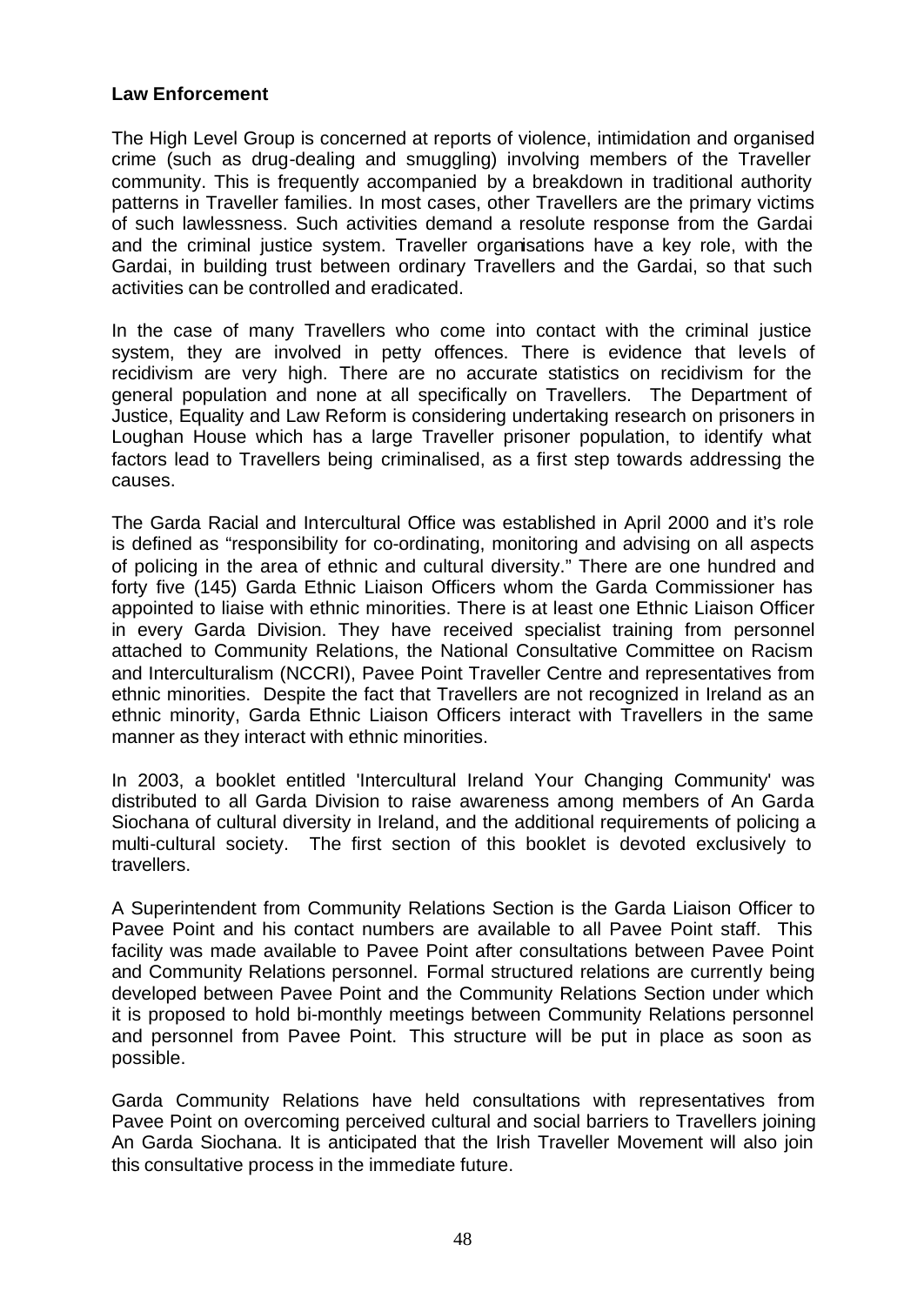Travellers are included in the J.L.O. and Youth Diversion Projects, in the same way as members of the settled community. However, it must be emphasized that the success rate with Travellers is not as high as with juveniles from the settled community. Every effort is being made to afford Travellers the optimum benefit to the J.L.O. and Youth Diversion Projects.

Pavee Point representatives deliver lectures to all Student Gardai at the Garda College, Templemore. In recent discussions with Pavee Point representatives it has been requested to explore the possibility of reducing the input to student Garda training by Pavee Point in favour of a train the trainers scheme. Pavee Point has advised that it is difficult to make Pavee Point personnel available to lecture at the Garda College on an ongoing basis.

## **Compliance with tax and social welfare law**

### *Revenue Commissioners*

From a tax perspective the Taxes Acts apply equally to all taxpayers regardless of ethnicity or social grouping. All customers are required to meet their obligations to make tax returns and to pay the taxes and duties for which they have a liability. Revenue deals with all its customers on the basis of their trade, profession or employment.

Compliance and audit programmes are risk based. Cases are selected for intervention/investigation audit by reference to the risk(s) identified. Customers who are members of the Traveller community would be included in Revenue's audit and compliance programme in the same way as other taxpayers, i.e. on the basis of the risks identified.

Customer service is provided to customers via a range of channels. These include-

- Telephone (LoCall 1850 numbers are listed in the telephone directory),
- Central Enquiry offices in Dublin and around the country -9.30am -5.00pm

There are no 'Traveller specific' customer service programmes in place. If Pavee Point or other groups representing the Traveller community consider that the provision of specific customised customer services for Traveller customers are required, Revenue would be happy to discuss and explore their requirements in this area.

## *Department of Social & Family Affairs*

The Department has contact with the vast majority of Travellers through the social welfare system by means of the payment of Child Benefit, unemployment payments, disability payments and one parent family payments.

The majority of Travellers are in receipt of means tested payments with insurance based payments only accounting for a very small percentage. This is in keeping with the high rate of unemployment reported among Travellers. There has been a significant increase in applications for one parent family payments due to marriage break-ups; the number of claims in payment has increased for the Traveller community.

Over the years issues have arisen with intimidation towards officials in trying to carry out home visits for the purposes of assessment of income, and verification of personal circumstances. Gradually this has lead to a withdrawal of home visits and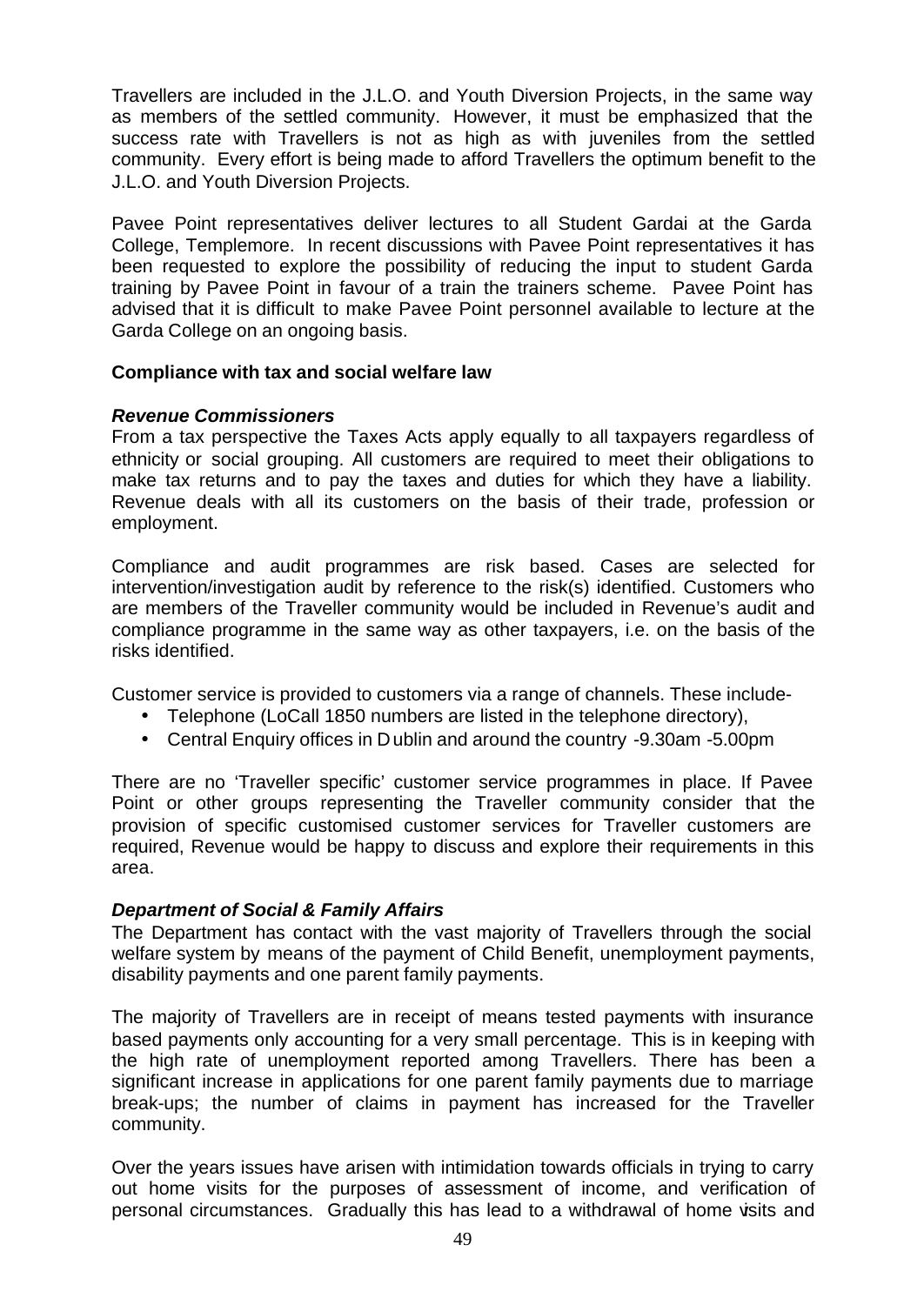the replacement by desk assessments within local offices of the Department. The problems posed as a result have been particularly noticeable in the Greater Dublin area, where other State agencies have also withdrawn from regular on-site contact with Travellers in a number of sites. In such circumstances there is a danger of fraud arising from non-disclosure of relevant information by claimants.

To overcome the impact of this, and to tackle the resulting loss of service to the Traveller community, an initiative on sharing of data across the relevant agencies – DSFA, local authorities, HSE and An Garda Siochana has commenced in Dublin North. The aim of the initiative is to get to know the entire history of each family across all service providers; to ensure that the family composition is confirmed; and that appropriate services are provided as speedily as possible. This approach will also enable the identification of areas of self-employment.

It is hoped that activation measures such as training and work experience can be targeted at those most likely to benefit from them, as a result of this integrated approach.

## **Law Enforcement**

# *Conclusions and Recommendations of the High Level Group (LAW)*

- *LAW 1* **The High Level Group recommends that a pilot Youth Diversion Project aimed at young Travellers be specifically funded to identify the reasons why general projects are less effective with Travellers, and to propose amendments.**
- *LAW 2* **The Group recommends that the Department of Justice, Equality & Law Reform should initiate a process with An Garda Siochana, and where appropriate, the Department of Social & Family Affairs, and in conjunction with the relevant local authorities to identify sites/locations to which access by State agencies is problematic and to develop suitable responses.**
- *LAW 3* **The Group recommends that law enforcement actions be integrated in county strategies. The active involvement of Travellers and other agencies should be sought.**
- *LAW 4* **The Group recommends that early intervention approaches to lawlessness on Traveller sites be developed to prevent the emergence of "no-go areas".**
- *LAW 5* **The Group welcomes the integrated approach focused on the prevention of fraud and abuse of the social welfare system. It endorses the need to ensure that Travellers are able to access the same level of service as other members of the community without fear or intimidation either to themselves or to the service providers.**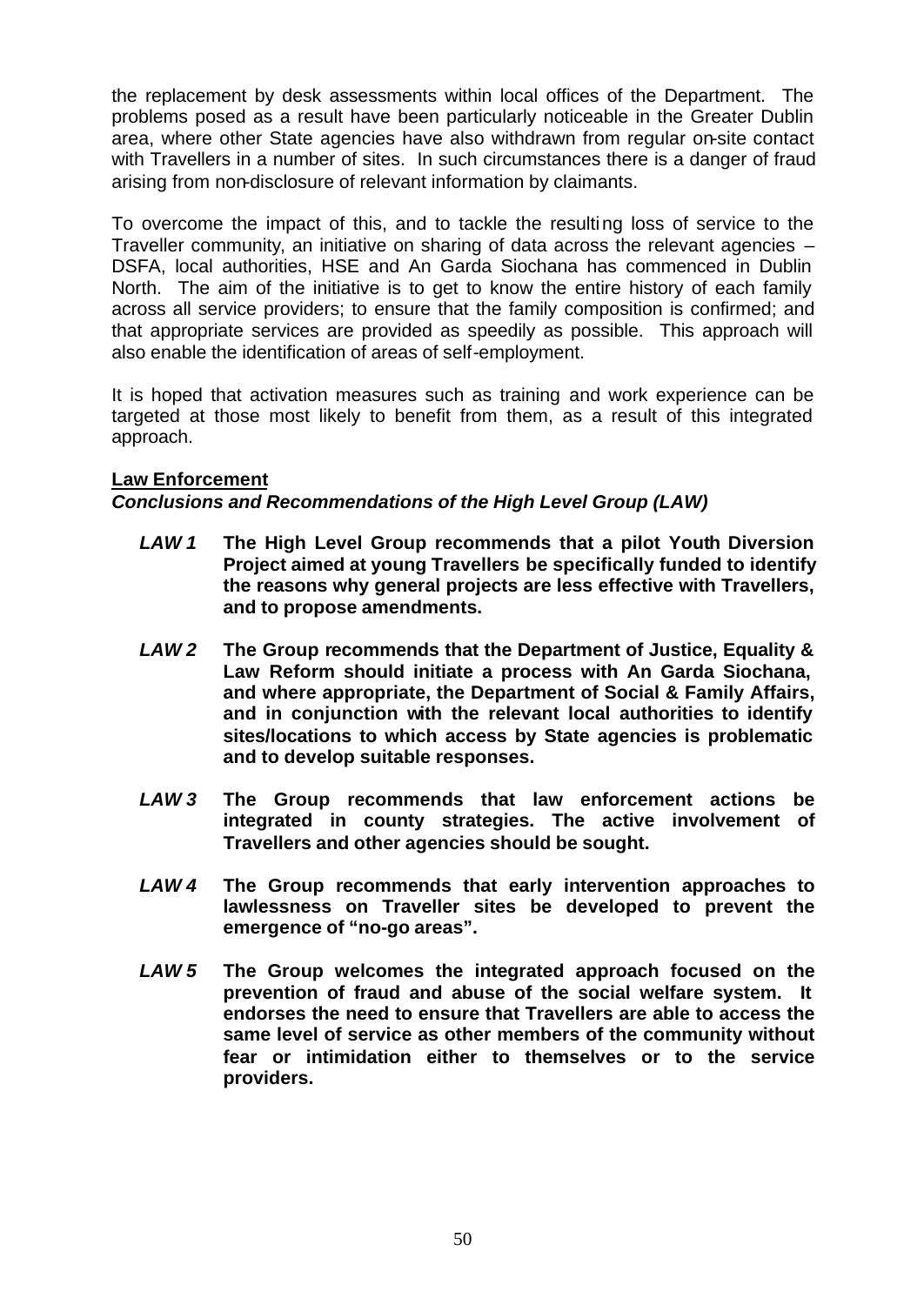# **Community Development**

# **Department of Community Rural and Gaeltacht Affairs**

The Department of Community Rural and Gaeltacht funds a number of Traveller representative organisations which operate either nationally or regionally:

- Irish Traveller Movement (ITM)
- Pavee Point
- National Association of Travellers Centres (NATC)
- Exchange House Travellers Service
- National Traveller Women's Forum

The funding of these organisations is provided to enable these organisations support the Travelling Community to identify and respond to common interests and needs of the Travelling Community. These groups also provide the Travelling community with practical assistance to community groups such as provision of photocopying, typing, meeting rooms; funding information and assistance with applications; expertise with planning and project development and facilitation. They also assist with education and personal development training and with training in leadership and skills development. They also provide an important service in regard to legal and welfare rights services.

### *The Community Development Programme*

The Community Development Programme was established in 1990 in recognition of the role of community development in tackling poverty and disadvantage.

The emphasis has been broadened to include groups which act as a resource for community development work with particular interest groups and Travellers are among the most important of these. There are currently 20 Traveller Projects which receive €1.7 million per annum.

The Community Development Programme provides the projects with core-funding to cover the cost of staff and overhead costs associated with running a resource centre. The activities vary from project to project but include:

- Providing a voice for Travellers in negotiating with Government and other local agencies.
- Giving practical assistance to community groups such as provision of physical resources of photocopying, typing, meeting rooms; provision of funding information and assistance with applications; expertise with planning and project development and facilitation.
- Running adult literacy, education, and personal development courses.
- Training in leadership and skills development
- Providing childcare services for project users, i.e. crèche and after-school programmes.
- Providing information/welfare rights service.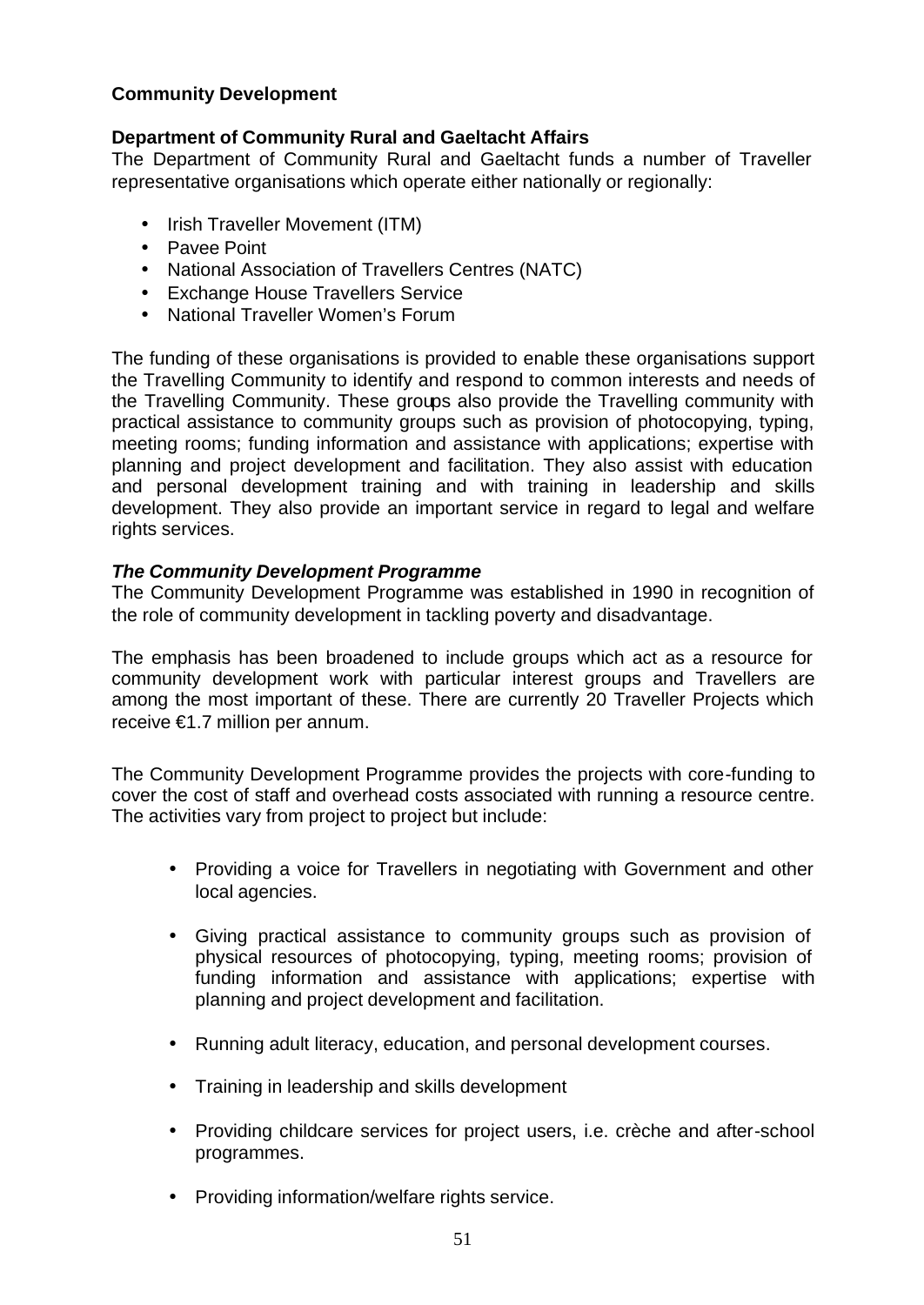• Contributing to the policy-making process by campaigning and making recommendations on specific issues.

# **Other Supports for Traveller Projects**

### **Partnerships**

The Department also funds Area Partnerships which operate in the most disadvantaged communities and provide supports which include:

- Services for the Unemployed
- Education & Training Supports
- Community Development Supports

Travellers are one of the key target groups availing of the services and support of the Area Partnerships.

### **Measures to combat Drug Abuse**

There are 3 Local Drugs Task Force projects specifically targeted towards Travellers. The projects seek to address particular needs in local areas.

- Bray Provides a positive response to misuse of illegal drugs among the Traveller population (2005 allocation €104,186).
- Dublin North East. Northside Traveller Support Group Employment of a youth worker to develop and deliver Prevention and Education programmes to the Traveller community in the Dublin North East Task Force area (2005 allocation €44,978).
- South Inner City. Traveller Programme (Exchange House) Funding is to meet the cost of a development worker & programme costs. Exchange House provides a local service to the traveller community with outreach, assessment, counselling & referral services (2005 allocation (€45,224).

It should also be noted that the National Advisory Committee on Drugs (NACD), in collaboration with key agencies working with Travellers, has commissioned an exploratory study of drug use and drug issues among the Traveller community. Using interviews and focus groups with members of the Traveller community, Traveller development groups, and service providers in the Traveller and drug services sectors, the study examines the extent to which members of the Traveller community experiences risk factors for problem drug use and the pattern of drug use and the drug-related risk behaviour that occurs. The study will consider how the needs of the Traveller community are met by drug and related services and will make recommendations for service development based on its findings. A final report of this study is due at the end of October 2005.

## **Community Development**

*Conclusions and Recommendations of the High Level Group (CDV)*

*CDV 1* **The High Level Group consider that targeted supports for the Travelling Community have an important role in ensuring that the Traveller interests and concerns have a voice with Government agencies. Representative organisations have an important role in ensuring Traveller rights are listened to and respected. However, the Group believes that the role of these groups needs to be more**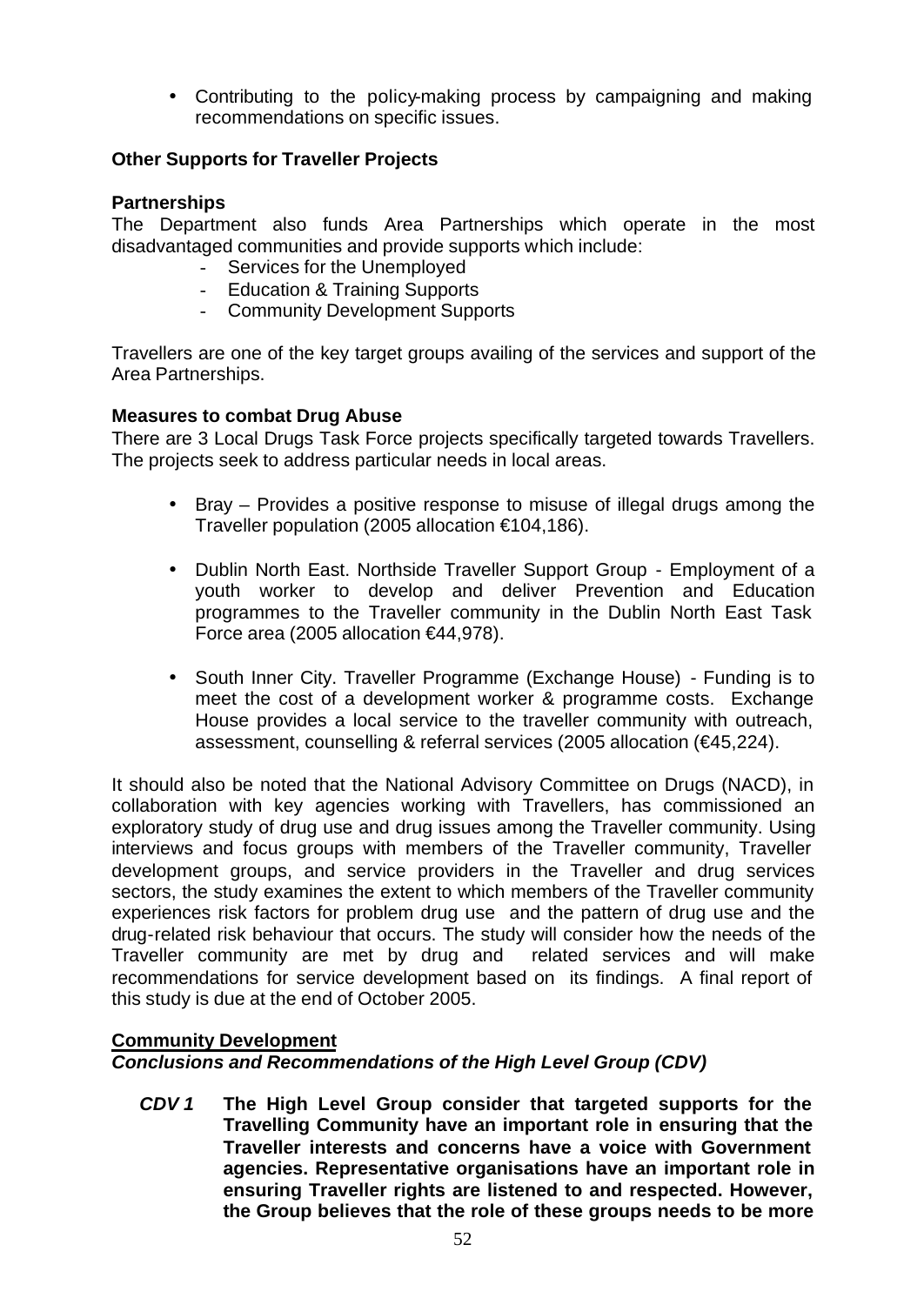**than just an advocacy role, particularly in view of the significant state funding which they receive. The Group believes that in addition to their role as advocates of the Traveller viewpoint it is desirable that these organisations play a more explicit role in terms of service delivery to Travellers in areas such as education, training, employment or childcare. These groups should also play an important role in facilitating conflict resolution in regard to Traveller issues, both in terms of improving state agency understanding of Traveller issues and concerns, and in terms of ensuring Traveller understanding of state agency concerns. The High Level Group will consider how best to pursue these matters.**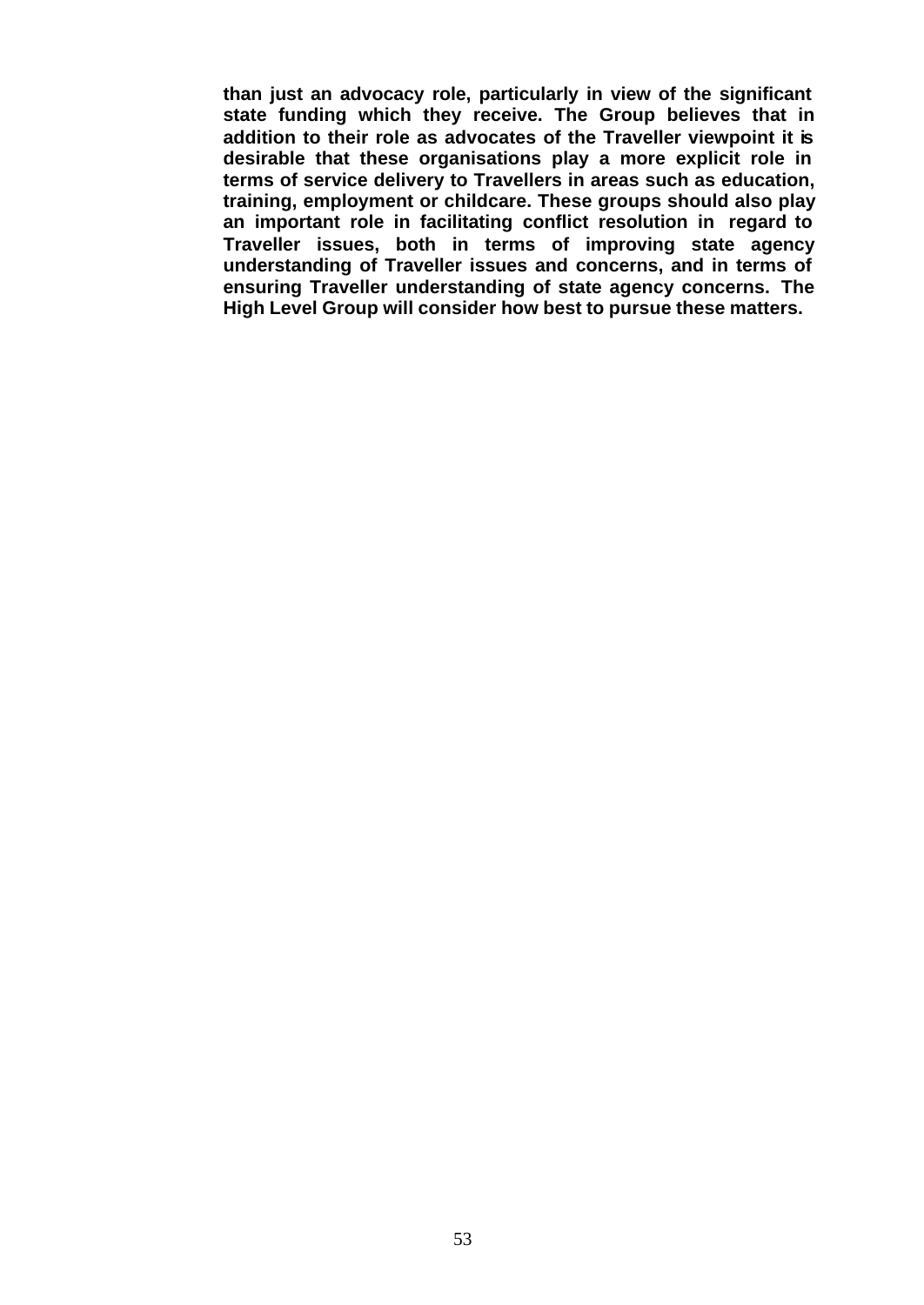# **Part IV**

# **Data Issues**

### **Strategic Context**

At the strategic level the National Statistics Board (NSB) and the Senior Officials Group in Social Inclusion (SOGSI) have been working to promote the development of a comprehensive framework for social and equality statistics. This framework must underpin the full range of strategies and policies in place in the social policy arena and respond to the evolving needs of policy-makers and facilitate objective evaluation and monitoring of economic and social progress in Ireland. The Steering Group on Social and Equality Statistics (SGSES) was established in 2002 to progress this work and reported in April 2003. It made a series of recommendations on actions necessary to ensure that Ireland has the statistical information on social and equality issues required to plan policy and monitor progress on social inclusion.

The NSB Strategy 2003-2008 recommends that the provision of adequate statistical information should be regarded as a desired output of administrative data sources in the public sector. The statistical potential of these data sources should be assessed, the potential fully developed where appropriate, and greater consistency in their statistical management should add significantly to their information value.

The CSO carried out a study in 2003 which examined the administrative data holdings of six Government Departments. The exercise highlighted the fact that information on Travellers was not routinely collected. Only 15 of the data sources identified recorded information on Travellers, mostly in education and housing. Major data sources, such as all those of the Department of Social and Family Affairs, the Garda PULSE system and most health data sets do not.

The Office for Social Inclusion (OSI) is developing a data strategy to underpin the National Anti-Poverty Strategy (NAPS). This data strategy will seek to address the lack of adequate sectoral data preventing the measurement of the level of poverty being experienced by vulnerable groups, including Travellers. OSI are currently engaging with Departments in order to identify those areas where deficiencies in data availability persist and to identify how those data gaps can be filled. This work is being done in parallel to the work being coordinated by the CSO to develop a framework for social and equality statistics, which includes the preparation of Departmental Data Strategies.

### **Assessment of current, planned and potential data sources**

### **2002 Census**

The 2002 census included a question relating to the Travelling Community as follows:

*Are you a member of the Irish Traveller Community?*

*1. ? Yes*

*2. ? No*

This question was included after submissions from a number of organisations representing the Irish Traveller Community and various equality groups. Coupled with other questions on the form, it aimed to facilitate a comparison between the demographic and socio-economic characteristics of travellers and those of the population at large. In the 1996 census, the enumerator (not the respondent)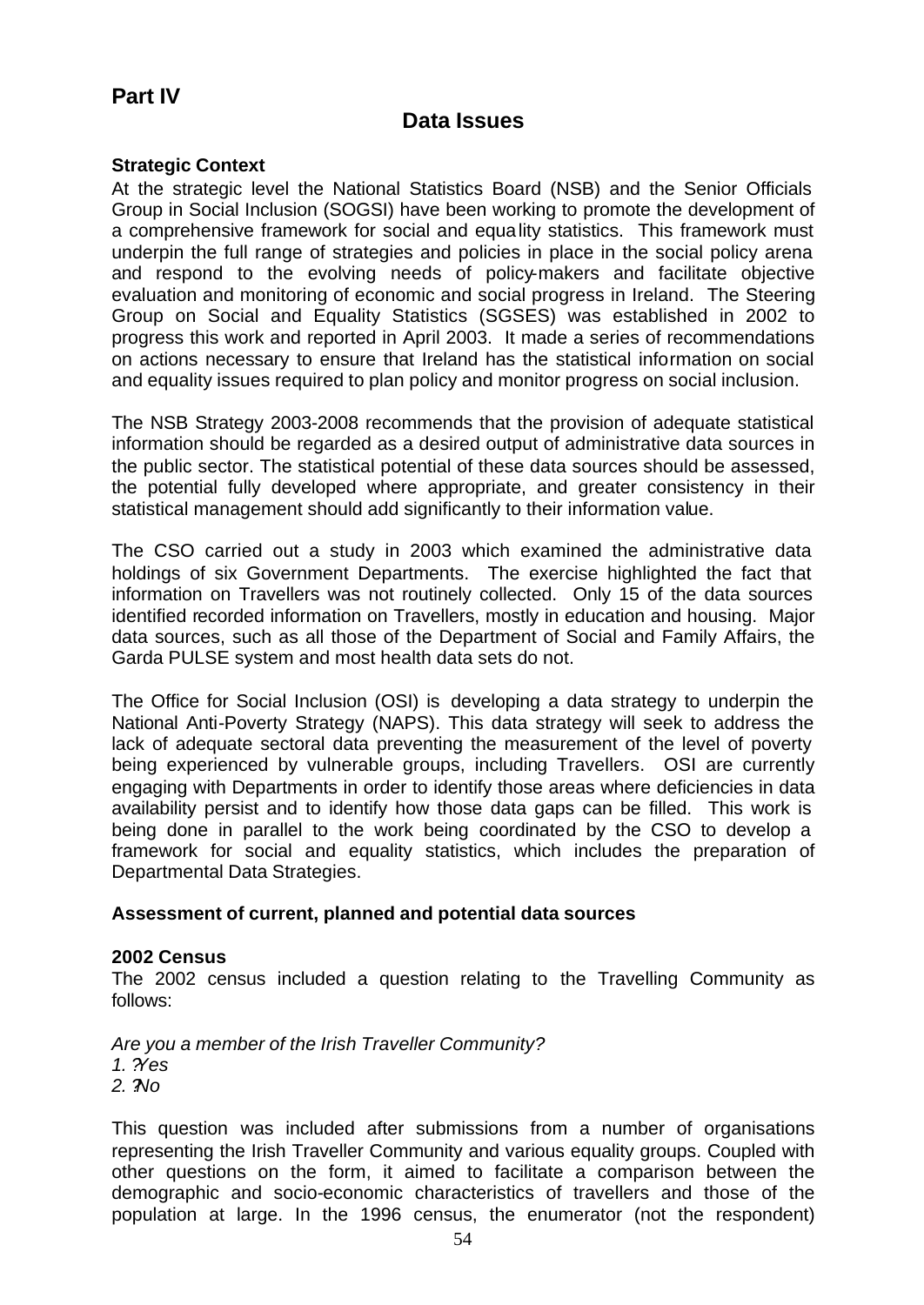indicated if the household contained Travellers. Therefore the results for 2002 may not be directly comparable with previous years.

Arising from the inclusion of this question, the eighth volume of Census 2002 was published in 2004 containing detailed results relating to the Irish Traveller Community. This publication provided data on the number of travellers, their location, accommodation, age structure, educational attainment and Labour force characteristics.

### **Plans for 2006 Census**

Following successful piloting in April 2004 the Government has decided on the inclusion of a question on ethnic or cultural background in the next census which is in 2006. The question on membership of the Traveller community will be in the context of a general question on ethnic or cultural background, as follows:

| 14             | What is your ethnic or cultural<br>background?<br>Choose ONE section from A to D,<br>then $\vee$ the appropriate box. |
|----------------|-----------------------------------------------------------------------------------------------------------------------|
| A              | White                                                                                                                 |
| 1              | Irish                                                                                                                 |
| $\overline{2}$ | <b>Irish Traveller</b>                                                                                                |
| 3              | Any other White background                                                                                            |
| в              | <b>Black or Black Irish</b>                                                                                           |
| $\overline{4}$ | African                                                                                                               |
| 5              | Any other Black background                                                                                            |
| С              | Asian or Asian Irish                                                                                                  |
| 6              | Chinese                                                                                                               |
| $\overline{7}$ | Any other Asian background                                                                                            |
| D              | Other, including mixed<br>background                                                                                  |
| 8              | Other, write in description                                                                                           |
|                |                                                                                                                       |
|                |                                                                                                                       |
|                |                                                                                                                       |

## **The potential use of administrative records**

The extent to which data contained in administrative records could supplement the data provided by the Census needs to be fully gauged. A preliminary assessment focusing on data holdings in the housing, education and health fields is set out below:

### **1. Housing**

The social housing needs of Travellers are separately identified in the triennial assessment of housing needs undertaken by local authorities. The most recent assessment was carried out in March 2005 and the results will be published later in 2005. The count of Traveller families carried out each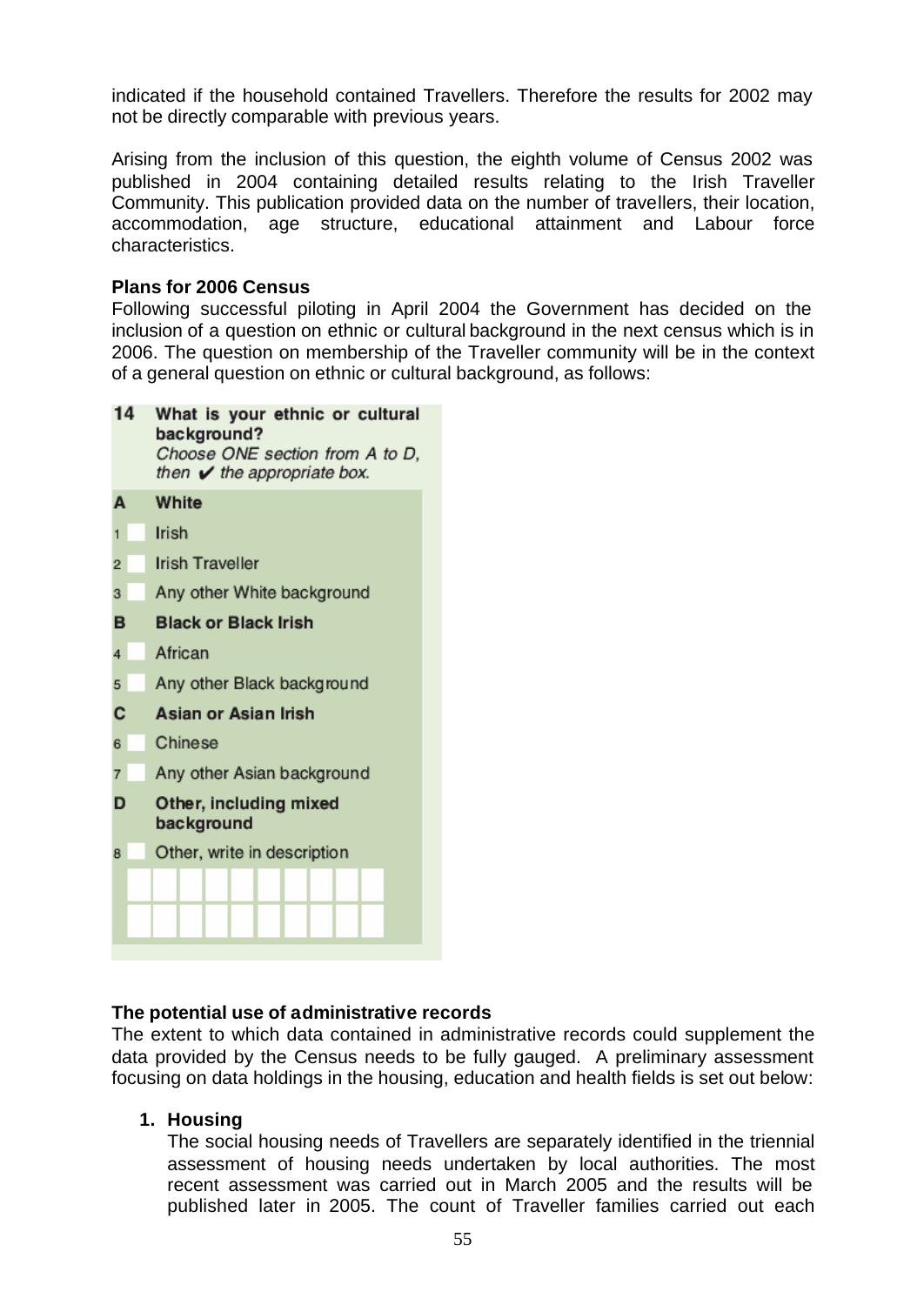November by local authorities provides information on the accommodation position of Traveller families at that date and allows changes in their accommodation position to be monitored.

### **2. Education**

### **· Primary Schools**

If there are Traveller students in the school who are receiving tuition by a recognised Resource Teacher for Travellers (RTT) then the school must fill in a form which identifies the number of pupils taught by the RTT and they must also note how many Travellers are in each class. This information is used to provide enhanced capitation for the Traveller pupils receiving tuition by a recognised RTT. A pupil database is currently being developed. This will provide an opportunity to identify Traveller children individually and to track them through the education system.

The Visiting Teacher service would also provide the Department with information on the number of Traveller children in their particular catchment area each year.

## • **Post Primary Schools**

By 30 September each year all schools must return information for the Department of Education and Science's post-primary pupil database. There is currently no facility for recording a pupil's ethnicity or membership of the Traveller community. While the inclusion of a Traveller indicator has been under consideration, no decision has yet been taken.

A list of Traveller students enrolled in each school is returned to the Department of Education and Science annually. This information is used to allocate ex-quota teaching hours and for capitation purposes.

The Visiting Teacher service would also provide the Department with information on the number of Traveller children in their particular catchment area each year.

## **3. Health**

The Ethnicity Pilot Project is related to Actions 8, 9 and 10 of the Traveller Health Strategy. Its objective is to determine the feasibility of collecting information on ethnicity as a routine feature of health information systems. The Pilot Project has focused on the acute hospital sector and has taken place in one acute and one maternity hospital setting: The Adelaide and Meath Hospitals Incorporating the National Children's Hospital (AMNCH) in Tallaght and the Rotunda Maternity Hospital, Dublin City. Data collection has been completed at the AMNCH and is being analysed. A draft report will be available shortly. Data collection at the Rotunda will continue for several more weeks after which the results will be analysed, and a final report on the project will be produced.

The all-Ireland Travellers' Health Study is expected to get underway later this year. The results of the study will assist in monitoring improvements in life expectancy. The data from the study will also inform the target under the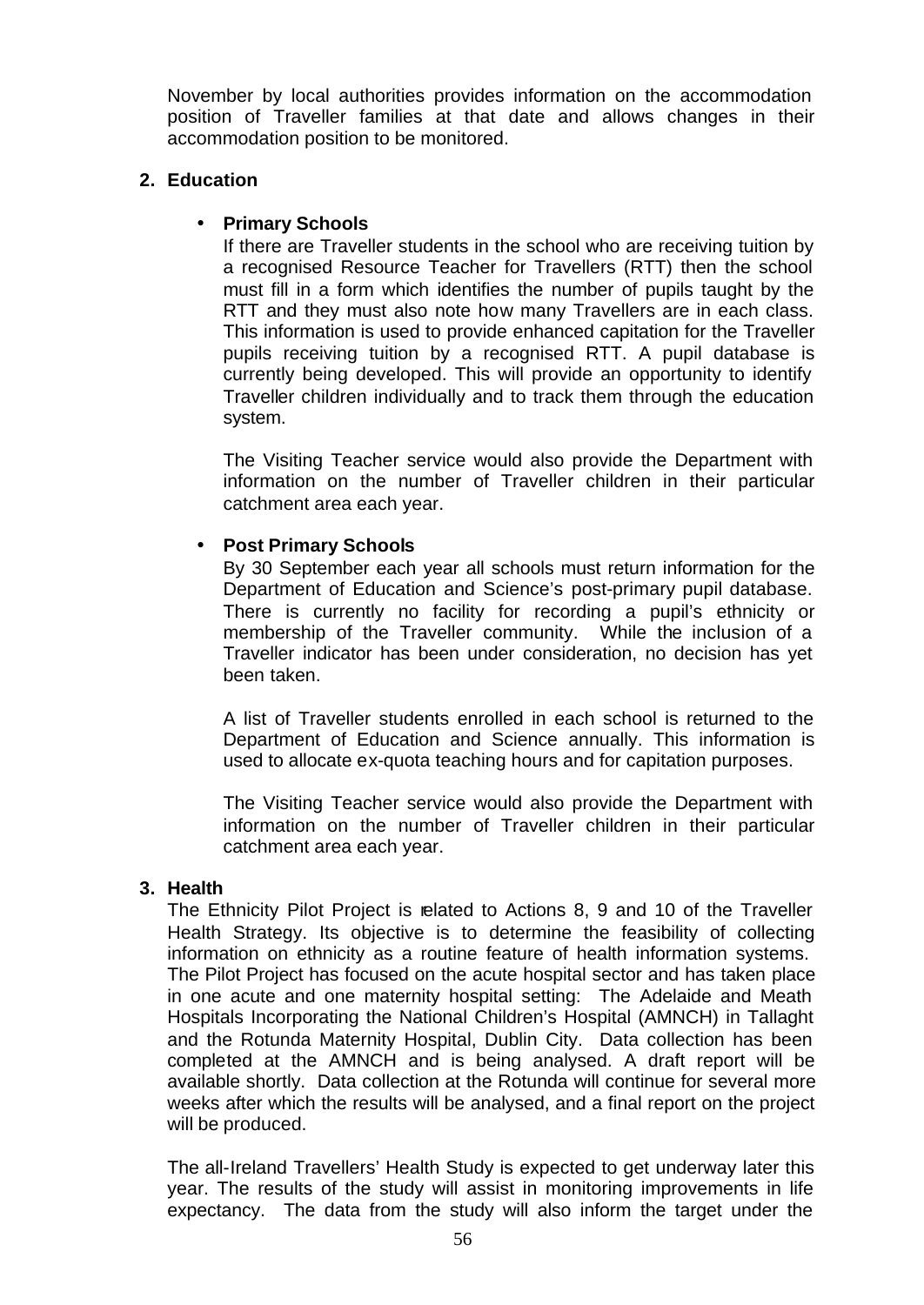NAPS of reducing the gap in life expectancy between the Traveller community and the population as a whole.

## **Data Issues**

### *Conclusions and Recommendations of the High Level Group (DAT)*

- *DAT 1* **Improved data on travellers is a key requirement for the future development of policy and monitoring of progress. In particular, it will inform the identification of target outcomes across a range of areas, progress against which can be monitored over time.**
- *DAT 2* **At a strategic level work is continuing, under the guidance of the Senior Officials Group on Social Inclusion (SOGSI) and the National Statistics Board to develop a comprehensive framework for social and equality statistics to respond to the evolving data needs of policy-makers. The Office for Social Inclusion is also working to address data gaps, focusing particularly on vulnerable groups, in the context of the development of a data strategy to underpin the National Anti-Poverty Strategy (NAPS).**
- *DAT 3* **Therefore the High Level Group proposes that a subset of this work might involve the establishment of a small working group comprising the CSO, the Department of Justice, Equality and Law Reform, the Office for Social Inclusion, and other relevant Departments to develop a Travellers' Data Strategy. This should identify priority information gaps at national and local level and how to improve data availability in each case, drawing on existing and potential sources.**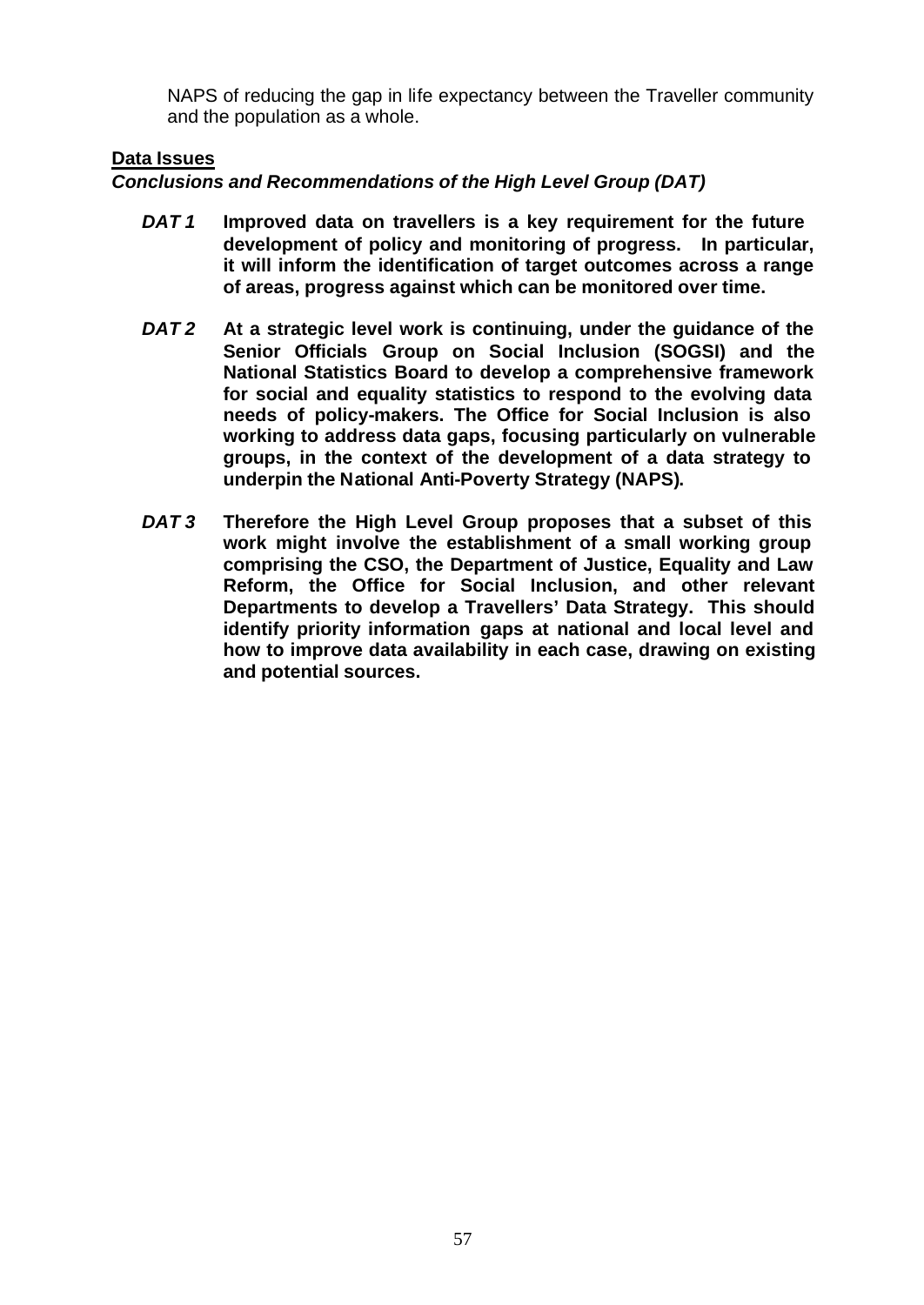# **Part V**

# **Next Steps**

## **Priority Issues**

- **PRT 1** To promote a coordinated interagency approach to the delivery of services and supports for Travellers. Integrated Strategic Plans for service delivery should be drawn up for all cities and counties with Traveller populations, following the recommendations derived from the Pilot Projects described in this Report.
- **PRT 2** To ensure effective consultation between Travellers, Traveller Organisations and statutory bodies to support the development of interagency cooperation and to facilitate improved communications, including conflict resoulution, at national, regional and local level.
- **PRT 3** To ensure that law enforcement is included as part of the proposed integrated approach.

## **General Conclusion and Recommendations**

- **GEN 1** The High Level Group considers that to achieve successful outcomes for Travellers there is a need for institutionalised inter-agency coordination at national and local level. The positive experience of the pilot projects initiated by the Group and managed by Clare County Council and Dublin South County Council serve as a useful template for replication on a wider scale. There is also a need for continuing commitment at senior political and official level. The High Level Group notes that already many of the building blocks for the successful delivery of integrated strategies are now in place. In the area of accommodation, 2005 marks the beginning of the second local authority Traveller accommodation programmes (2005–2008). Annual targets for Traveller accommodation will be set. Preparation of a Traveller Education Strategy is at an advanced stage. The first period of the Traveller Health Strategy ends this year. A sub-committee of the High Level Group, under the leadership of the Department of Enterprise, Trade and Employment is working towards the preparation of an employment and training plan for Travellers.
- *GEN 2* The High Level Group recommends that a Traveller Data Collection Strategy is needed, to supply policy makers and service providers with the means of assessing need, future planning, bench-marking, targetsetting and quantifying progress. The development of this Strategy should be embarked upon as soon as possible.
- *GEN 3* The High Level Group recommends that the structure of the Cabinet Committee on Social Inclusion, supported by the Senior Officials Group on Social Inclusion be used so that Ministers can monitor the implementation of strategies and plans for Travellers. The High Level Group is a useful forum for policy makers and service providers. It should continue in being as a sub-committee of the Senior Officials Group on Social Inclusion to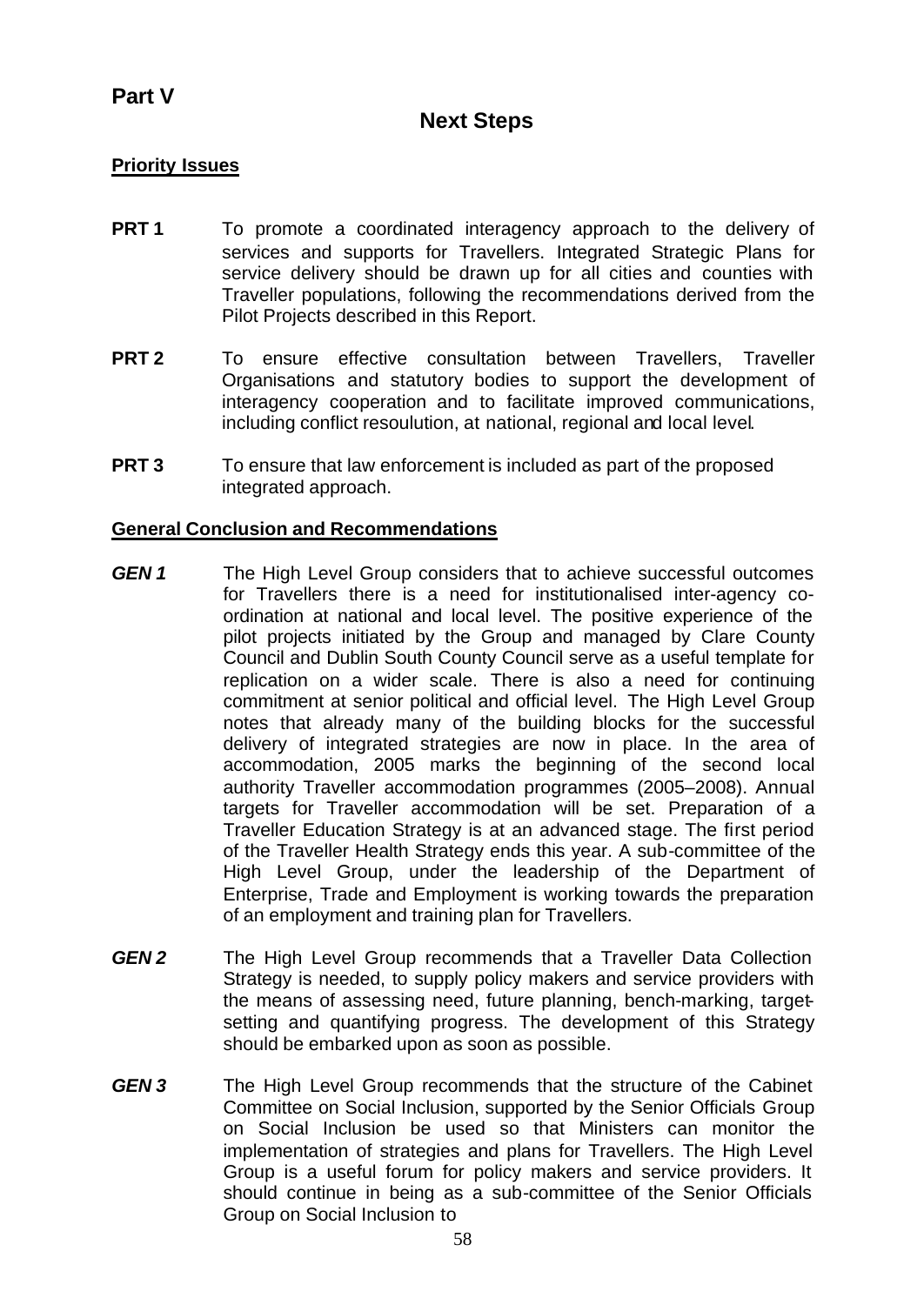- Drive the implementation of the recommendations in this report across the various sectors at national and local level
- Monitor progress and seek to resolve any implementation difficulties which arise
- Report regularly on progress to the Senior Officials Group on Social Inclusion
- *GEN 4* The existing Monitoring Committee on the Implementation of the Recommendations of the Task Force on the Travelling Community, chaired by the Department of Justice, Equality and Law Reform and made up of Government Departments, social partners and Travellers organisations has provided a useful forum for consultation at national level. That Committee is charged with monitoring the implementation of the 1995 Report of the Task Force. However, there is a need to review the effectiveness of this consultation particularly in light of the various sectoral consultative mechanisms (such as the National Traveller Accommodation Consultative Committee) established in the interim. The Monitoring Committee is aware of this situation and a review of it's role and structures is currently under way. The High Level Group will monitor progress on this review.
- **GEN 5** It is recommended that the High Level Group be maintained to oversee the implementation of the integrated strategies proposed in this Report, and to report periodically to the Cabinet Committee on Social Inclusion on progress made.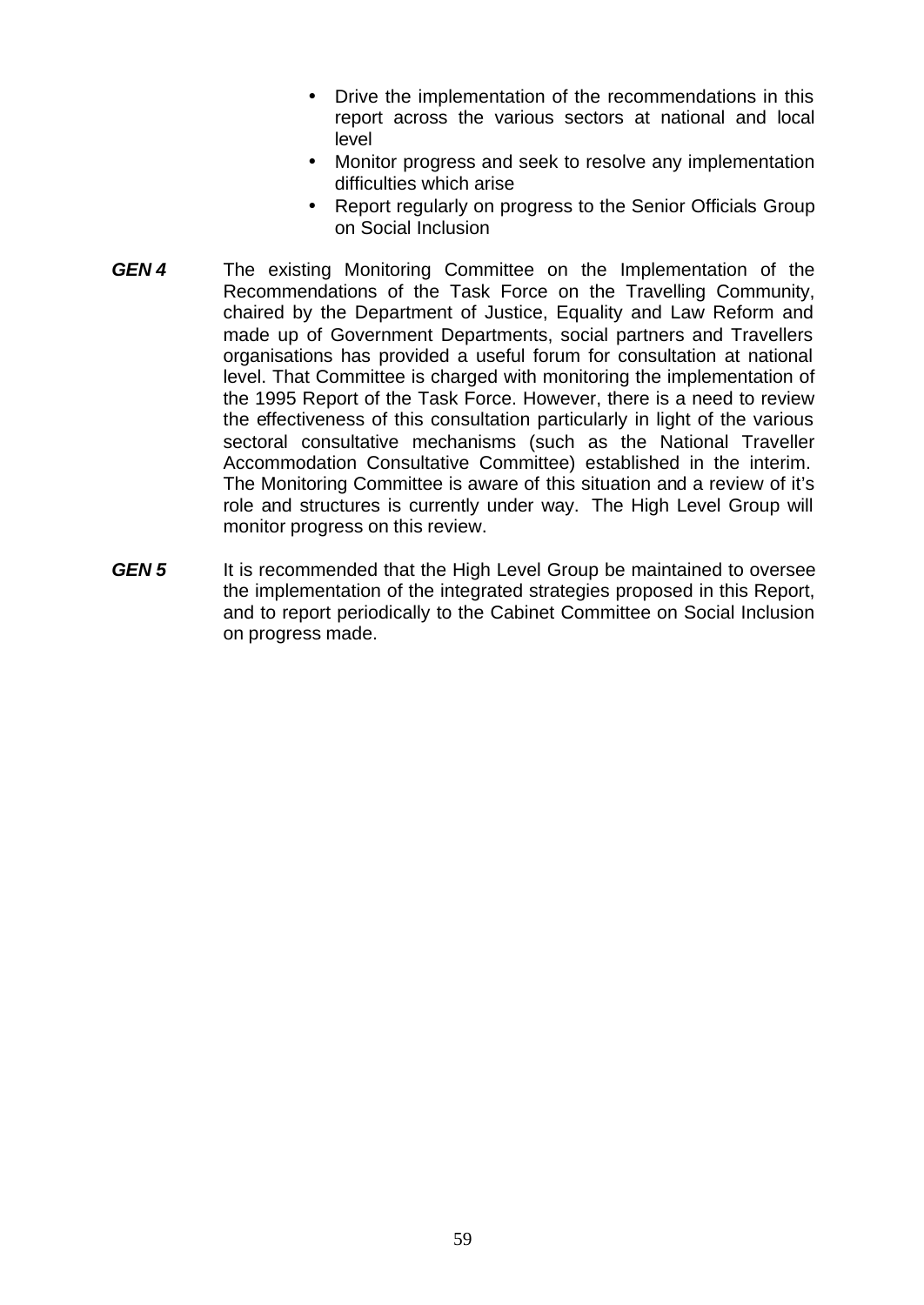# **Appendix I**

# **Recommendations of the NTACC**

- The Annual Count be reviewed with a view to determining a final format for the Count which would allow comparison of figures with the figures currently available
- **·** Local authorities when conducting reviews of their programmes should be required, as a minimum, to involve in a meaningful way both their LTACCs, and all those parties who had contributed to the preparation of their original Traveller accommodation programmes.
- **·** the next accommodation programmes cover the four-year period 2005 to 2008 to be co-terminus with the Social Housing Action Plans.
- **·** Local authorities be required to notify Traveller support groups in their area of their intention to prepare, amend or replace programmes.
- **·** The NTACC should start work on developing a model of consultation which would include an agreed definition of consultation and guidelines for its implementation. This model should then be piloted in two local authorities before distribution to all local authorities.
- **·** Local authorities be required, in their Traveller accommodation programmes, to set realistic and achievable annual targets for the number of units of accommodation to be provided for Travellers in each year of the programmes.
- **·** As effective consultation between the local authority and the prospective tenants play a large part in the success of Traveller specific accommodation schemes local authorities should adopt mechanisms for ensuring the effectiveness of such consultation. The LTACC should be consulted for its advice in relation to determining the appropriate mechanism to be adopted.

This mechanism should, *inter alia,* -

- outline a time scale within which such consultation will be completed
- provide for specific objectives for each stage of the consultation (e.g. agreeing on type Halting Site or Group Housing)
- provide for the "signing off" of each stage,
- Set out the steps by which the local authority will make a final decision on the accommodation to be provided.
- **·** The use of land as a transient halting site for a specified number of weeks per week should be prescribed as exempted development under Section 4 of the Planning and Development Act, 2000 subject to satisfactory local arrangements.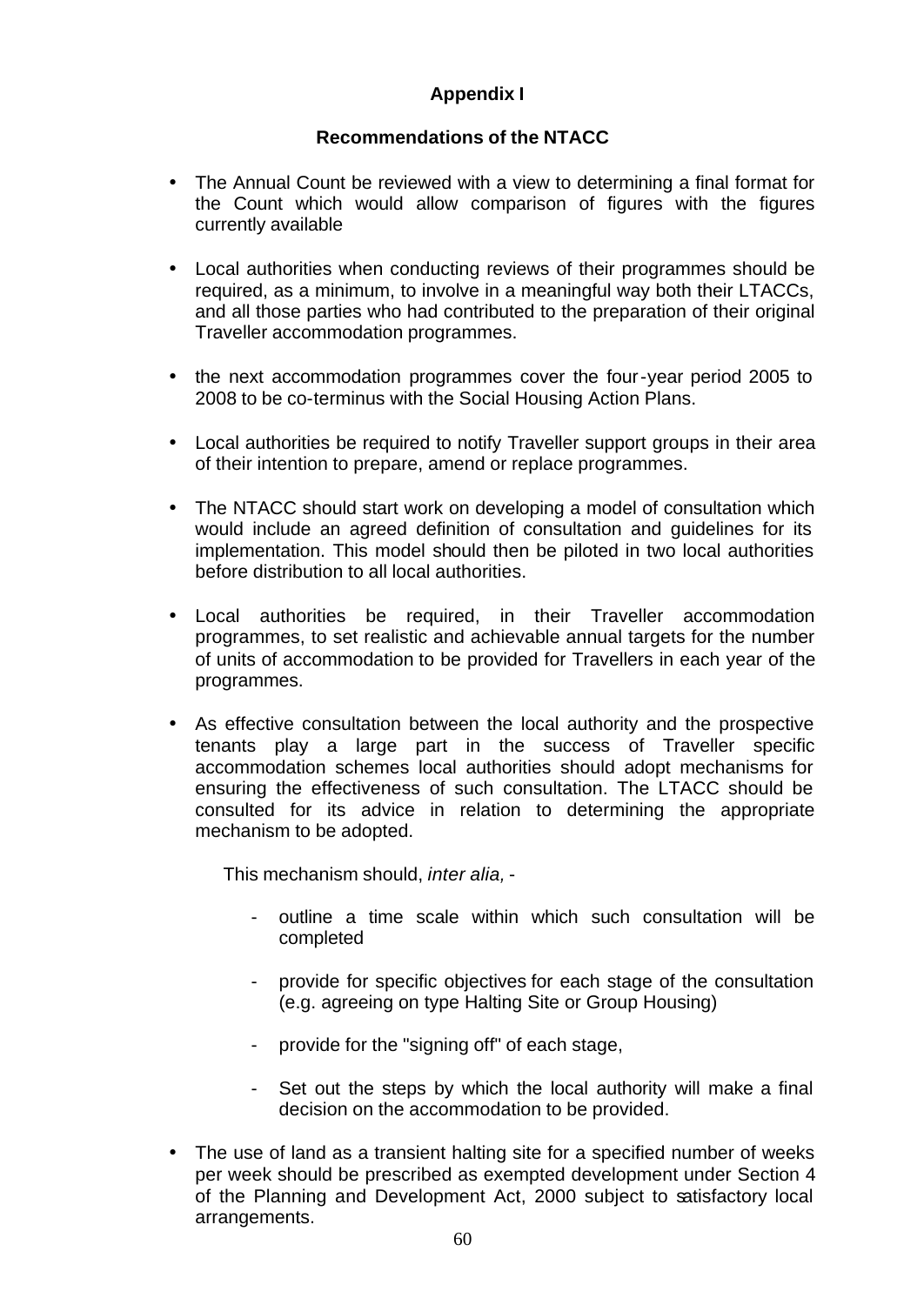- The Guidelines to be issued by the Department of the Environment Heritage and Local Government should provide that development plans should clearly state the local authority policy on the development of halting sites including the development of private halting sites.
- **·** Planning authorities should ensure that their zoning objectives are coordinated with Traveller accommodation programme in respect of their area, and should be flexible enough to allow for the development of private halting sites where this does not directly contradict other zoning objectives.
- **·** There should be a greater linkage between the provisions of Part V of the Planning and Development Act, 2000 (social and affordable housing), and the Traveller accommodation programmes. For example, a local authority should have some estimate as to the number of social and affordable units which it expects to secure including Traveller specific accommodation. It should then be possible to indicate how many units are to be made available for Traveller accommodation requirements.

## **Operation of the NTACC. The NTACC should:**

- **-** Examine and evaluate the reports' of the LTACCs' on an annual basis and report their findings to the Minister.
- **-** Prepare, for submission to the Minister, an annual report on the implementation of the programmes, having particular regard to the progress towards the annual targets set in the programmes.
- **-** Examine the issues arising around the provision of transient sites with a view to advising on how the lack of such provision can be addressed.
- **-** Examine the issues arising in relation to vacant units, other than casual vacancies, on both halting sites and in group houses, with a view to advising on how the level of such vacancies can be reduced. I
- **-** In the event of the national agency, suggested by the Traveller support groups, not being established, and in the context of the level of progress being made in the implementation of programmes, an expansion of the role of the NTACC in relation to improving the rate of accommodation provision be examined.
- **-** That the 2001 Guidelines on the operation of LTACC's be reissued to local authorities, along with a covering letter, drawing attention to the following:
- **·** All members of an LTACC should strive to attend all Committee meetings and, if unable to do so on a regular basis, should step down from the Committee. While the practicalities of a nomination process will depend on local circumstances in all cases the process should be inclusive and transparent.
- **·** In areas where Traveller support groups already exist, it is a matter for such groups to select their own nominees for appointment to LTACC's.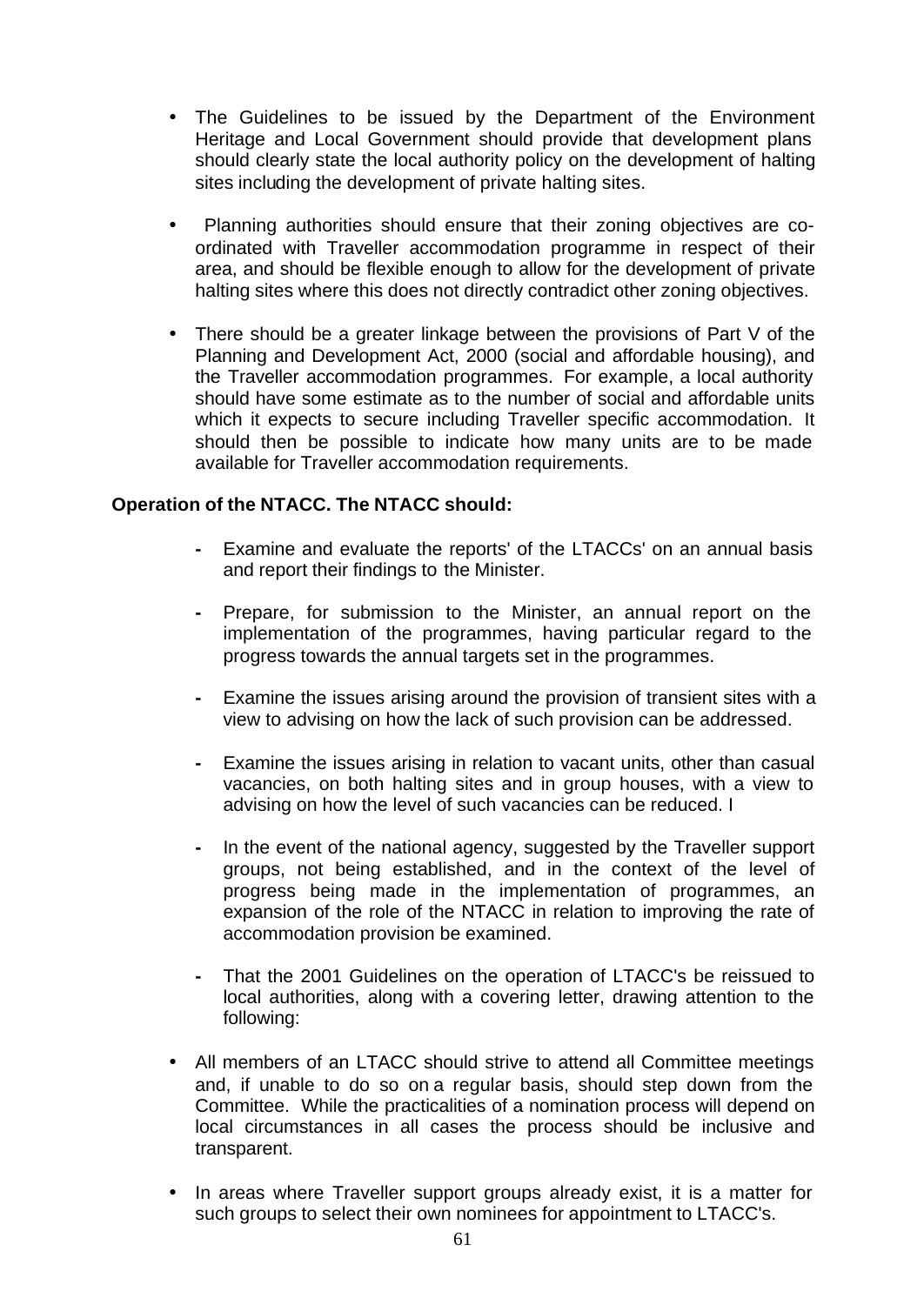- **·** In functional areas where no Traveller support groups operate, the national Traveller organisations may be of assistance to the local authorities in the nomination process. It is recommended that the national Traveller bodies adopt a policy line in relation to such situations.
- **·** In areas where local Traveller support groups do exist, it is recommended that the local authorities avail of the contacts which such groups have with Traveller families, in relation to the selection of local Traveller representatives.
- **·** LTACC's should meet at least at least four times per annum and more frequently if considered necessary.
- **·** LTACC's should present Annual Reports to their appointing authorities, giving a summary of activities for the period in question.
- **·** Copies of the Annual Reports should be furnished to the NTACC.
- **·** The appropriate Director of Services should report in person to each meeting of the LTACC.
- **·** Each LTACC should formally report biannually to its appointing authority's Manager, and the Manager should formally meet during the year with the LTACC.
- **·** The Department should again bring to the attention of local authorities the requirement, laid down in section 244 of the Local Government Act 2001, that their annual reports detail the activities of their LTACC's.
- **·** The position of Chairperson should be reviewed at the end of the second year of appointment. As the role of Chairperson is crucial to the success of an LTACC, local authorities should consider which option of Chairperson Selection best suits their particular situation.
- **·** The NTACC should examine the issue of developing guidelines around the use of section 10 notices.

## **Local authorities should, be advised that**:

- As far as practicable, not request the Gardai to use their powers under the 1994 Act to remove families who are on local authority lands and are awaiting accommodation from the local authority. Where there are exceptional circumstances and a family has to be moved it should be done under the powers available to the authority under the Housing Acts
- Use of the Public Order legislation is not a ground for and should not result in a family losing its position on the housing list or being removed from it.
- Absence from the local authority area in which a family is on the list resulting from the use of the legislation should not affect the family's position on the list unless another authority accommodates them.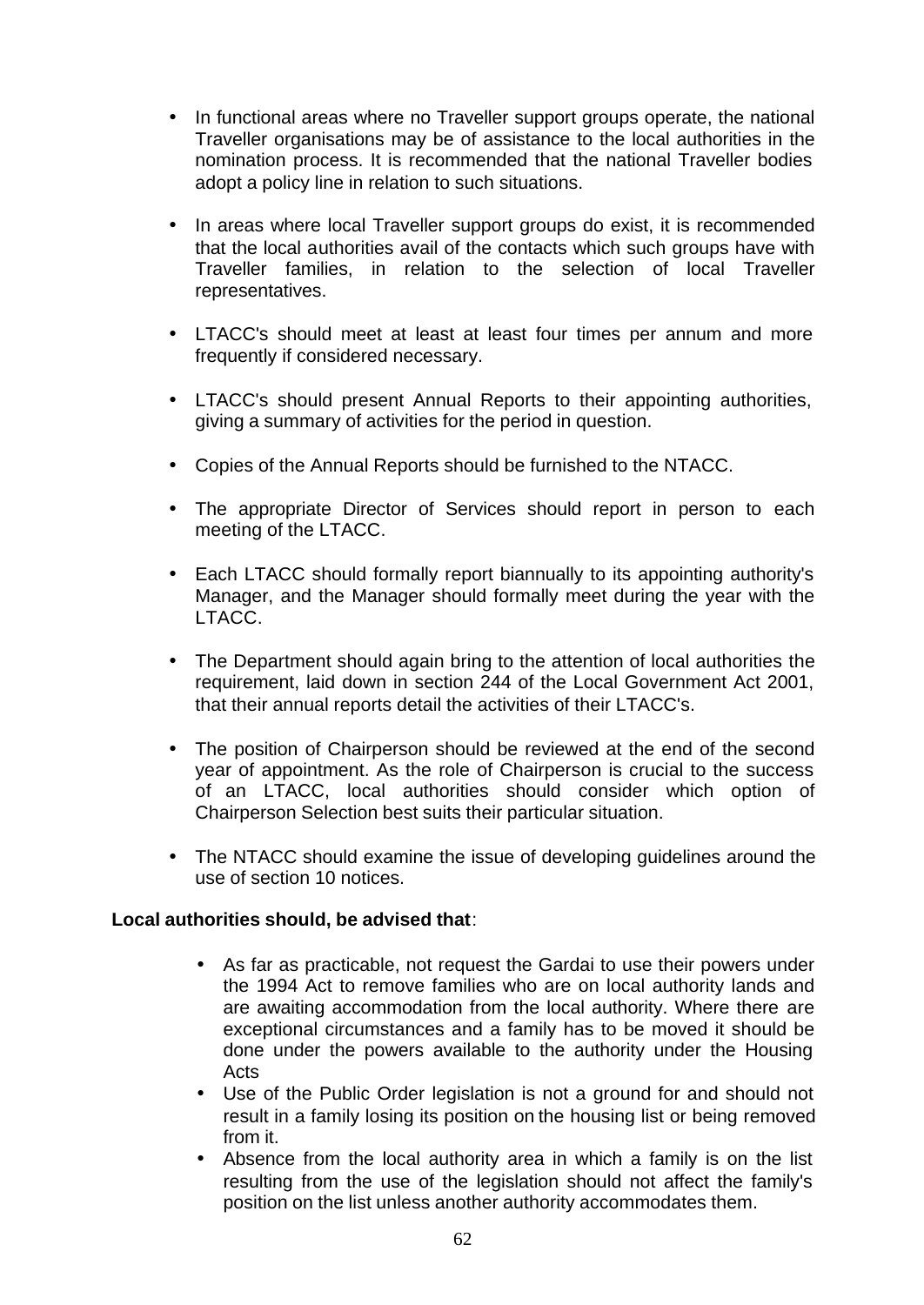• While there is an onus on families affected by this legislation to maintain contact with the local authority, each local authority should ensure, as far as practicable, that it does not lose communication with a family on their accommodation list who move out of its functional area due to being moved under the 1994 Act unless the family indicates that it no longer requires accommodation within the area.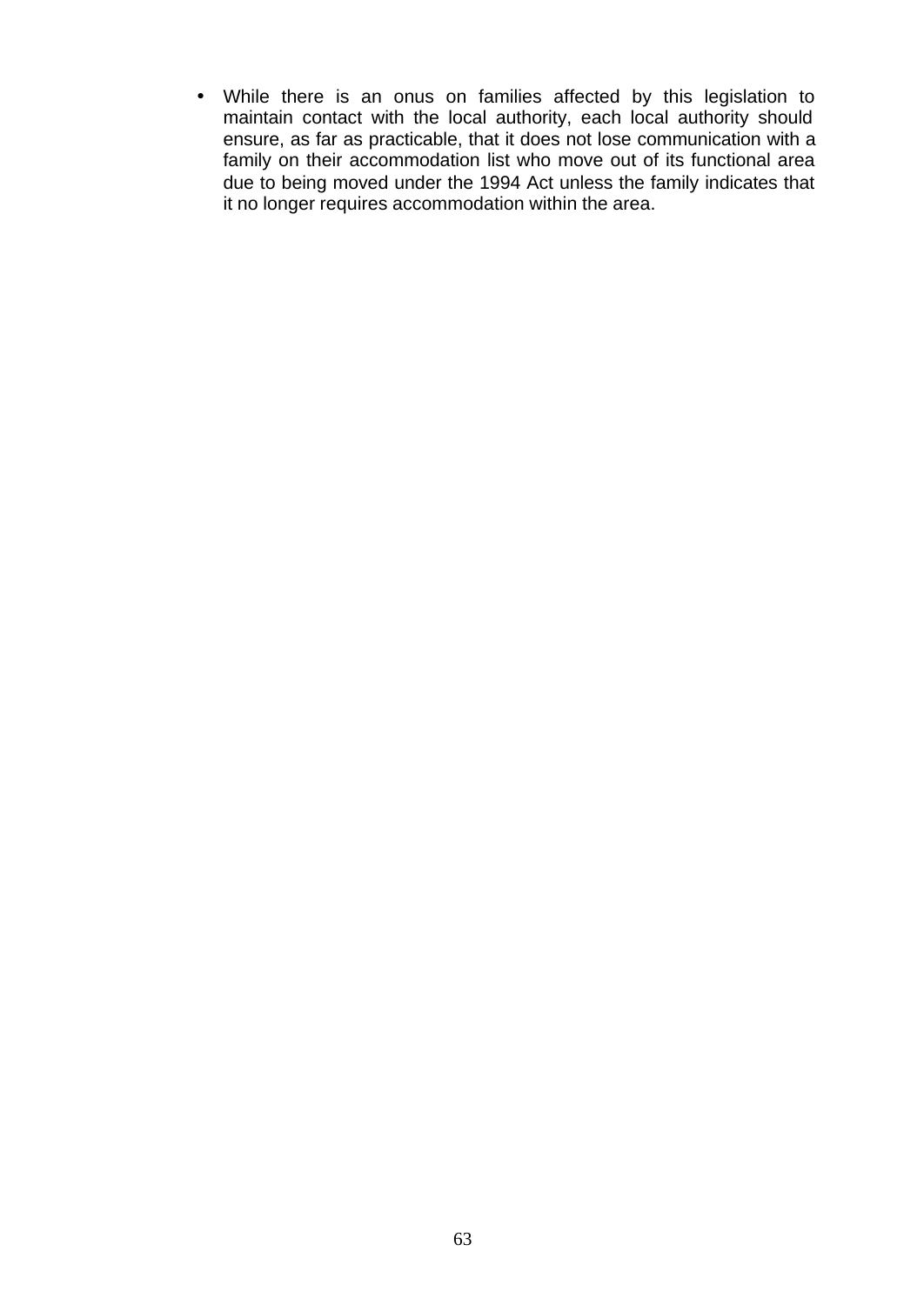# **Appendix II**

Strategy for the Co-ordination Of Public Services To the Traveller Community in Clare 2005 - 2008.

## **- Strengthening the Integration of Settled And Traveller Communities -**

# **SUMMARY OF STRATEGIC AIMS AND OBJECTIVES**

# **1. Strengthen the Culture of the Traveller Community**

- 1.1 Develop culturally appropriate enterprises and enterprise training among the Traveller Community.
- 1.2 Promote the Culture of the Traveller Community in Schools.
- 1.3 Increase the Awareness and Understanding of the Culture of the Traveller Community.

# **2. Strengthen the self-governance capacity of the Traveller Community.**

2.1 Develop a Traveller Forum.

2.2 Develop a mechanism and process among the Traveller Community to advance policy initiatives.

2.3 Enhance the capacity of the Traveller Community to manage and govern their own accommodation units and estates

# **3. Enhance the Quality of Life of the Traveller Community**

3.1 Develop and implement a consultation mechanism and mediation process.

- 3.2 Provide Information in a user-friendly manner.
- 3.3 Implement a long-term programme of lifestyle choices.

3.4 Develop a Traveller Youth Strategy.

3.5 Support Travellers to make the best use of their accommodation.

3.6 Deliver the Per Cent for Arts Scheme in accommodation units and Group Housing Schemes.

3.7 Encourage the establishment of Voluntary Traveller Housing Groups.

3.8 Identify accommodation factors and supports that would impact positively on the quality of life.

# **4. Identify and address Gaps in Current Provision of public services**

4.1 Identify Gaps in current provision and ensure consistency with relevant National Strategies

4.2 Increase the involvement of young members of the Traveller Community in Youthreach.

4.3 Develop an integrated model for pre-school care and education for Traveller Children.

4.4 Develop Income, Employment and Enterprise opportunities for the Traveller Community.

4.5 Assist Travellers. Participation in Job Search, Work Experience and Active Labour Market Programmes.

4.6 Address the needs of young Traveller adults who are outside the mainstream education system.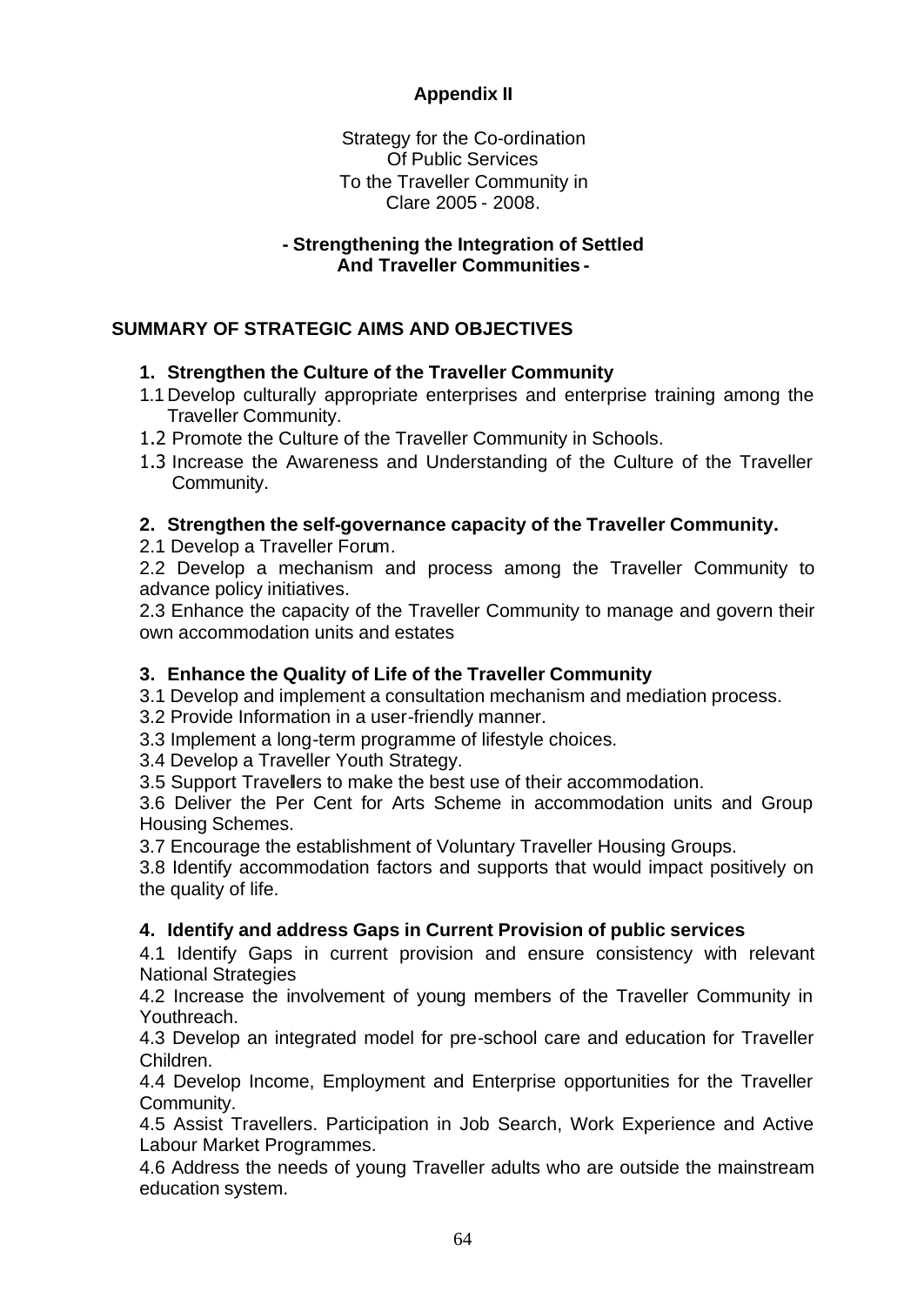4.7. Provide for the childcare needs of participants on Education and Training Programmes.

4.8 Develop and implement training programmes of appropriate duration.

4.9 Increase School Retention Rates.

4.10 Extend training opportunities to all Traveller Communities in the County

4.11 Strengthen the "After Schools Programme" and "Homework Club"

# **5. Co-ordinate and Monitor the delivery of the Strategy.**

5.1 Establish a bi-annual forum for service providers. staff who have regular contact with the Traveller Community.

# **1. STRENGTHEN THE CULTURE OF THE TRAVELLER COMMUNITY**

**Objective 1.1 Develop Culturally appropriate enterprises and enterprise training** Action 1.1.1: Develop the business of Breeding, Training and shoeing horses. **Lead Agency**: Members of the Traveller Community.

Action 1.1.2: Implement enterprises and employment training that builds on current skills (e.g. tinsmithing, coppercraft) and which develops them in a market-oriented manner

**Lead Agency:** St Josephs Senior Traveller Training Centre

Action 1.1.3: Develop, Agree and Pilot models of culturally sensitive employment contracts.

**Lead Agency:** County Enterprise Board and Traveller Forum

## **Objective 1.2 Promote the Culture of the Traveller Community in Schools**

Action 1.2.1: Develop a module on Traveller Culture to coincide with the delivery of NCCA Guidelines on Intercultural Education.

**Lead Agency:** Department of Education and Science (Mid-West Region)

Action 1.2.2: Involve the Traveller Community in the design and delivery of the module.

**Lead Agency:** Department of Education and Science (Mid-West Region)

Action 1.2.3: Inform the Regional Office, DES. **Lead Agency:** Department of Education and Science (Mid-West Region)

## **Objective 1.3 Increase the Awareness and Understanding of Traveller Culture.**

Action 1.3.1: Quantify the number and identify the role of frontline public health service staff attending the HSE Mid-West Cultural Diversity training. **Lead Agency:** HSE Mid-West

Action 1.3.2: All Statutory, Community and Voluntary agencies will adopt a POLICY of supporting staff attendance at Anti-Racism training. **Lead Agency:** All Agencies

Action 1.3.3: All frontline staff of Statutory, Community and Voluntary agencies who deal with the Traveller Community will undertake Anti-Racism training. **Lead Agency:** All Agencies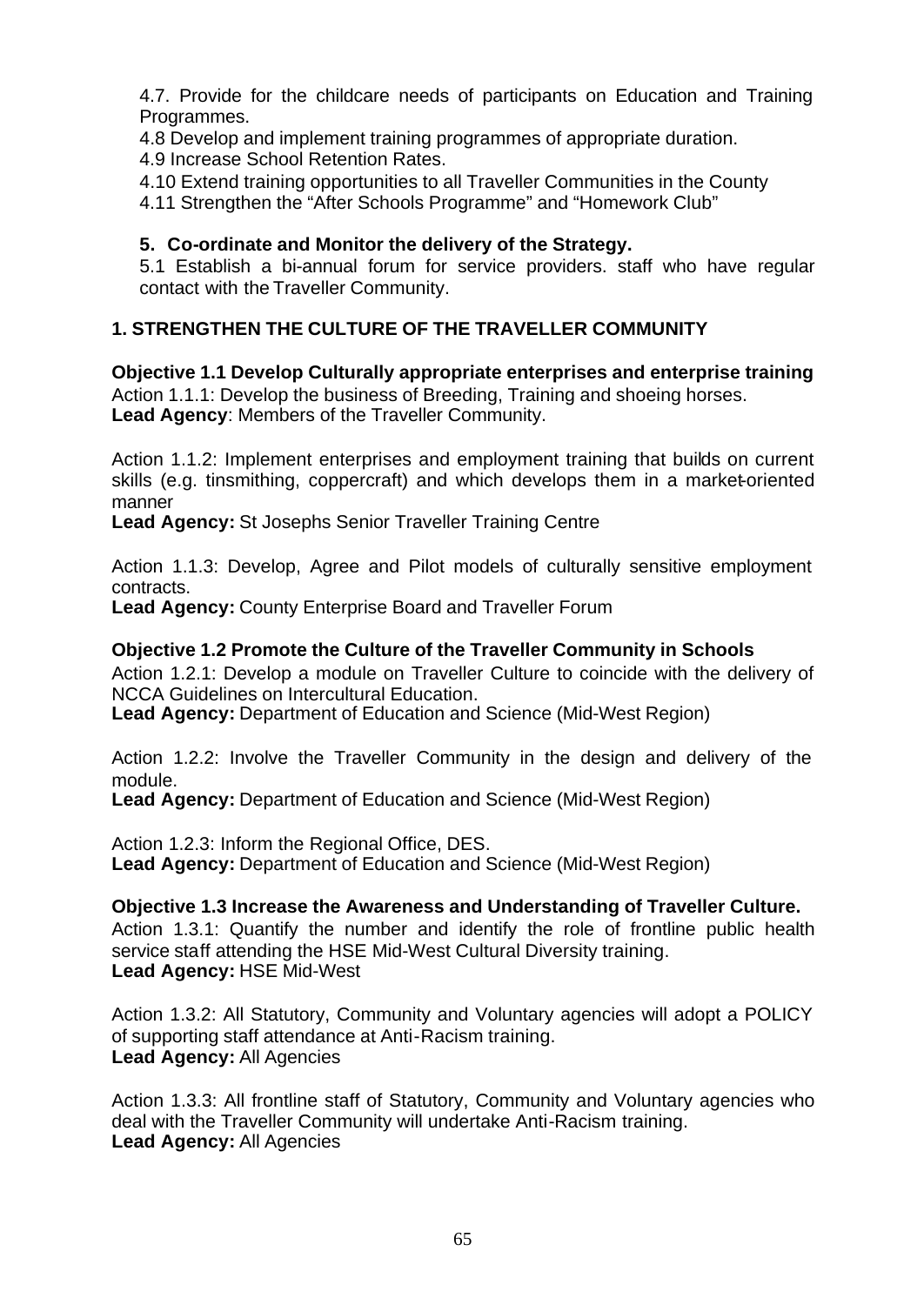Action 1.3.4: A member of staff, who has undertaken the HSE Mid-West .Cultural Diversity training, will be available in A&E to talk with members of the Traveller Community.

**Lead Agency:** HSE Mid-West

Action 1.3.5: Provide training in cultural diversity for GPs and pharmacists working in Co. Clare.

**Lead Agency:** Lead Awaited

## **2. STRENGTHEN THE SELF-GOVERNANCE CAPACITY OF THE TRAVELLER COMMUNITY**

# **Objective 2.1 Develop a Traveller Forum**

Action 2.1.1: Co-ordinate the Traveller Community at county level. **Lead Agency:** Ennis CDP

Action 2.1.2: Provide training and support for effective internal communications **Lead Agency:** Ennis CDP

Action 2.1.3: Train and support the Traveller Community to engage in effective consultation.

**Lead Agency:** Ennis CDP

Action 2.1.4: Train and support representatives of the Traveller Community. **Lead Agency**: Ennis CDP

Action 2.1.5: Train and support the Traveller Community to identify and bring forward policy initiatives and lobby for change. **Lead Agency:** Ennis CDP

# **Objective 2.2 Develop a mechanism and process among the Traveller Community to advance policy initiatives.**

Action 2.2.1: Develop an overall structure to ensure policy initiatives, including bereavement, hospital stay, attendance at A&E, GPs and pharmacists, can be brought to the relevant fora.

**Lead Agency:** Traveller Forum, Community and Enterprise

# **Objective 2.3 Enhance the capacity of the Traveller Community to manage and govern their accommodation units and estates**

Action 2.3.1: Develop criteria/rules for using caretaker units by Travellers on a pilot basis.

**Lead Agency:** Clare County Council & Members of the Traveller Community

Action 3.1.2: Pilot the use of caretakers units for purposes other than caretaking on 2 sites.

**Lead Agency:** Clare County Council & Members of the Traveller Community

Action 3.1.3: Evaluate the pilot and make amendments to the draft criteria. **Lead Agency:** Clare County Council & Members of the Traveller Community

Action 3.1.4: Develop criteria/rules to make keys to barriers available to the Traveller Community.

**Lead Agency:** Clare County Council & Members of the Traveller Community.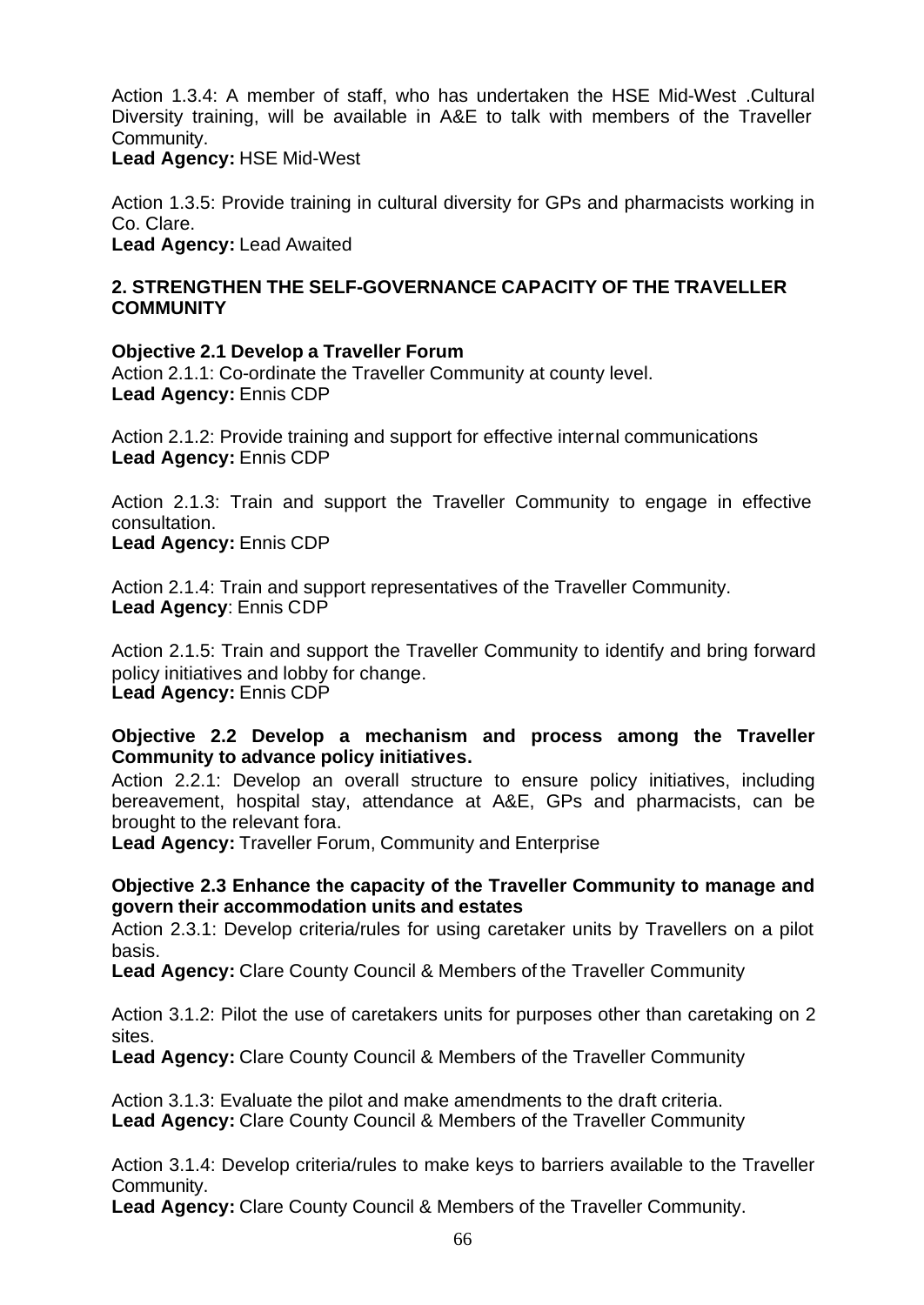Action 3.1.5: Pilot the availability of keys to barriers on 2 sites. **Lead Agency:** Clare County Council & Members of the Traveller Community

Action 3.1.6: Evaluate the pilot and make amendments to the draft criteria. **Lead Agency:** Clare County Council & Members of the Traveller Community

Action 3.1.7: Each Accommodation unit or estate to appoint its own liaison person as a contact for all service delivery agencies.

**Lead Agency:** Members of the Traveller Community

Action 3.1.8: Where families are in agreement, caretaking on sites to be entrusted to site residents

**Lead Agency:** Clare County Council & Members of the Traveller Community

Action 3.1.9: Establish mechanisms to identify rentable land adjacent to Traveller accommodation.

**Lead Agency:** Members of the Traveller Community

Action 3.1.10 Provide leadership and advocacy training to members of the Traveller **Community** 

**Lead Agency:** Department Social and Family Affairs

# **3. ENHANCE THE QUALITY OF LIFE OF THE TRAVELLER COMMUNITY**

### **Objective 3.1 Develop, implement a consultation mechanism and mediation process.**

Action 3.1.1: Develop and implement a consultation mechanism and mediation process to minimise incompatibility of residents and improve communication with agencies.

**Lead Agency:** Traveller Forum, Community and Enterprise (Clare County Council)

### **Objective 3.2 Provide Information in a user-friendly manner**

Action 3.2.1: Provide more literacy friendly signage in the HSE Mid-West hospitals. **Lead Agency:** HSE Mid-West and Clarecare

Action 3.2.2: Provide information on medical cards in a Traveller friendly way to all families.

**Lead Agency:** HSE Mid-West and Clarecare

Action 3.2.3: Train and inform frontline staff so that, where relevant, they can refer Travellers to the agencies dealing with substance misuse, violence and psychological distress.

**Lead Agency:** Department of Social & Family Affairs

### **Objective 3.3 Implement a long term programme of lifestyle choices**

Action 3.3.1: Design and Implement a long-term programme of healthy lifestyles for men, women and children in the areas of culture, social, health, fitness and nutrition. **Lead Agency:** HSE Mid-West

## **Objective 3.4 Develop a Traveller Youth Strategy**

Action 3.4.1: Audit Existing activities available to young Traveller boys and girls. **Lead Agency:** HSE Mid-West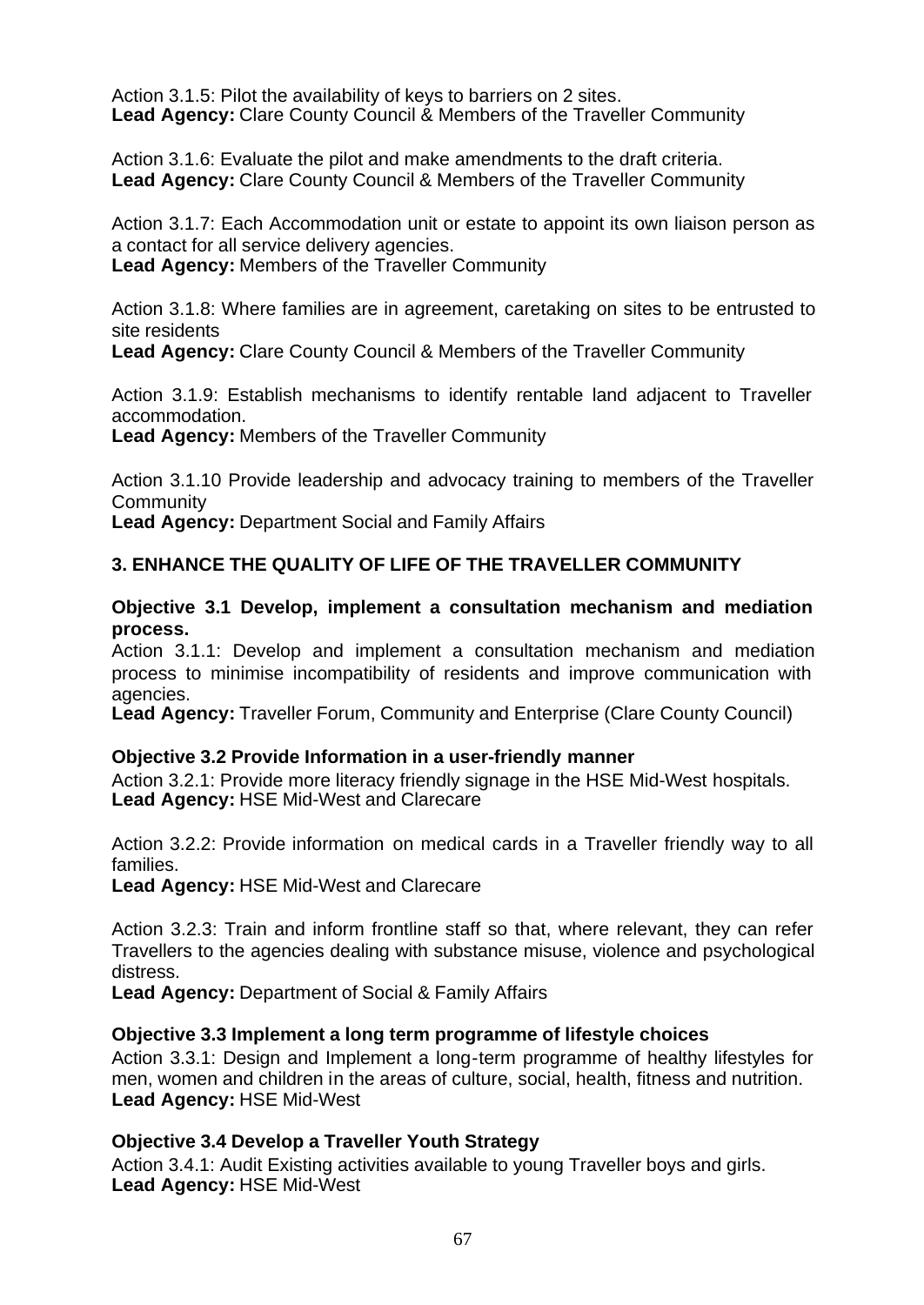Action 3.4.2: Identify current gaps. **Lead Agency:** HSE Mid-West

Action 3.4.3: Increase the participation of young members of the Traveller Community in social and sporting activities. **Lead Agency:** HSE Mid-West

**Objective 3.5 Support Travellers to make the best use of their accommodation.** Action 3.5.1: Provide a programme for Travellers to get the best out of living in their home.

**Lead Agency:** Clare County Council

Action 3.5.2: Visit newly accommodated Traveller Families on a regular basis for the first six months and more occasionally thereafter. **Lead Agency:** Clare County Council

Action 3.5.3: Provide a specific course for newly accommodated Travellers and others to support them to financially manage their situation. **Lead Agency:** Money Advice & Budgeting Service

### **Objective 3.6 Deliver the Per Cent for Arts Scheme in accommodation units and Group Housing Schemes**

Action 3.6.1: Identify potential arts projects with Travellers where accommodation is provided.

**Lead Agency:** Clare Arts Officer

Action 3.6.2: Apply for the Per Cent Scheme **Lead Agency:** Clare County Council

## **Objective 3.7 Encourage the establishment of Voluntary Traveller Housing Groups**

Action 3.7.1: Inform the Traveller Community of the Voluntary Housing Programme. **Lead Agency:** Clare County Council

Action 3.7.2: Establish the level of interest in progressing the Voluntary Housing option.

**Lead Agency:** Clare County Council

Action 3.6.2: Apply for the Per Cent Scheme **Lead Agency:** Clare County Council

### **Objective 3.7 Encourage the establishment of Voluntary Traveller Housing Groups**

Action 3.7.1: Inform the Traveller Community of the Voluntary Housing Programme. **Lead Agency:** Clare County Council

Action 3.7.2: Establish the level of interest in progressing the Voluntary Housing option.

**Lead Agency:** Clare County Council

Action 3.7.3: Support the potential of Voluntary Housing through the Traveller Forum. **Lead Agency:** Clare County Council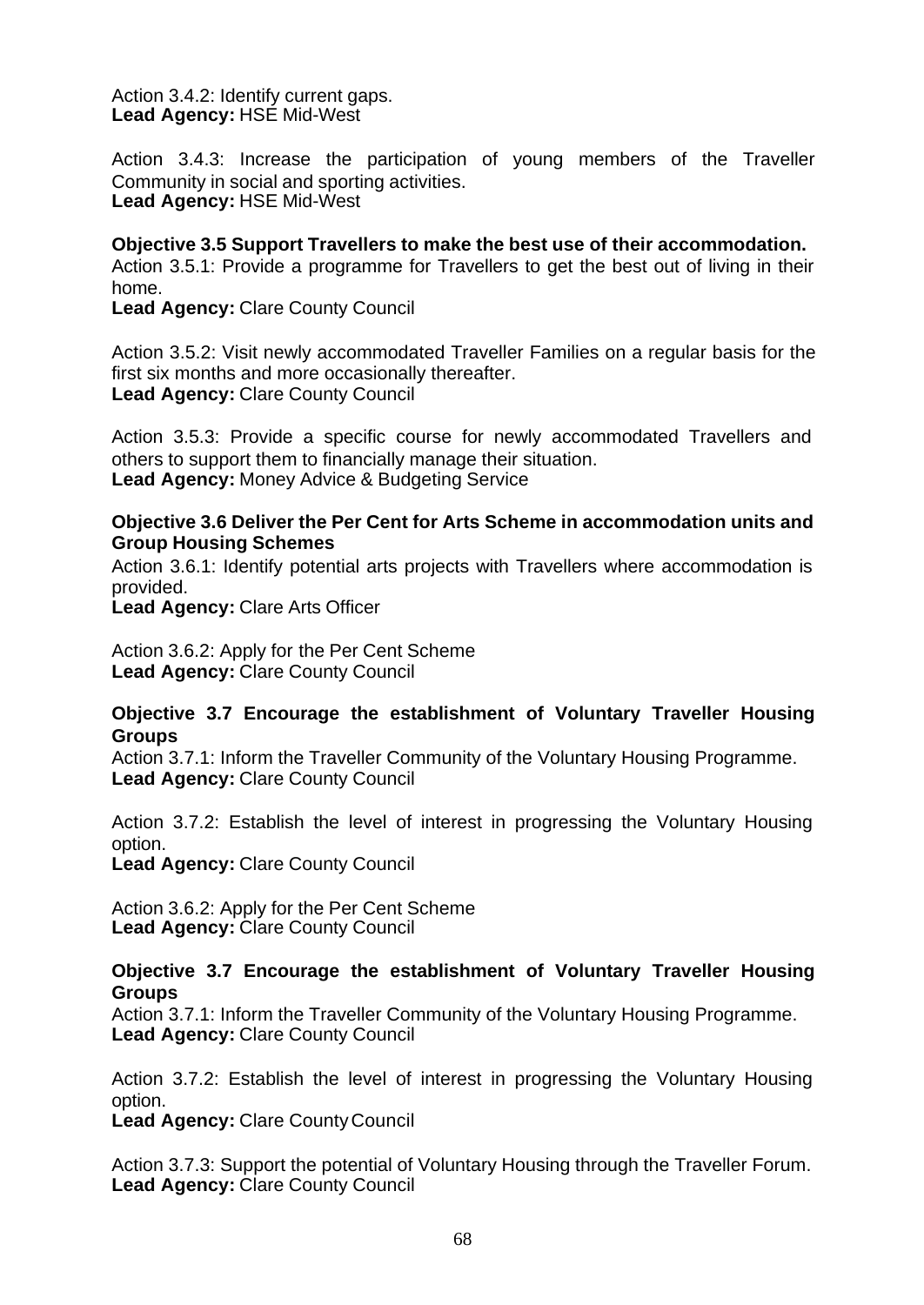## **Objective 3.8 Identify accommodation factors and supports that would impact positively on the quality of life**

Action 3.8.1: Establish if over crowding exists in current housing accommodation and if so build larger houses in new schemes.

**Lead Agency:** Clare County Council & Members of the Traveller Community

Action 3.8.2 Appoint a liaison Garda to each accommodation unit who will visit and introduce themselves and inform Travellers of services and programmes that Gardai support and introduce initiatives that the Gardai and Travellers may develop. **Lead Agency:** Gardai

Action 3.8.3 Appoint a dedicated social worker to work with the Traveller Community. **Lead Agency**: Clare County Council

Action 3.8.4 Provide a breakdown of the cost of Traveller accommodation between land acquisition, services/utilities, construction and other associated costs. **Lead Agency:** Clare County Council

Action 3.8.5 Identify obstacles to: optimising the match between need for and supply of accommodation; to transferring to appropriate accommodation size (including Special needs and downsizing for older people); to making on-site changes e.g. building extensions, making alterations, painting accommodation; to purchasing own home e.g. on a halting site; to making halting sites more visually attractive; to developing meeting and leisure facilities on site.

**Lead Agency:** Members of the Traveller Community and Clare County Council

### **4. Identify and address gaps in current provision of public services**

# **Objective 4.1 Identify Gaps in Current Provision and ensure consistency with relevant**

## **National Strategies**

Action 4.1.1: Undertake an Audit of current supports for Traveller men, women and children.

**Lead Agency:** St. Josephs STTC, Community and Enterprise

Action 4.1.2: Reconcile all education actions with the forthcoming Traveller Education Strategy, of the Department of Education and Science **Lead Agency:** Regional Office, DES and Visiting Teacher Service, DES

# **Objective 4.2 Increase the involvement of young members of the Traveller Community in Youthreach programmes.**

Action 4.2.1: Employ a Youth Worker.

**Lead Agency:** National Association Traveller Training Centre & St Josephs STTC

Action 4.2.2: Appoint a Trainee Youth Worker (Traveller). **Lead Agency:** National Association Traveller Training Centre & St Josephs STTC

Action 4.2.3: Affiliate Youth programmes with Clare Youth Service. **Lead Agency:** Clare Youth Service

Action 4.2.4: Involve the Traveller Enterprise officer to support and mentor members of the

Traveller Community who are engaged in work related training programmes.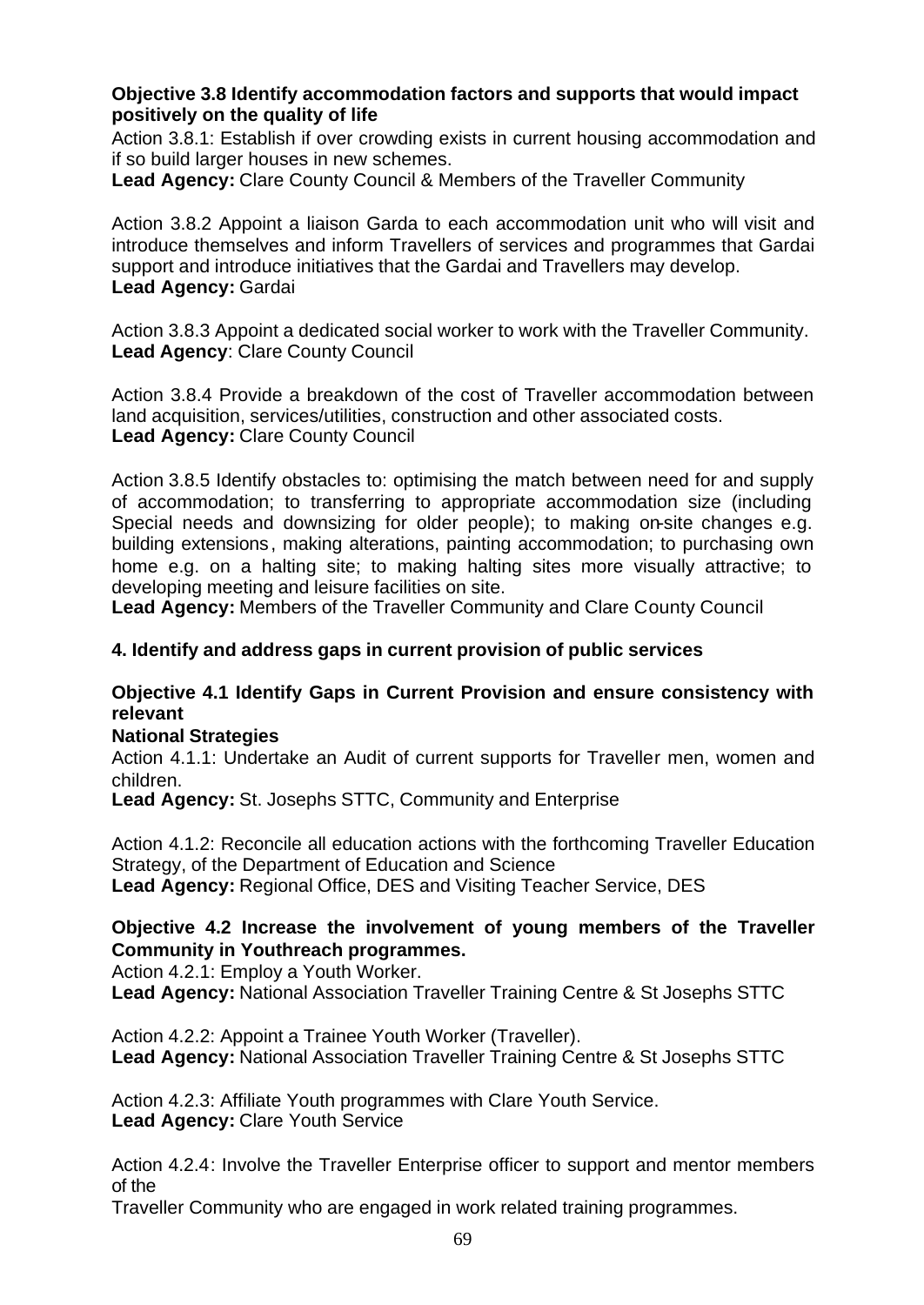## **Lead Agency:** FAS

### **Objective 4.3 Develop an integrated model for pre-school care and education for Traveller Children**

Action 4.3.1. Draw from the experience of Integration in Carlow and Roscrea. **Lead Agency:** Regional Office, DES and Visiting Teacher Service, DES

Action 4.3.2. Enlist the support of National Education Officer for Travellers, Social Inclusion and the Regional Office Dept. Education and Science **Lead Agency:** Regional Office, DES and Visiting Teacher Service, DES

Action 4.3.3. To begin the process of integrating the Pre-school for Travellers **Lead Agency:** Regional Office, DES and Visiting Teacher Service, DES

**Objective 4.4 Develop Income, Employment and Enterprise opportunities** Action 4.4.1: Employ an Enterprise Development Officer **Lead Agency:** FAS

Action 4.4.2: Employ an Assistant Enterprise Development Officer from the Traveller **Community Lead Agency:** FAS

Action 4.4.3: Provide a countywide support and liaison service for Travellers and Employers that will identify employment opportunities, prepare CVs, support employers and travellers in working together, provide on-going support and mentoring to employees, organise on-the-job skills training or off-site job-related training

### **Lead Agency:** FAS

Action 4.4.4: Seek open market employment opportunities and formalise employment contracts.

# **Lead Agency:** FAS

Action 4.4.5: Assist Travellers in registering as sole traders, street traders and in acquiring the necessary licences and permits. **Lead Agency:** FAS

Action 4.4.6: Arrange Work Placements Lead Agency: FAS

Action 4.4.7: Establish the feasibility of setting up a Clare Traveller Enterprise Agency

**Lead Agency:** FAS

**Objective 4.5 Assist Travellers' participation in Job Search, Work Experience and in Active Labour Market Programmes**

Action 4.5.1 Identify members of the Traveller Community interested in open market employment

and Active Labour Market Employment (eg. Community Employment etc.) **Lead Agency:** Local Development Agencies

Action 4.5.2 Prepare and centrally collate a profile of Travellers skills **Lead Agency:** Local Development Agencies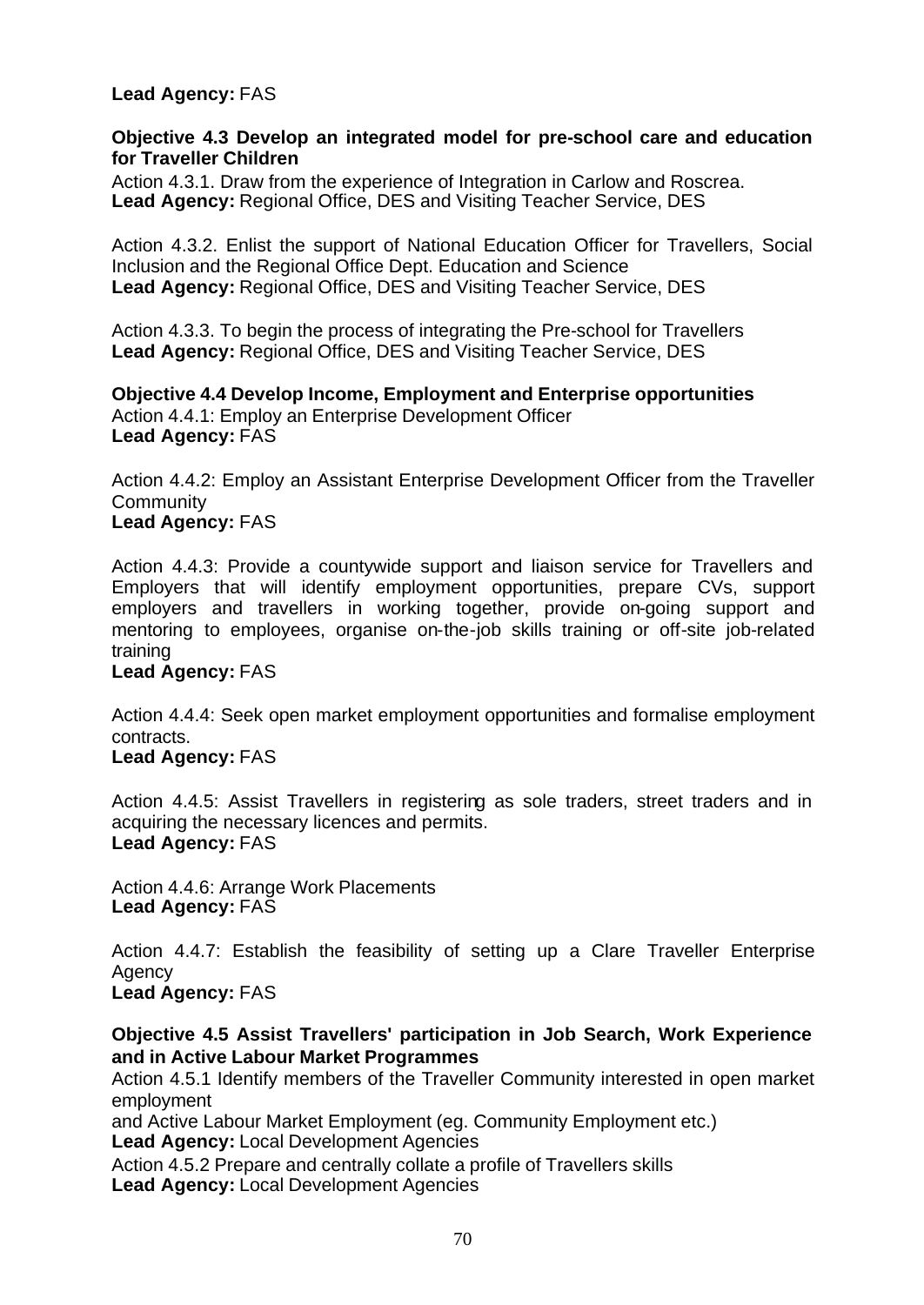Action 4.5.3 Identify local vacancies and opportunities **Lead Agency:** Local Development Agencies

Action 4.5.4 Support applicants. interview and CV preparations. **Lead Agency:** Local Development Agencies

Action 4.5.5 Transfer successful applicants to the Clare Traveller Enterprise Officer for support.

**Lead Agency:** Local Development Agencies

Action 4.5.6 Develop Work Experience Opportunities **Lead Agency:** Local Development Agencies

**Objective 4.6 Address the needs of young Traveller adults who are outside the mainstream education and Training system.**

Action 4.6.1: Appoint a youth and community mentor. **Lead Agency:** VEC

Action 4.6.2: Increase referrals to and uptake of current services **Lead Agency:** VEC

**Objective 4.7 Provide for the childcare needs of Education and Training participants**

Action 4.7.1: Establish a Steering Committee to examine the feasibility of a dedicated Childcare Service to support the training at St. Josephs **Lead Agency:** St Josephs STTC

Action 4.7.2: Undertake a feasibility study and make an application for equal opportunity childcare programme funding. **Lead Agency:** St Josephs STTC

Action 4.7.3: Investigate other opportunities for Childcare Services for Travellers in the county **Lead Agency:** Clare Childcare Committee

## **Objective 4.8 Develop and implement training programmes of appropriate duration**

Action 4.8.1: Determine criteria for establishing the duration of training. Lead Agency: St Josephs Senior Traveller Training Centre

Action 4.8.2: Adopt relevant criteria from VTOS and Youthreach models. **Lead Agency:** St Josephs STTC

Action 4.8.3: Obtain approval from the VEC for the training identified. **Lead Agency:** VEC

Action 4.8.4: Standardise measurement, assessment and evaluation approaches. **Lead Agency:** St Josephs STTC

## **Objective 4.9 Increase school retention rates**

Action 4.9.1: Train and support members of the Traveller Community to participate on the Steering Committee of the School Completion Programme.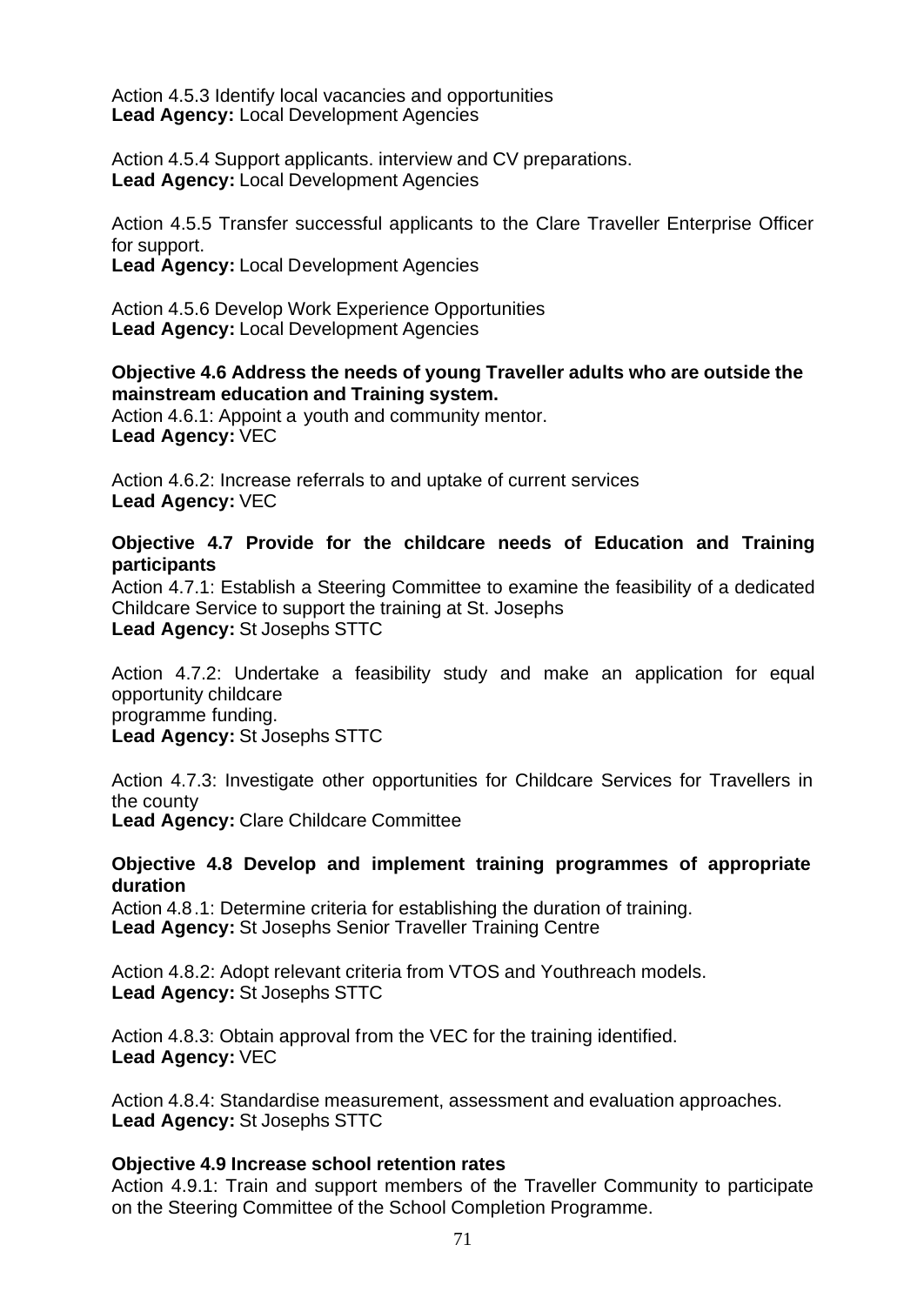**Lead Agency:** Completion Programme, Ennis Community College, Scoil Criost Ri

Action 4.9.2: Broaden the School Completion programme to include other schools where members of the Traveller Community are in attendance. **Lead Agency:** Completion Programme, Ennis Community College, Scoil Criost Ri

Action 4.9.3: Develop peer led mentoring programmes to support continued participation of members of the Traveller Community in school.

**Lead Agency:** Completion Programme, Ennis Community College, Scoil Criost Ri

### **Objective 4.10 Extend Training Opportunities countywide**

Action 4.10.1: Conduct an audit of training needs of adult Travellers in Shannon & Ennistymon.

**Lead Agency:** VEC

Action 4.10.2: Increase the number and duration of the training interventions of local development agencies (LDAs) in Shannon and Ennistymon and strengthen their linkages with any new interventions developed.

# **Lead Agency:** VEC

Action 4.10.3: Develop a transferable model of good practice in addressing the training needs of the Traveller Community including drawing on the experience of St. Josephs STTC.

**Lead Agency:** VEC

### **Objective 4.11 Strengthen the "After Schools Programme" and "Homework Club"**

Action 4.11.1: Ensure continued funding for Homework Club. **Lead Agency:** Ennis CDP & Ennis West Partners

Action 4.11.2: Target children not in any other programme. **Lead Agency:** Ennis CDP & Ennis West Partners

Action 4.11.3: Promote the "After School Programme" and "Homework Club". **Lead Agency**: Ennis CDP & Ennis West Partners

# **4. CO-ORDINATE AND MONITOR THE DELIVERY OF THE STRATEGY**

### **Objective 5.1 Establish a bi-annual forum for service providers. staff who have regular contact with the Traveller Community.**

Action 5.1.1: All agencies delivering services to the Traveller Community will mandate their staff, who have direct contact with the Traveller Community, to meet twice yearly to:

- ensure effective delivery of the Strategy (identify targets achieved, blockages encountered, emerging duplication, gaps in provision)
- where necessary, and in consultation with the Traveller Forum, amend the action plans of the following 6 months.

**Lead Agency:** Community & Enterprise Section.

Action 5.1.2: Annually provide the information necessary to monitor the implementation of the HSE Mid-West Traveller Strategy for County Clare. **Lead Agency:** HSE Mid-West